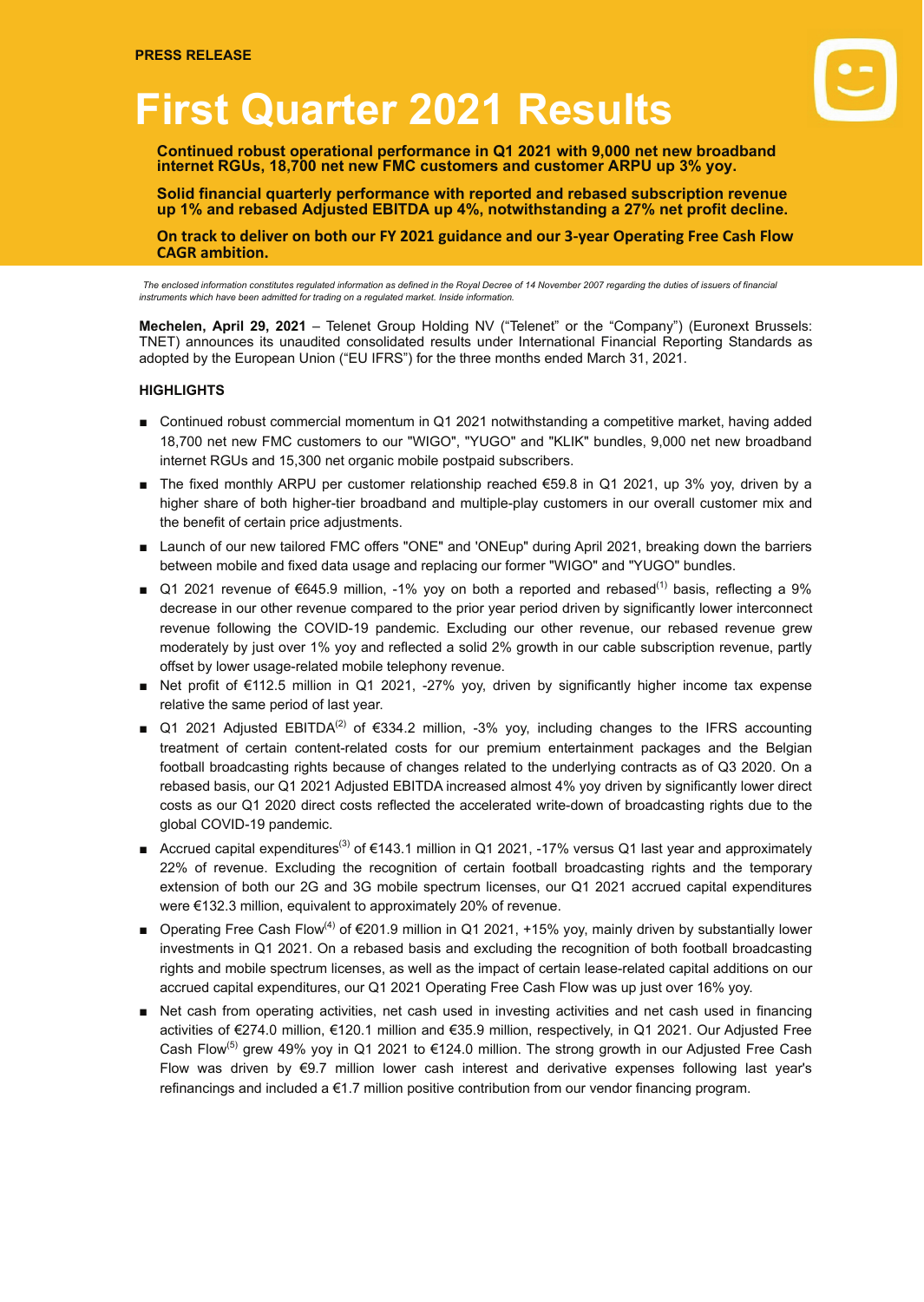- FY 2021 outlook reiterated, despite an anticipated different year-on-year phasing in Q2 2021 versus the preceding quarter due to the year-on-year COVID-related impact on our (other) revenue, Adjusted EBITDA and accrued capital expenditures. In 2021, we expect both our revenue and Adjusted EBITDA<sup>(b)</sup> to return back to growth with a targeted rebased<sup>(a)</sup> growth of up to 1% and between 1-2%, respectively. We will also deliver healthy Adjusted Free Cash Flow<sup>(b, d)</sup> between €420.0 and €440.0 million for the FY 2021 despite a modest contraction in rebased Operating Free Cash Flow<sup>(b,c)</sup> in 2021 of around 1% on the back of higher targeted investments. With that, we still expect to deliver on the lower end of our 2018-2021 Operating Free Cash Flow $^{(b, c)}$  CAGR of between 6.5% to 8.0%.
- The April 2021 Annual Shareholders' Meeting approved the payment of a gross dividend of €1.3750 per share. This dividend will be paid in early May and complements the intermediate dividend of the same size, which was paid in December 2020. With that, we will have returned a total gross dividend of €2.75 per share to shareholders (€300.2 million in aggregate), which is in line with our earlier communicated dividend floor and represents an increase of 47% compared to last year.

(a) For purposes of calculating rebased growth rates on a comparable basis for the periods shown above, we have adjusted our historical revenue and Adjusted EBITDA to reflect the impact of the following transactions to the same extent revenue and adjusted EBITDA related to these transactions is included in our current results: (i) exclude the revenue and Adjusted EBITDA of our former Luxembourg cable subsidiary Coditel S.à r.l. (deconsolidated as of April 1, 2020) and (ii) reflect changes related to the IFRS accounting outcome of certain content rights agreements entered into during the third quarter of 2020.

(b) Quantitative reconciliations to net profit (including net profit growth rates) and cash flows from operating activities for our Adjusted EBITDA, Operating Free Cash Flow and Adjusted Free Cash Flow guidance cannot be provided without unreasonable efforts as we do not forecast (i) certain non-cash charges including depreciation and amortization and impairment, restructuring and other operating items included in net profit, nor (ii) specific changes in working capital that impact cash flows from operating activities. The items we do not forecast may vary significantly from period to period.

(c) Excluding the recognition of the capitalized football broadcasting rights and mobile spectrum licenses and excluding the impact from certain lease-related capital additions on our accrued capital expenditures.

(d) Assuming certain payments are made for the temporary prolongation of our current 2G and 3G mobile spectrum licenses in 2021, yet excluding payments on any future spectrum licenses as part of the upcoming multiband auction, and assuming the tax payment on our 2020 tax return will not occur until early 2022.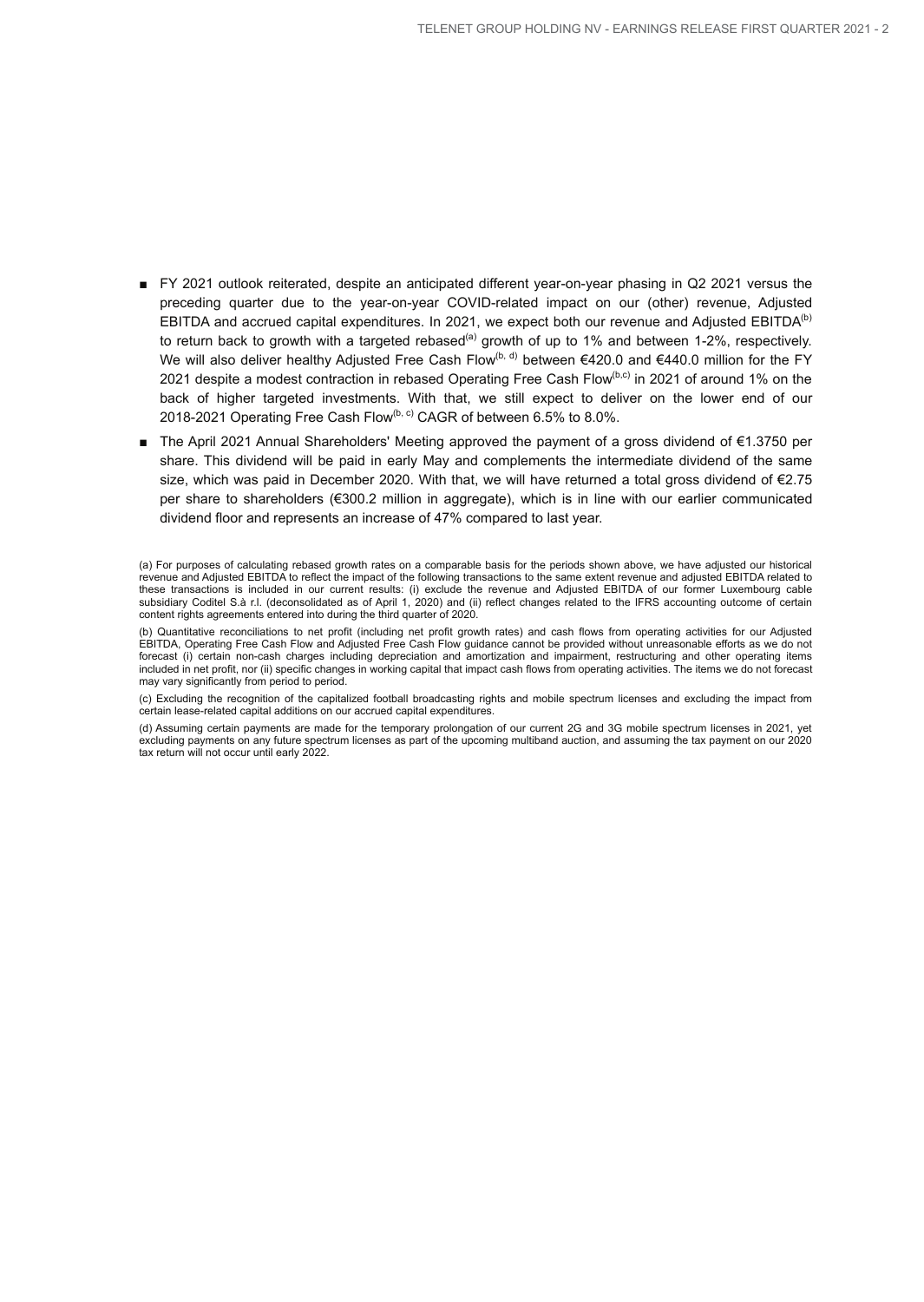| For the three months ended March 31,                                                                                                     | 2021      | 2020      | Change % |  |  |  |  |  |
|------------------------------------------------------------------------------------------------------------------------------------------|-----------|-----------|----------|--|--|--|--|--|
| FINANCIAL HIGHLIGHTS (€ in millions, except per share amounts)                                                                           |           |           |          |  |  |  |  |  |
| Revenue                                                                                                                                  | 645.9     | 653.0     | (1)%     |  |  |  |  |  |
| Operating profit                                                                                                                         | 153.8     | 153.2     | $-$ %    |  |  |  |  |  |
| Net profit                                                                                                                               | 112.5     | 153.2     | (27)%    |  |  |  |  |  |
| Net profit margin                                                                                                                        | 17.4 %    | 23.5 %    |          |  |  |  |  |  |
| Basic earnings per share                                                                                                                 | 1.03      | 1.39      | (26)%    |  |  |  |  |  |
| Diluted earnings per share                                                                                                               | 1.03      | 1.39      | (26)%    |  |  |  |  |  |
| Adjusted EBITDA <sup>(2)</sup>                                                                                                           | 334.2     | 345.6     | $(3)\%$  |  |  |  |  |  |
| Adjusted EBITDA margin %                                                                                                                 | 51.7 %    | 52.9 %    |          |  |  |  |  |  |
| Accrued capital expenditures (excluding the recognition of football<br>broadcasting rights and mobile spectrum licenses) <sup>(3)</sup>  | 132.3     | 170.2     | (22)%    |  |  |  |  |  |
| Accrued capital expenditures as % of revenue (excluding the recognition<br>of football broadcasting rights and mobile spectrum licenses) | 20.5 %    | 26.1 %    |          |  |  |  |  |  |
| Operating Free Cash Flow <sup>(4)</sup>                                                                                                  | 201.9     | 175.4     | 15 %     |  |  |  |  |  |
| Net cash from operating activities                                                                                                       | 274.0     | 282.5     | (3)%     |  |  |  |  |  |
| Net cash used in investing activities                                                                                                    | (120.1)   | (117.4)   | 2%       |  |  |  |  |  |
| Net cash used in financing activities                                                                                                    | (35.9)    | (129.0)   | (72)%    |  |  |  |  |  |
| Adjusted Free Cash Flow (5)                                                                                                              | 124.0     | 83.4      | 49 %     |  |  |  |  |  |
| <b>OPERATIONAL HIGHLIGHTS (Total Services)</b>                                                                                           |           |           |          |  |  |  |  |  |
| Video                                                                                                                                    | 1,799,000 | 1,852,000 | (3)%     |  |  |  |  |  |
| Basic video <sup>(6)</sup>                                                                                                               | 110,500   | 147,400   | (25)%    |  |  |  |  |  |
| Enhanced video <sup>(7)</sup>                                                                                                            | 1,688,500 | 1,704,600 | (1)%     |  |  |  |  |  |
| Broadband internet (8)                                                                                                                   | 1,706,100 | 1,672,500 | 2%       |  |  |  |  |  |
| Fixed-line telephony <sup>(9)</sup>                                                                                                      | 1,161,000 | 1,206,300 | (4)%     |  |  |  |  |  |
| Mobile telephony <sup>(10)</sup>                                                                                                         | 2,798,200 | 2,814,800 | (1)%     |  |  |  |  |  |
| Postpaid                                                                                                                                 | 2,441,600 | 2,387,600 | 2%       |  |  |  |  |  |
| Prepaid                                                                                                                                  | 356,600   | 427,200   | (17)%    |  |  |  |  |  |
| Triple-play customers                                                                                                                    | 1,070,900 | 1,106,800 | $(3)\%$  |  |  |  |  |  |
| Services per customer relationship <sup>(11)</sup>                                                                                       | 2.28      | 2.29      | $-$ %    |  |  |  |  |  |
| ARPU per customer relationship (€ / month) <sup>(11)(12)</sup>                                                                           | 59.8      | 58.3      | 3%       |  |  |  |  |  |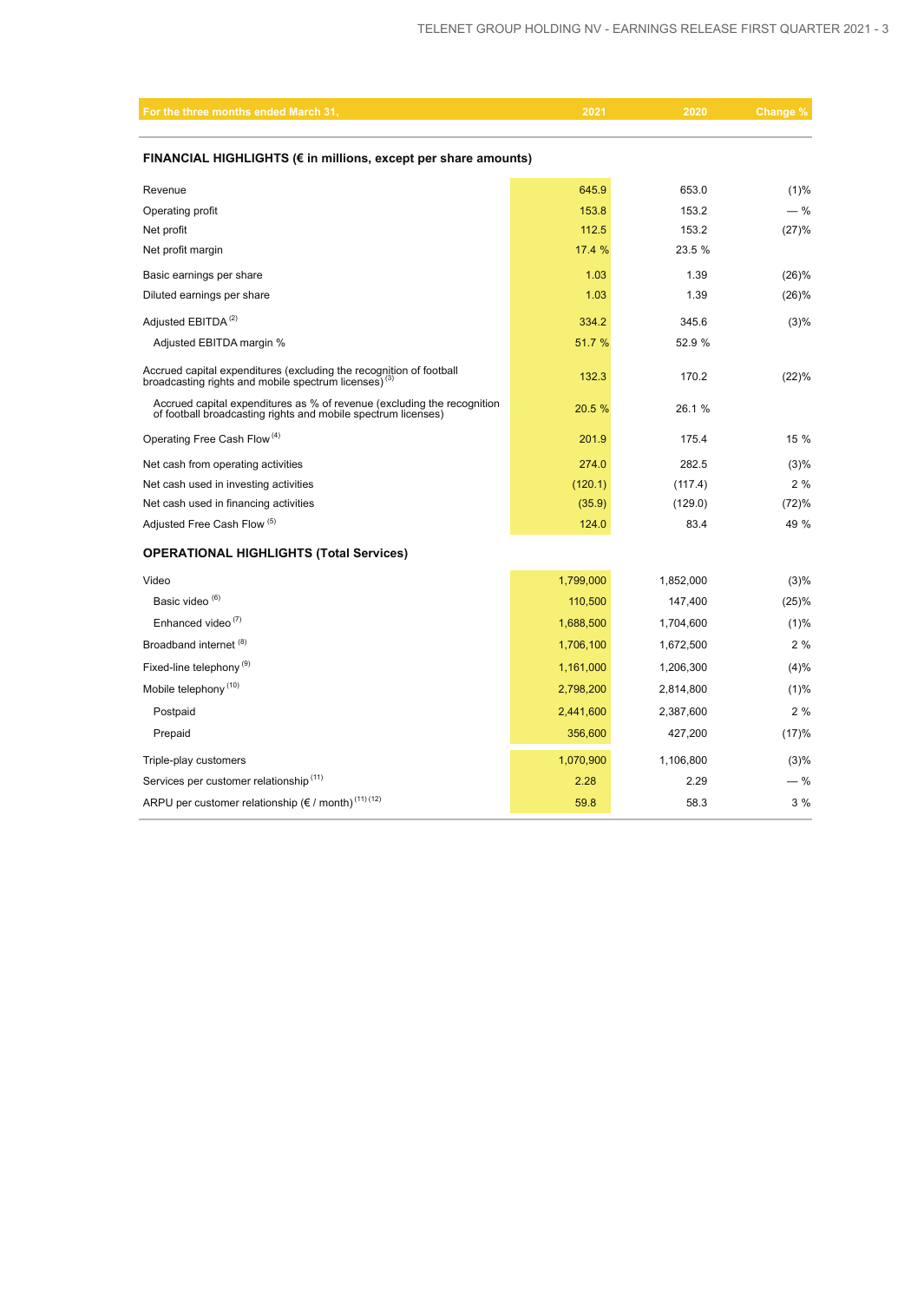#### Commenting on the results, **John Porter, Telenet's Chief Executive Officer**, stated:

*"Yet again, I need to start our Q1 2021 introduction reflecting on exceptional circumstances as the COVID-19 pandemic is still ongoing. As a Company, we decided therefore to permanently implement a new homeworking policy where employees can work remotely up to 60% over a quarter. At the same time, we are planning to do a full refurbishment of our main headquarters in Mechelen. In relation to our financials, COVID-19 continued to*  have a negative impact on both interconnect and usage-related revenue due to changing digital customer *behavior. As a result and because of the tough comparison with the same period of last year not fully impacted by the pandemic, we recorded a 1% reported and rebased top line decrease. Our core cable subscription revenue again proved resilient, up 2% year-on-year, partly offset by lower usage-related mobile telephony revenue.*

*Operationally, we had another good quarter, with robust broadband net adds of 9,000, a 15% growth year-onyear of our FMC customer base to 660,500 and an increase in our fixed customer relationship ARPU of 3% year-on-year. We have now distributed 848,000 WiFi boosters, a year-on-year increase of 43%. This means that nearly 50% of our broadband internet customer base now enjoys the best in-home connectivity experience everywhere indoors. We also see more and more customers upgrading to higher tier speeds, as the weighted average download speed again increased 6% year-on-year to 215 Mbps on our Gigabit speed network.*

*In an ever-changing world where technology and connectivity play a crucial role, we decided to reposition our Telenet brand. We believe in the positive power of technology. We are evolving from making things possible to making a real difference by taking up our role in society with both hands, with initiatives like "Essential Internet" and "The Digital Acceleration", creating the technology that makes the world ready for tomorrow. In this context, we just launched a fully new converged product line-up "ONE". With life becoming more and more digital, we expect more digital freedom as well. We want the possibility to connect on our own terms: where we want, when we want, and as much as we need. Telenet wants to support its customers in this need by changing its 'one size fits all' offer to a modular approach in which customers choose just what they need. "ONE" brings an end to the limits that held customers back as it is now one connection for a fixed price. Both fixed and mobile usage are covered, without any data usage restrictions<sup>1</sup> . This means the difference between WiFi and 4G disappears and makes room for one continuous internet experience, whether you're inside or outside. The customer is left with only 3 decisions: speed (150 or 1000 Mbps at home, 30 Mbps or more on the go), the amount of family members that need a SIM card (this determines the price), and the choice to add a television product (2 options: an all-in with the well-known Telenet TV-box or a streaming-only option with the new flow-app).*

*We are also further preparing our network infrastructure to be ready for tomorrow by selecting Ericsson, Nokia and Google Cloud as partners for the rollout of our 5G network. Ericsson will provide the RAN Equipment and Nokia will be the supplier for the core network, while we will be using Google Cloud, more specifically Anthos, in our data centers. And on the fixed side, as you know, discussions with Fluvius around the data network of the future are still ongoing and progressing in a constructive manner.To further execute our connected entertainment strategy, we expanded our investments in the Flemish media landscape and announced the 49% acquisition of Caviar Group. Caviar started as a Flemish production house and has grown into an international content studio active in producing TV content, fiction and advertising campaigns. Following the growth of the SBS channels and the creative success story of Woestijnvis, both full subsidiaries, we continue to strengthen the Flemish ecosystem with innovative partnerships. Our participation in Streamz (for 50%, with DPG Media) and the new national advertising company Ads & Data (for 44%, with Mediahuis and Proximus) are also part of our long-term strategy to develop more structural partnerships within the Flemish media sector.*

*At yesterday's AGM, the Board of Directors' proposal for the payment of the remaining gross dividend of €1.3750 per share (€150.2 million in total) was approved. The dividend will be paid next week on May 5, 2021*  with the Telenet shares trading ex-dividend on Euronext Brussels as of May 3, 2021. Including the payment of *this dividend, the total gross dividend paid equals €2.75 per share, or €300.2 million in aggregate, up 47% versus the dividend per share paid over the FY 2019 Adjusted Free Cash Flow. And finally, we reconfirm our outlook for 2021 as well as our medium-term Operating Free Cash Flow aspirations, with return to both rebased top line and EBITDA growth in 2021."*

<sup>1</sup>See conditions on our website: https://www2.telenet.be/nl/klantenservice/wat-is-onbeperkt-surfen/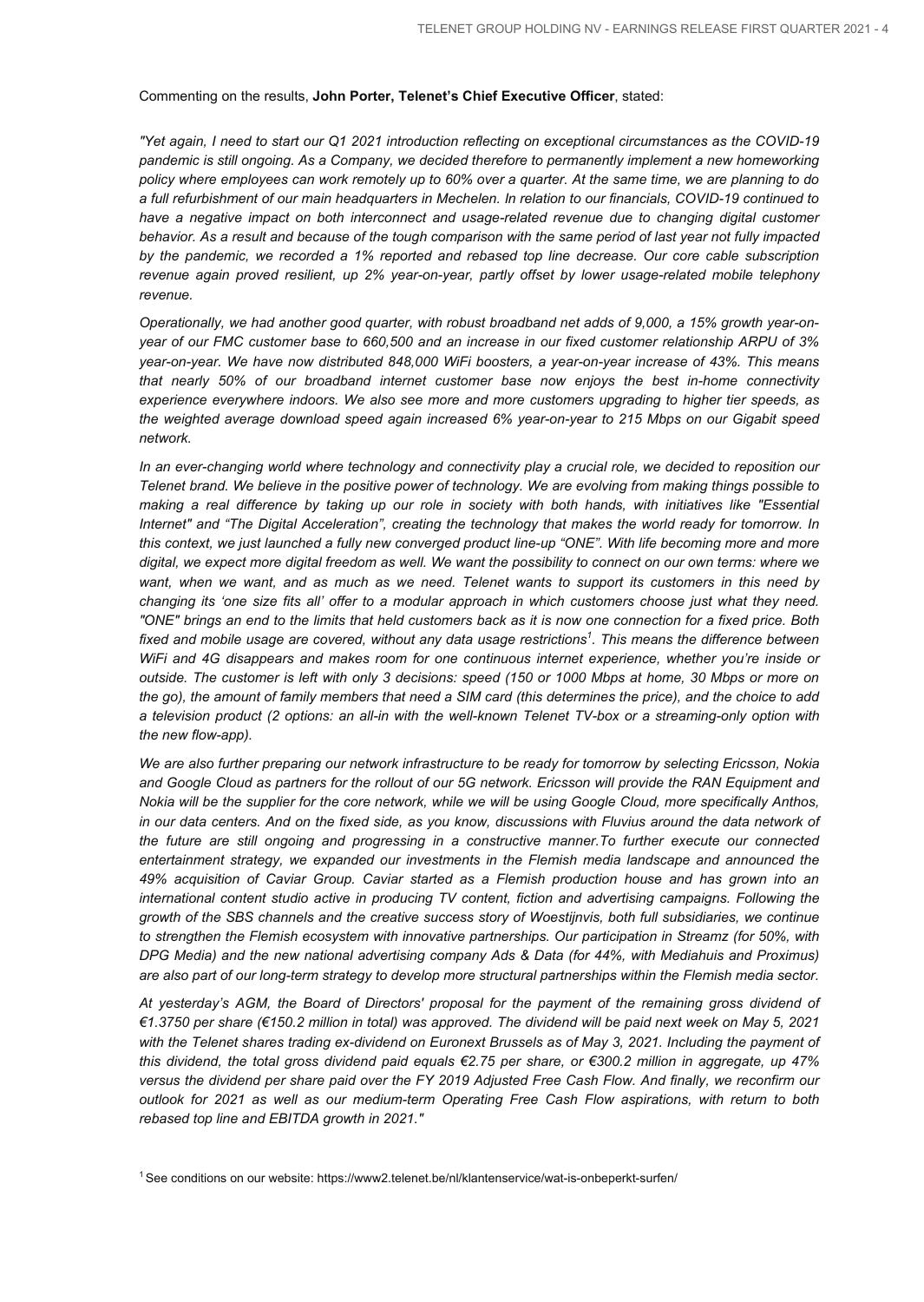Commenting on the results, **Erik Van den Enden, Telenet's Chief Financial Officer**, stated:

*"I'm pleased to see that, despite the challenges imposed by the COVID-19 pandemic, our business continues to be resilient and performing well. As John mentioned earlier, we had a strong operational quarter having added 9,000 net new broadband internet RGUs and 18,700 net new FMC customers. And I'm very much looking forward to the launch of our new tailored FMC line-up "ONE" and "ONEup", breaking the barriers in terms of mobile and fixed data usage and replacing our former "WIGO" and "YUGO" bundles.* 

*As part of our FY 2021 outlook, we intend to return back to top line growth on a rebased basis this year. As the first quarter of 2020 did not yet fully reflect the impact of the global COVID pandemic on our business, we faced a tougher revenue comparison base, hence leading to a modest 1% revenue decline on both a reported and rebased basis to €646 million. This included a 9% decrease in our other revenue compared to the prior year period on both a reported and rebased basis driven by significantly lower interconnect revenue following the COVID-19 pandemic. Excluding our other revenue, our rebased revenue grew moderately by just over 1% yoy and reflected a solid 2% growth in our cable subscription revenue, partly offset by lower usage-related mobile telephony revenue. Given the negative COVID-related impact on our revenue profile as of mid-March last year, we expect our revenue to rebound meaningfully in the second quarter, as embedded in our FY 2021 outlook.*

*For the first three months of the year, we generated Adjusted EBITDA of €334 million, representing a 3% yearon-year decrease. This mainly reflected changes to the IFRS accounting treatment of certain content-related costs for our premium entertainment packages and the Belgian football broadcasting rights because of changes related to the underlying contracts as of Q3 2020. On a rebased basis, our Q1 2021 Adjusted EBITDA increased almost 4% yoy driven by significantly lower direct costs as our Q1 2020 direct costs reflected the accelerated write-down of broadcasting rights due to the global COVID-19 pandemic. The latter resulted in substantially lower direct costs in Q2 2020 and therefore we expect to face a tougher Adjusted EBITDA comparison base in the second quarter.*

*Turning to Operating Free Cash Flow, which is one of our key financial metrics and which has been our north star for the 2018-2021 financial plan, we delivered a strong performance with Operating Free Cash Flow up 15% year-on-year in Q1 2021 to €202 million. This reflected substantially lower investments in Q1 2021. On a rebased basis and excluding the recognition of both football broadcasting rights and mobile spectrum licenses, as well as the impact of certain lease-related capital additions on our accrued capital expenditures, our Q1 2021 Operating Free Cash Flow was up just over 16% year-on-year. In line with the aforementioned phasing in our Adjusted EBITDA in Q2 2021, we expect a similar reversed trend in our Operating Free Cash Flow in the second quarter. As a result of the COVID-19 pandemic, our Q2 2020 accrued capital expenditures substantially decreased to around 20% of revenue. We do therefore expect much higher investments in the second quarter relative to the prior year period, negatively impacting our Operating Free Cash Flow.*

*Our Adjusted Free Cash Flow reached €124 million in Q1 2021, marking a 49% increase versus the prior year period. The strong growth in our Adjusted Free Cash Flow was driven by €10 million lower cash interest and derivative payments following last year's refinancings and included a nearly €2 million positive contribution from our vendor financing program. This puts us well on track to deliver on our FY 2021 guidance despite an expected lower Adjusted Free Cash Flow performance in the second quarter as a result of both our annual cash tax payment and a lower Operating Free Cash Flow performance.* 

*Having delivered a solid financial performance in the first quarter, we are on track to deliver against our FY 2021 objectives as presented in February 2021. This includes a further execution on our shareholder remuneration policy as updated in October last year. Next week, we'll pay the remaining gross dividend of €1.3750 per share as a complement to the intermediate dividend of the same size which was paid in December 2020. With that, we will have returned a total gross dividend of €2.75 per share, which is up 47% from last year's level."*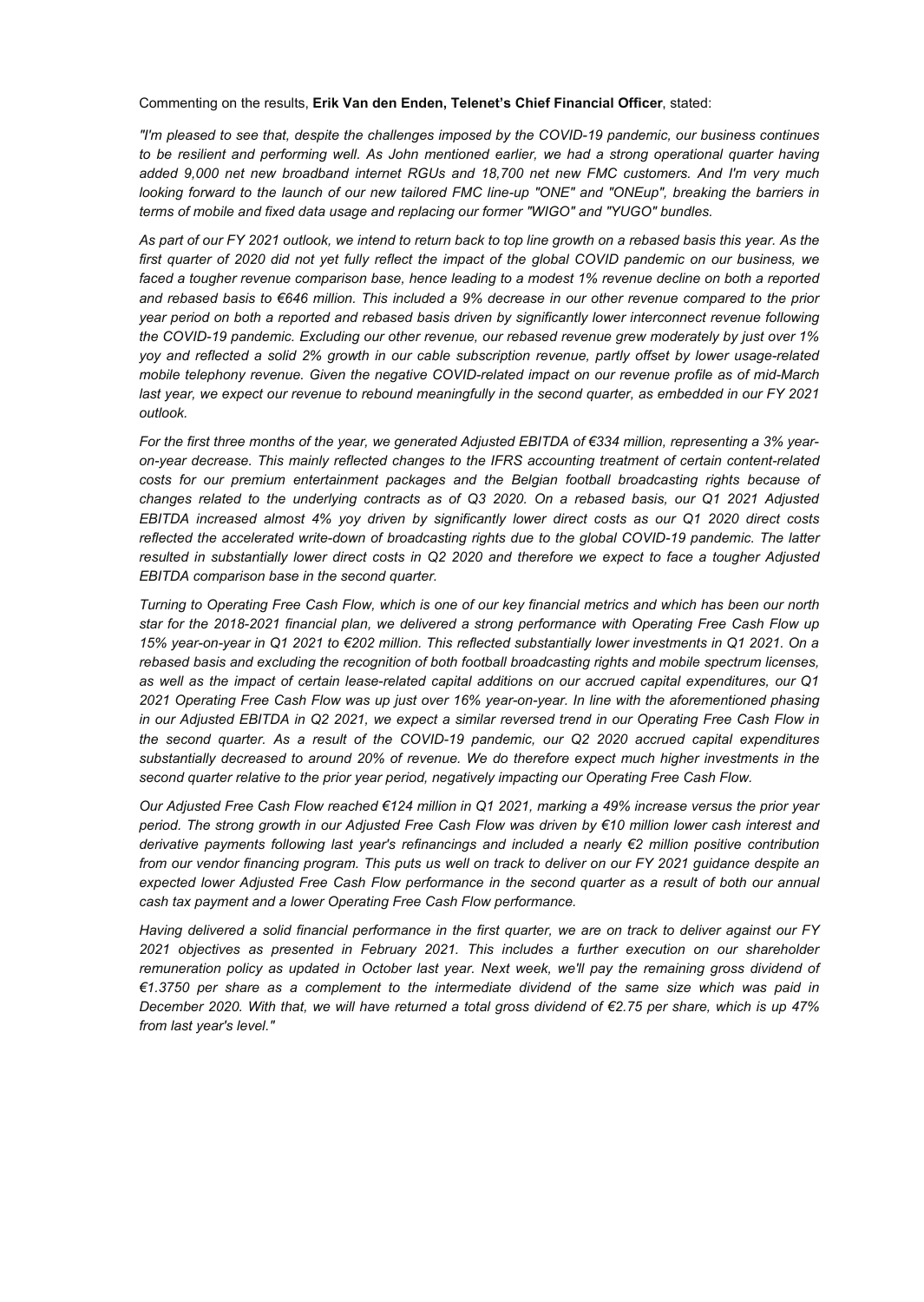## **1 Operational highlights**

#### **IMPORTANT REPORTING CHANGES:**

**Merger between SFR-Coditel and Eltrona:** On April 1, 2020, we divested our wholly-owned Luxembourg cable subsidiary Coditel S.à r.l. to Eltrona and acquired a 34% stake in the latter from Post Luxembourg. Following these transactions, we now hold a 50% minus 1 share ownership in Eltrona, the largest cable operator in Luxembourg. As of April 1, 2020, SFR-Coditel is no longer consolidated in our operational and financial results. Consequently, we removed 47,700 homes passed, 9,500 customer relationships and 18,500 RGUs (video: 9,200 RGUs, broadband: 5,500 RGUs and fixed-line telephony: 3,800 RGUs) from our consolidated subscriber counts as presented below and under *4. Consolidated interim operating statistics*.

#### **1.1 Multiple-play**

#### **OVERVIEW & MULTIPLE-PLAY**

At March 31, 2021, we served 2,043,600 unique customer relationships, which represented approximately 60% of the 3,381,300 homes passed by our leading hybrid fiber coaxial ("HFC") network across our Flemish and Brussels footprint. Our cable network consists of a dense fiber backbone with local loop coaxial cable connections and spectrum of up to 1.2 GHz. Through both EuroDocsis 3.0 and 3.1 technologies, we offer data download speeds of up to 1 gigabit per second ("Gbps") across our entire footprint, reaffirming our leading market position as the fastest internet service provider.

At March 31, 2021, we provided 4,666,100 fixed services ("RGUs") consisting of 1,799,000 video, 1,706,100 broadband internet and 1,161,000 fixed-line telephony subscriptions. Our March 31, 2021 subscriber numbers excluded our former SFR-Coditel customers due to the merger with the Luxembourg cable operator Eltrona as mentioned above. Within our video mix, approximately 94% of our video subscribers have upgraded to the higher ARPU enhanced video platform at March 31, 2021, leaving just 110,500 analog TV subscribers who will largely be converted to digital by the end of 2021 as part of our "Signal Switch" campaign. Enhanced video subscribers enjoy an enriched TV experience with unrestricted access to a wider range of digital, HD and pay television sports, series and movies channels, a vast library of domestic and international video-on-demand ("VOD") content and our over-the-top ("OTT") platform "Yelo Play". At March 31, 2021, we also served 2,798,200 mobile subscribers, of which approximately 87% are subscribed to one of our attractive mobile or fixed mobile converged ("FMC") rate plans.

We reached a bundling rate of 2.28 fixed RGUs per unique customer relationship at the end of Q1 2021, which was broadly stable compared to the prior year period. Approximately 33% of our cable customers subscribed to a quadruple-play bundle at March 31, 2021 (excluding mobile subscriptions under the BASE brand), a 2 percentage point increase compared to last year, which underlines the continued appetite of consumers and businesses for our multiple-play value propositions. Our FMC customer base, which represents the sum of our "WIGO", "YUGO" and "KLIK" propositions, reached 660,500 subscribers, up 15% year-on-year. In Q1 2021, we added another 18,700 net new FMC subscribers. The lower run rate compared to preceding quarters is partly related to lower fixed term promotions in the quarter.

In these changing times, we want to support our customers more than ever in their digital needs. With the launch of our brand new FMC bundle product line, called "ONE", we break down the limits that customers have been confronted with until today. We are abandoning the 'one size fits all' idea behind the current bundles, and are opting for a modular approach in which customers choose what they need. Customers can now have mobile and fixed internet without data limits, and the distinction between consumption via 4G and Wifi has disappeared.Customers can make three choices: (i) what speed they want at home (150 or 1000 Mbps) and outdoors (30 Mbps or more), (ii) how many SIM cards they need and (iii) whether they still want television and if so, how they want to watch-- either via the Telenet TV box or via the new Flow app. Each customer who is a part of ONE receives an extra data SIM card, which can be inserted in a tablet, but also fits perfectly in a Minimodem. With this new device, customers can create a personal hotspot for up to ten devices anytime, anywhere.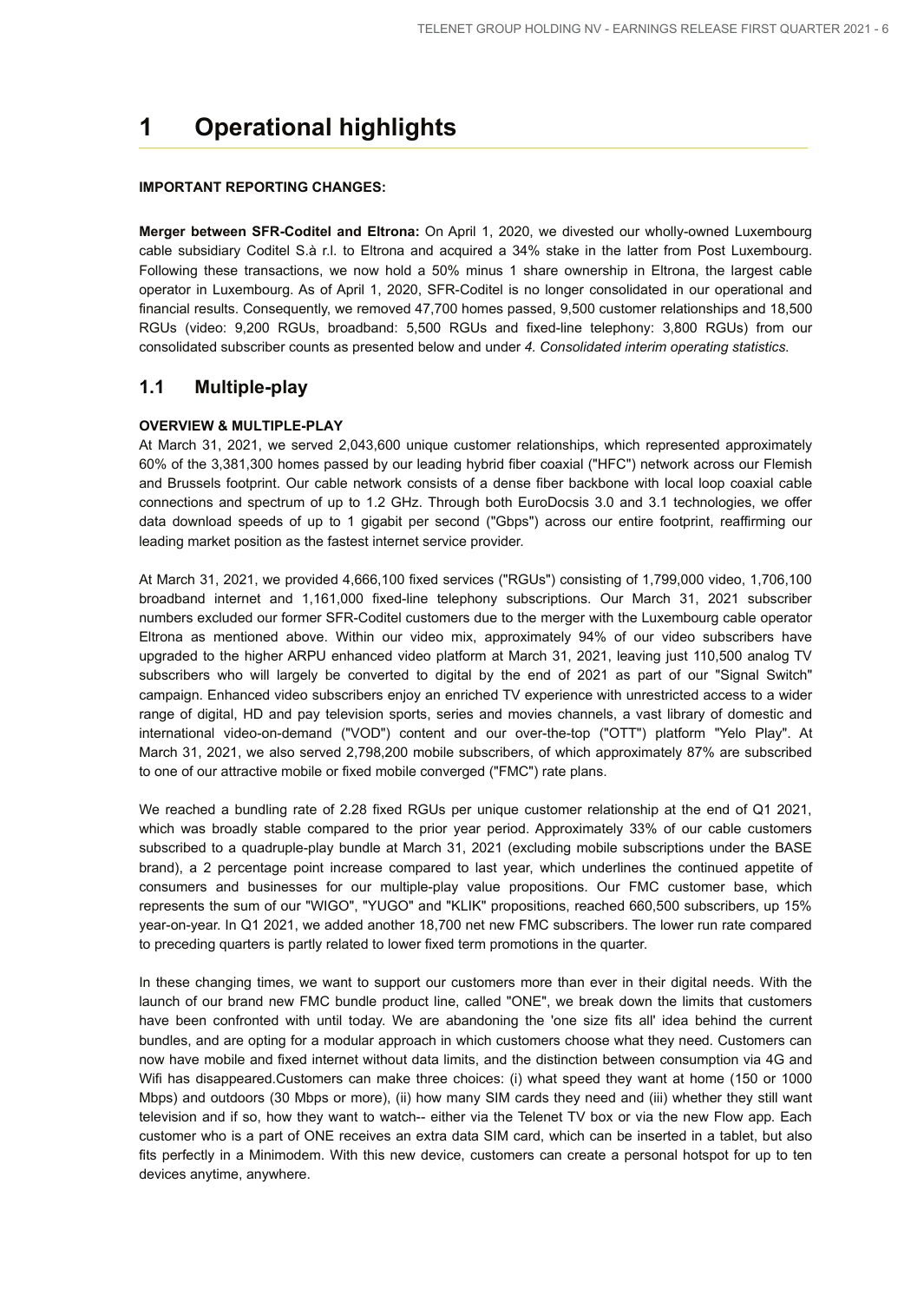#### **ARPU PER CUSTOMER RELATIONSHIP**

The ARPU per customer relationship, which excludes our mobile telephony revenue and certain other types of revenue, is one of our core operating statistics as we seek to obtain a larger share of our customers' telecommunication and entertainment spending. In Q1 2021, the monthly ARPU per customer relationship reached €59.8, representing a solid 3% increase compared to the prior year period. Growth in the ARPU per customer relationship was underpinned by (i) a greater share of higher-tier broadband subscribers in our mix, (ii) the favorable impact of the October 2020 price adjustment, (iii) a higher proportion of multiple-play subscribers and (iv) a relatively lower proportion of bundle discounts (including fixed-term promotions). The year-on-year trend in the ARPU per customer relationship is also no longer distorted by the bundle revenue allocation, which changed as of Q1 2020.

## **1.2 Broadband internet**

At March 31, 2021, we served 1,706,100 broadband internet subscribers, including the removal of 5,500 RGUs in Q2 2020, following the merger of Coditel S.à r.l. with Luxembourg cable operator Eltrona. The positive evolution in our net broadband subscriber growth further continued in Q1 2021, attracting 9,000 net new subscribers. Similarly to Q4 2020, this was equally driven by both the consumer and the B2B segment with 4,900 and 4,100 net additions respectively. This again confirms that the ongoing COVID-19 pandemic is driving customer demand for reliable high-speed connectivity solutions. Given the capabilities of our 1 Gbps HFC network across our entire footprint, we're well positioned for the future. Annualized churn continued its declining trend from 8.3% in Q1 2020 to 8.0% in Q1 2021 and improved 50 basis points compared to Q4 2020.

In Q1 2021, we distributed another 62,000 WiFi-boosters in order to maximize the in-home connectivity customer experience. This brings the total installed base to 848,000 customers who are equipped with our inhome plug-and-play connectivity solution, up 43% compared to Q1 2020. This equals approximately 50% of our broadband customer base compared to approximately 36% a year ago. As mentioned above, we now commercialize data download speeds of 1 Gbps across our entire footprint through the "GIGA Speedboost" option for an additional €15 per month. Our Gigabit Speedboost customer base at March 31, 2021 grew 9% compared to the preceding quarter. The weighted average data download speed across our broadband subscriber base further increased to 215 Mbps at March 31, 2021, up from 202 Mbps in Q1 last year, underpinning continued customer appetite across both residential and business segments for reliable highspeed broadband access. Moreover, the proportion of customers with access to 300 Mbps download speeds or higher was 44% in Q1 2021, an increase of 5 percentage points compared to the same period last year.

### **1.3 Fixed-line telephony**

At March 31, 2021, we served 1,161,000 fixed-line telephony subscribers, representing a 4% decrease compared to the same period of last year, reflecting an overall declining market trend and the removal of 3,800 RGUs following the aforementioned merger of our Luxembourg cable business with Eltrona. Relative to December 31, 2020, our fixed-line telephony subscriber base contracted by 10,800 RGUs on a net organic basis in Q1 2021, which marked a modestly improved trend relative to the preceding quarter. Annualized churn for our fixed-line telephony service reached 9.4% in Q1 2021 and was broadly stable compared to the same period of last year.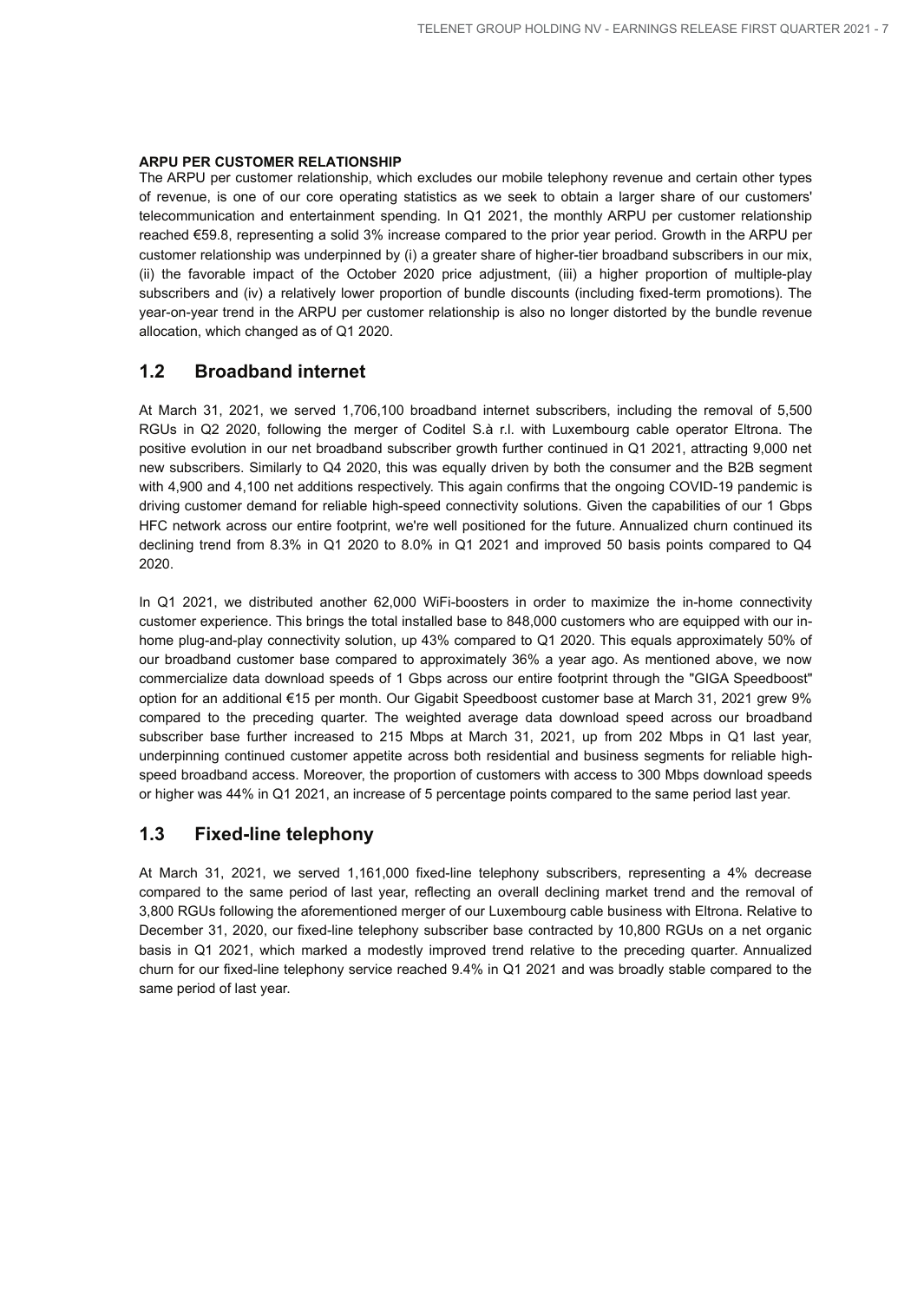## **1.4 Mobile telephony**

Our mobile telephony subscriber base, which excludes subscribers under our commercial wholesale partnerships and our SME customers, totaled 2,798,200 subscribers at the end of Q1 2021, including 2,441,600 postpaid subscribers. The remaining 356,600 mobile subscribers are prepaid subscribers under the BASE brand. The growth of our mobile postpaid subscriber base modestly slowed down in Q1 2021 to 15,300 net organic SIMs as a result of a lower level of cross-selling via our FMC bundles and the impact of the COVID-related measures on our retail channels resulting in generally less footfall. Our prepaid subscriber base decreased by 25,200 SIMs in Q1 2021, impacted by significantly less footfall in our retail stores because of the third lockdown related to COVID-19.

### **1.5 Video**

#### **TOTAL VIDEO**

At March 31, 2021, our total basic and enhanced video customer base reached 1,799,000 RGUs and included the removal of 9,200 video subscribers following the merger of SFR-Coditel with Eltrona. This represented a net organic loss of 12,700 video subscribers during Q1 2021. This net loss excludes migrations to our enhanced video service and represents customers churning to competitors' platforms, such as other digital television, OTT and satellite providers, or customers terminating their video service or moving out of our service footprint. Within the mix of video subscribers, the proportion of analog basic TV subscribers continued to contract, reaching 110,500 at March 31, 2021. In October 2019, we launched our "Signal Switch" campaign in order to prepare for the switch-off of both the analog radio and video signals by the end of 2021. This will free up capacity on the network for the ever-increasing digital traffic. After a temporary pause of this project related to COVID-19, it has been relaunched again in the course of Q1 2021.

#### **ENHANCED VIDEO**

At March 31, 2021, 1,688,500 of our video customers had upgraded to our higher ARPU enhanced video services, enabling them to enjoy an enriched TV experience, including free and unrestricted access to our "Yelo Play" app, through which they can enjoy a unique content experience on multiple connected devices in the home and out-of-home. This features our latest digital TV platform, including our next-generation cloudbased set-top box with voice recognition capabilities, which we launched at the end of April 2019. The Telenet TV app is also available on Apple TV and Android TV since mid-December 2020. Through this media box, customers can transfer their familiar television experience to a second television screen anywhere in the European Union and without an additional decoder. Our enhanced video customer base in Q1 2021 modestly increased by 500 net RGUs, marking a recovery compared to preceding quarters. The extension of the yearend promotional campaign and the COVID19 positive effect on cord shaving created an upside versus Q4 2020. This was supported by the acceleration of the analogue switch-off project.

Mid-September 2020, we launched "Streamz": A unique streaming service of DPG Media and Telenet, in which we hold a 50% share. Consequently, neither the operational nor the financial results of the joint venture itself are consolidated into our accounts. As we offer both "Streamz" and "Streamz+" directly to customers through our digital TV platform, we will continue to include the number of premium entertainment customers to whom we directly serve. The revenue generated by these direct premium entertainment subscribers is unaffected and remains within our video subscription revenue, while the content-related costs are accounted for as direct costs (programming-related expenses) and hence impacting our Adjusted EBITDA. We refer to *2. Financial Highlights* for additional information.

Due to the launch of the "Streamz" streaming service, we introduced a new "Streamz+" product and rebranded the former "Play" product into "Streamz" alongside "Play More", which continues to exist. We believe our joint OTT platform is uniquely positioned, combining the best locally produced series of all local broadcasters VTM, Play and Eén, supplemented with must-see international content from HBO, in addition to an extensive kids zone, films and documentaries. Streamz is available to everyone through the Streamz app, online at Streamz.be and through our digital TV platform. The total number of customers subscribing to premium entertainment packages "Streamz", "Streamz+" and "Play More" was 405,900 at the end of Q1 2021, which marked a modest contraction relative to year-end 2020 caused by certain delays in the release of new blockbuster movies and series due to COVID-19.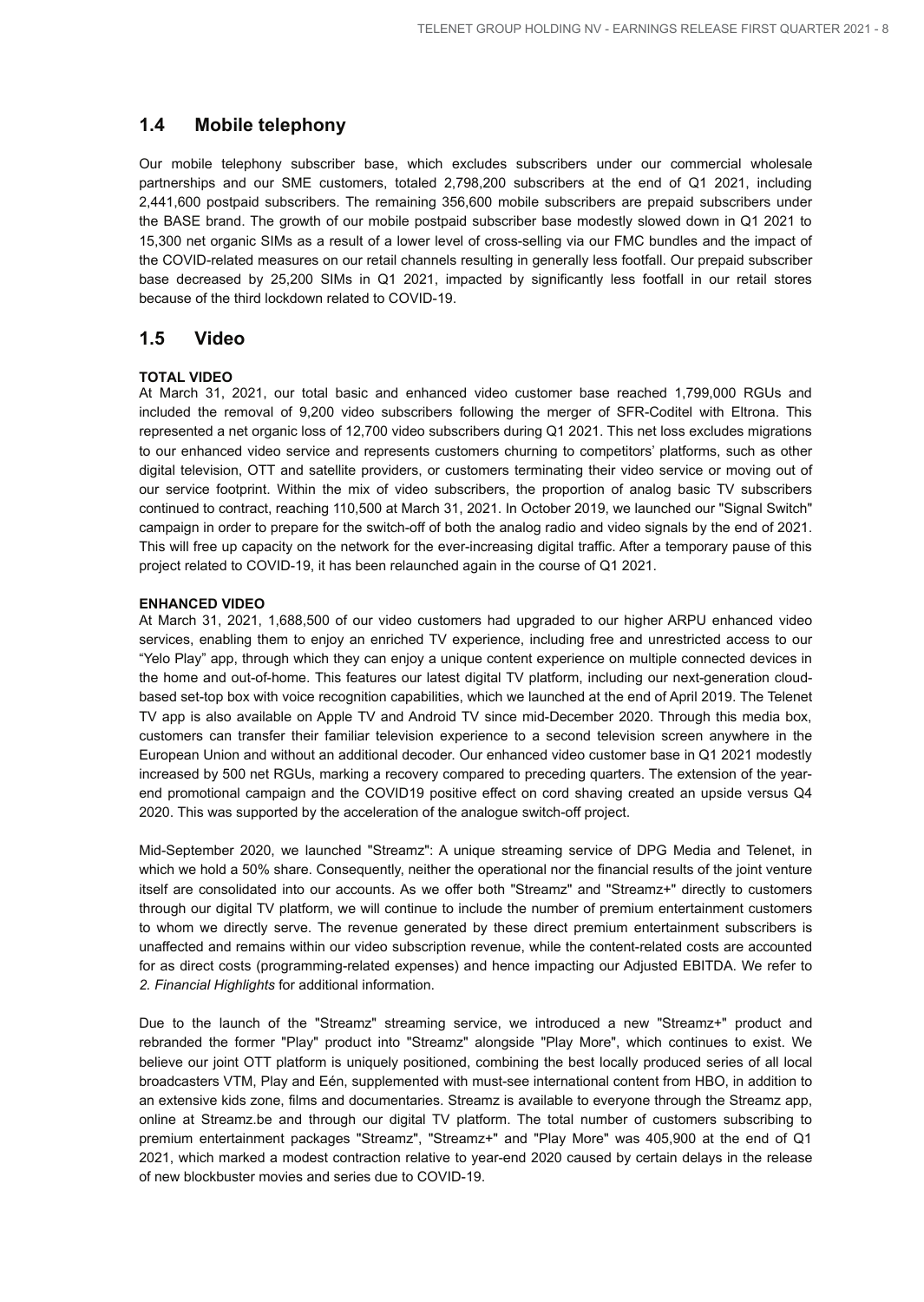At the end of Q1 2021, we had 221,600 "Play Sports" customers, which was broadly stable compared to December 31, 2020. "Play Sports" continues to broadcast both domestic and international football competitions, such as the English Premier League exclusively, and via the Eleven Sports channels: the Belgian Jupiler League, La Liga, Serie A and Bundesliga 1. Other sports, such as cyclo-cross, basketball, hockey, tennis, golf and motor sports, are also included in our broad sports offering. During the first quarter, we launched "Play Sports Open", a new linear channel in our basic TV offering. Play Sports Open offers all Telenet TV customers a selection of matches from different competitions, including Premier League, European League, Eredivisie, ATP and WTA Tennis, Belgian Hockey and Basketball, Cyclo-cross, Formula 1 and MXGP. The package also includes proprietary programs and documentaries.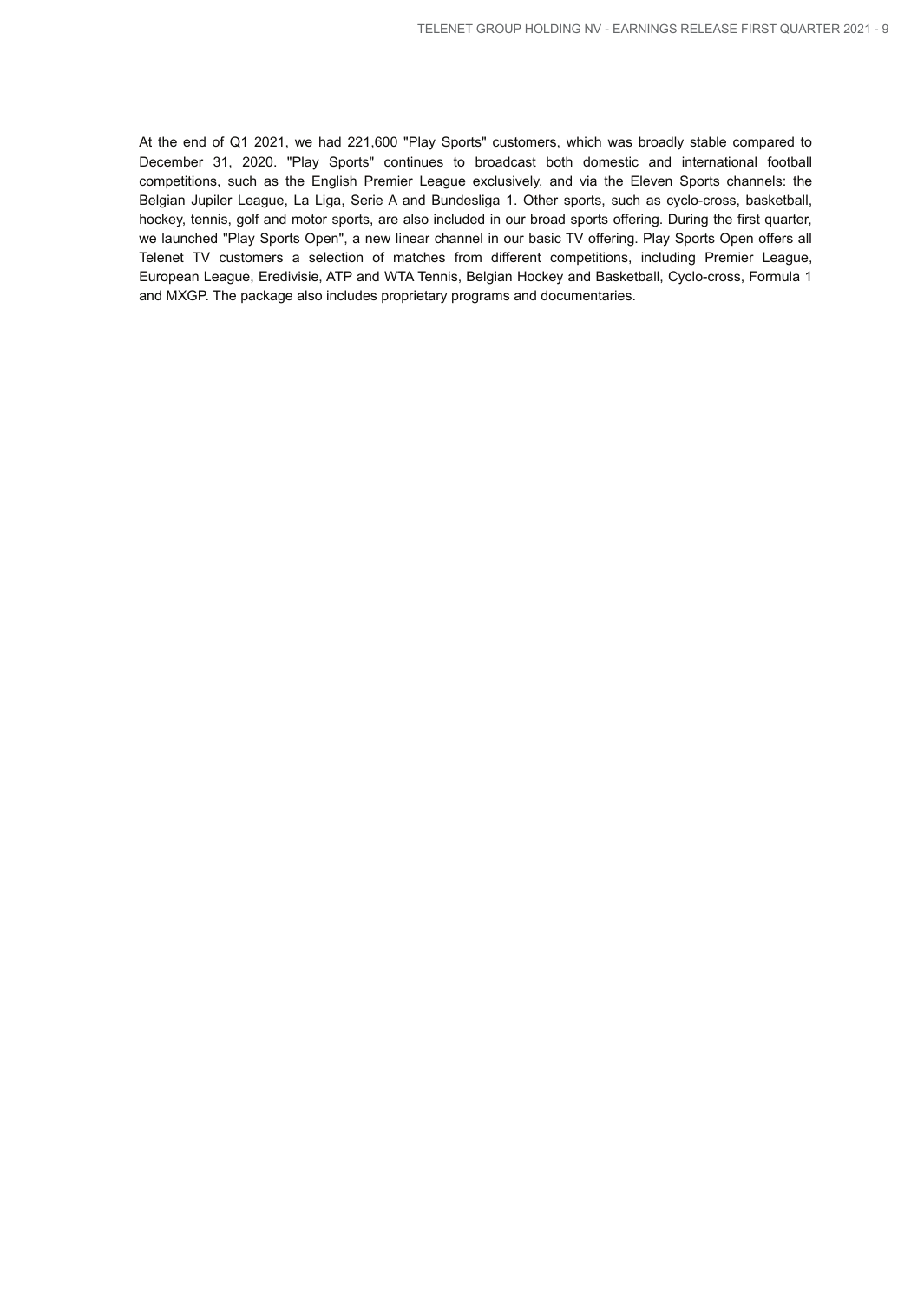## **2 Financial highlights**

#### **IMPORTANT REPORTING CHANGES:**

**Rebased growth:** For purposes of calculating rebased growth rates on a comparable basis, we have adjusted our historical revenue and Adjusted EBITDA to reflect the impact of the following transactions, to the same extent revenue and Adjusted EBITDA related to these transactions is included in our current results: (i) exclude the revenue and Adjusted EBITDA of our former Luxembourg cable subsidiary Coditel S.à r.l. (deconsolidated as of April 1, 2020) and (ii) reflect changes related to the IFRS accounting outcome of certain content rights agreements entered into during the third quarter of 2020. See *Definitions* for more disclosures. For more information regarding the variance between our reported and rebased financial results, we refer to the Appendix in this press release.

**Accounting framework Streamz joint venture and Belgian football broadcasting rights:** Mid-September, we launched "Streamz": A unique streaming service of DPG Media and Telenet, in which we have a 50% shareholding. Consequently, neither the operational nor the financial results of the joint venture itself are consolidated into our accounts. As we offer both "Streamz" and "Streamz+" directly to customers through our digital TV platform, we will continue to include the number of premium entertainment customers to whom we directly serve. The revenue generated by these direct premium entertainment subscribers is unaffected and remains within our video subscription revenue, while the content-related costs are accounted for as direct costs (programming-related expenses) and hence impacting our Adjusted EBITDA. In August 2020, we signed a five-year agreement with Eleven Sports for the broadcasting of the Belgian football league. Unlike the previous contract, the cost of the new Belgian football contract will be accounted for as a direct cost (programming-related expenses) and hence impacting our Adjusted EBITDA. Both changes have started to impact our (operating) expenses and Adjusted EBITDA as of the third quarter of 2020. We provide rebased year-on-year changes in order to allow both investors and analysts to assess our financial performance on a like-for-like basis. For more information regarding the variance between our reported and rebased financial results, we refer to the Appendix in this press release.

### **2.1 Revenue**

We generated revenue of €645.9 million in Q1 2021, which represented a modest decline of 1% versus €653.0 million of revenue we generated in Q1 last year. As mentioned above, last year's first quarter revenue still included the contribution of our Luxembourg cable subsidiary Coditel S.à r.l., which has been merged into Eltrona on April 1, 2020 and in which we hold a 50% minus 1 share shareholding. As such, we no longer consolidate its results as of Q2 2020. Also importantly to note for comparison basis is that Q1 2020 was not yet fully impacted by the global COVID-19 pandemic as it only started to affect our (other) revenue as of mid-March 2020. Our rebased Q1 2021 revenue decreased nearly 1% (-0.8%) compared to the same period of last year. Relative to Q1 2020, our other revenue fell 9% in the first quarter of the year driven by significantly lower interconnect revenue following the COVID-19 pandemic. Excluding our other revenue, our rebased revenue for the three months ended March 31, 2021 grew moderately by just over 1% (+1.2%) year-on-year.

Our subscription business, which includes both our cable and mobile subscription revenue, has again proven resilient with both reported and rebased revenue up 1% year-on-year. This positive trend was driven by over 1% growth on a reported basis and nearly 2% rebased growth in our cable subscription revenue driven by (i) continued solid momentum for our FMC bundles in both the residential and the business segments, (ii) the uptiering of broadband customers to higher speed bundles and (iii) the benefit of the October 2020 rate adjustment. This positive trend was partially offset by lower year-on-year usage-related mobile telephony revenue due to the impact of the COVID-19 pandemic which only had a limited impact on last year's quarterly revenue. Also, our business services activity performed well in the first quarter with both reported and rebased revenue up over 3%, as discussed further below.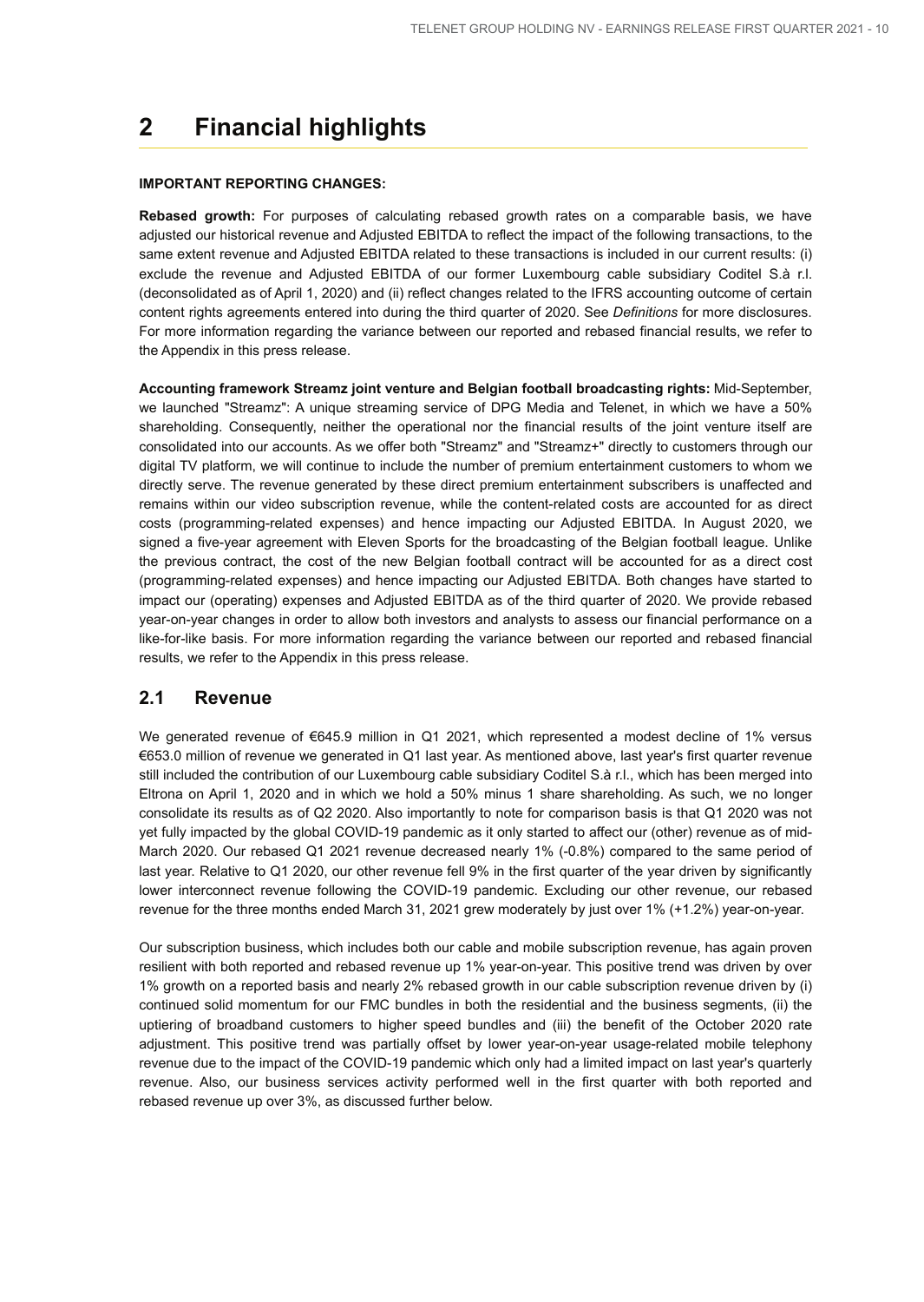#### **VIDEO**

Our video revenue represents the monthly fee paid by our video subscribers for the channels they receive in the basic tier and the revenue generated by our enhanced video subscribers which primarily includes (i) recurring set-top box rental fees, (ii) fees for supplemental premium content offerings, including our subscription VOD packages "Streamz", "Streamz+" "Play More" and "Play Sports" and (iii) transactional and broadcasting-on-demand services. Our Q1 2021 video revenue amounted to €142.7 million, representing a 1% decrease compared to Q1 2020 on a reported basis. On a rebased basis, which excludes the inorganic impact from the sale of our Luxembourg cable business in April 2020, our video revenue was broadly stable year-on-year. This reflected the impact of the COVID-19 pandemic on our pay television sports offerings and lower transactional video-on-demand revenue caused by certain delays in the release of new blockbuster movies and series, which was offset by the benefit from the October 2020 price adjustment.

#### **BROADBAND INTERNET**

The revenue generated by our residential and small business broadband internet RGUs totaled €168.4 million in Q1 2021, up 5% compared to last year's Q1, both on a reported and rebased basis. This robust year-on-year performance reflected (i) higher SOHO B2B-related broadband revenue driven by strong "KLIK" FMC bundle sales, (ii) the benefit from the October 2020 price adjustment, (iii) the continued uptiering of our broadband internet customer base and (iv) the continued solid trend in our operational performance.

#### **FIXED-LINE TELEPHONY**

Our fixed-line telephony revenue includes recurring subscription-based revenue from our fixed-line telephony subscribers and variable usage-related revenue, but excludes the interconnect revenue generated by these customers, which is reported under other revenue. For the three months ended March 31, 2021, our fixed-line telephony revenue fell 3% year-on-year to €55.3 million. On a rebased basis, our fixed-line telephony revenue decreased 2% in the first quarter, mainly reflecting lower average RGUs over the period, which more than offset the favorable impact of the October 2020 price adjustment and higher usage related to COVID-19.

#### **MOBILE TELEPHONY**

Our mobile telephony revenue represents the subscription-based revenue generated by our direct mobile telephony subscribers and out-of-bundle revenue, but excludes (i) the interconnect revenue generated by these customers, (ii) the revenue earned from handset sales and (iii) revenue recognized under our "Choose Your Device" programs, which are all recorded in other revenue. In Q1 2021, we generated mobile telephony revenue of €111.7 million, representing a year-on-year decrease of almost 2% on both a reported and rebased basis. The decrease was mainly attributable to (i) lower out-of-bundle revenue generated by our mobile subscribers in excess of their monthly bundle on the back of our improved "WIGO" quad-play bundles and the customer behavior shift to over-the-top communication platforms using WiFi instead of the traditional mobile cellular network related to the COVID-19 impact (homeworking), (ii) lower prepaid revenue following a continued decline in the number of prepaid subscribers and reduced top-ups as a result of the COVID-19 pandemic and (iii) higher bundle-related discounts following the success of our quad-play "WIGO" propositions.

#### **BUSINESS SERVICES**

The revenue reported under business services relates to (i) the revenue generated on non-coax products, including fiber and leased DSL lines, (ii) mobile telephony revenue generated by our SME customers, (iii) our carrier business and (iv) value-added services such as network hosting and managed data security. Revenue generated by our business customers on all coax-related products, such as our flagship "KLIK" bundle, is allocated to our cable subscription revenue lines and is not captured within Telenet Business, our business services division.

Telenet Business generated revenue of €51.3 million for the three months ended March 31, 2021, representing a 3% year-on-year increase on a reported and rebased basis. The increase was mainly driven by higher voice, video, data and security revenue following Telenet Business's renewed December 2020 partnership with the local ICT integrator Connectify, which more than offset lower mobile data usage revenues for SME due to COVID-19 and lower interconnect revenue given the declining trend in traditional SMS usage.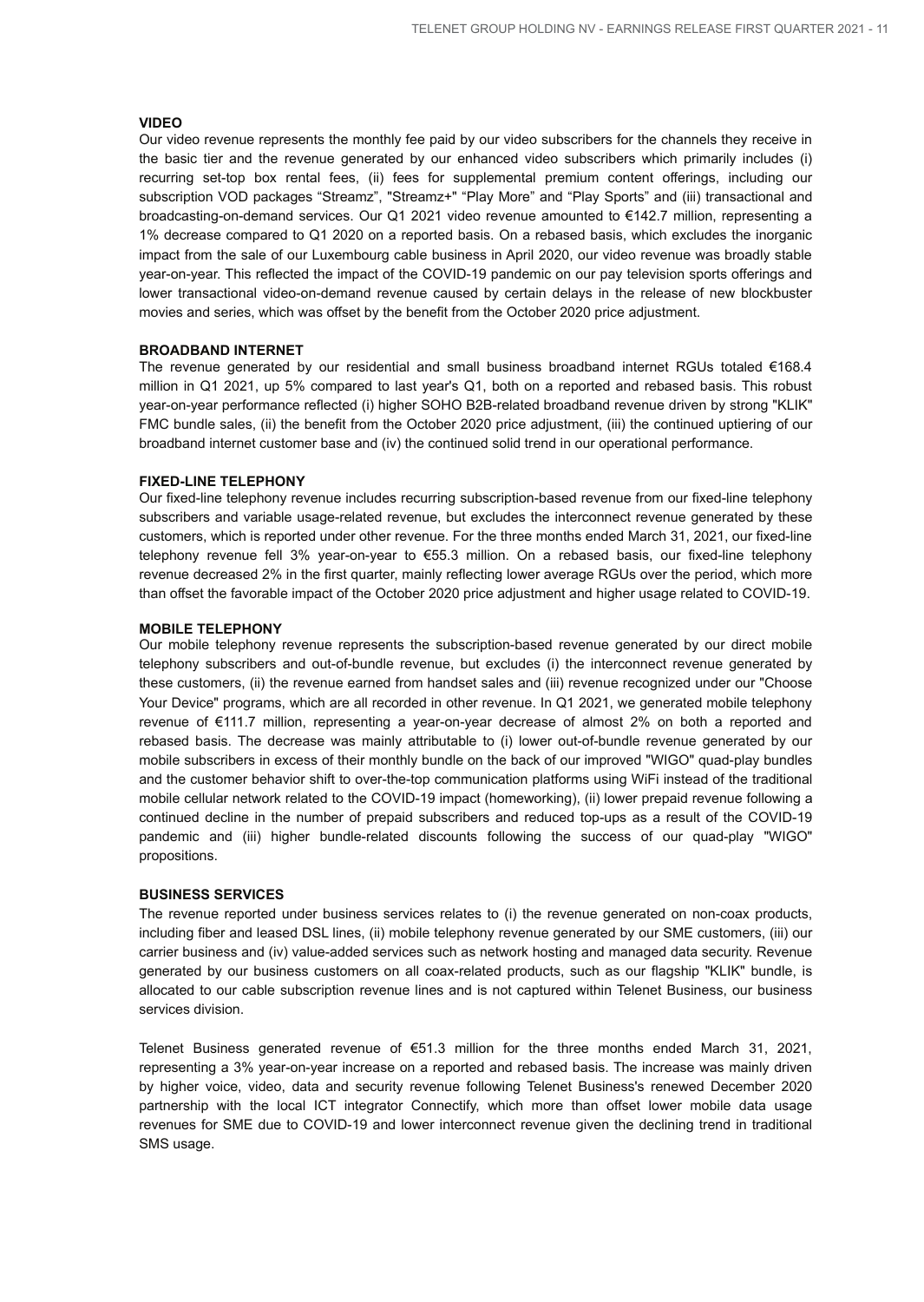#### **OTHER**

Other revenue primarily includes (i) interconnect revenue from both our fixed-line and mobile telephony customers, (ii) advertising and production revenue from our wholly-owned media subsidiary De Vijver Media NV, (iii) mobile handset sales, including the revenue earned under our "Choose Your Device" programs, (iv) wholesale revenue generated through both our commercial and regulated wholesale businesses, (v) product activation and installation fees and (vi) set-top box sales revenue.

Our other revenue reached €116.5 million in Q1 2021, a year-on-year decline of 9% on both a reported and rebased basis as the prior year quarter only partially reflected the impact of the global COVID-19 pandemic as of mid-March. Our other revenue in Q1 2021 included significantly lower interconnect revenue, primarily due to lower SMS traffic and decreased roaming visitors revenue as a result of COVID-19, which more than offset continued growth in our commercial and regulated wholesale business and modestly higher handsetrelated revenue. In Q1 2021, our advertising and production revenue was stable year-on-year with a substantially lower revenue contribution in Q2 2020 as a result of the COVID-19 pandemic.

## **2.2 Expenses**

For the three months ended March 31, 2021, we incurred total expenses of €492.1 million, representing a 2% decrease compared to the prior year period. Our total expenses in Q1 2020 included a full quarter contribution from our Luxembourg cable business and a €9.2 million accelerated amortization of broadcasting rights given the halt of all major sports events due to the COVID-19 pandemic. Total expenses represented approximately 76% of revenue in Q1 2021 (Q1 2020: approximately 77%). Cost of services provided as a percentage of revenue represented approximately 50% for Q1 2021 (Q1 2020: approximately 57%), while selling, general and administrative expenses represented approximately 26% of our total revenue in Q1 2021 (Q1 2020: approximately 20%).

Our operating expenses, which include our (i) network operating expenses, (ii) direct costs, (iii) staff-related expenses, (iv) sales and marketing expenses, (v) outsourced labor and professional services and (vi) other indirect expenses, increased just over 1% on a reported basis for the three months ended March 31, 2021 and reflected changes to the IFRS accounting treatment of certain content-related costs for our premium entertainment packages and the Belgian football broadcasting rights because of changes related to the underlying contracts (see 2 *Financial highlights* for additional information). On a rebased basis, our Q1 2021 operating expenses decreased well over 5% compared to the prior year period. This was predominantly driven by a 16% rebased decrease (€24.4 million) in our direct costs, as described further below. Higher staffrelated expenses in the quarter were more than offset by (i) 25% lower costs related to outsourced labor and professional services and a (ii) 4% reduction in sales and marketing expenses, both on a rebased basis, as described further below.

#### **NETWORK OPERATING EXPENSES**

Network operating expenses for the three months ended March 31, 2021 were €57.7 million, an increase of over 6% year-on-year (+5% on a rebased basis). This increase relates to a greater proportion of technical customer visits, reflecting an increase in homeworking as a result of the COVID-19 pandemic, as well as the resumption of our analog Signal Switch program, as mentioned above.

#### **DIRECT COSTS (PROGRAMMING AND COPYRIGHTS, INTERCONNECT AND OTHER)**

Our direct costs include all of our direct expenses such as (i) programming and copyright costs, including, as of Q3 2020, costs related to the purchase of content for our "Streamz", "Streamz+" and "Play More" packages, as well as the costs related to the Belgian football broadcasting rights, (ii) interconnect costs and (iii) handset sales and subsidies. For the three months ended March 31, 2021, our direct costs were €128.6 million, a 1% decrease compared to Q1 2020. On a rebased basis, our direct costs in the quarter decreased 16% year-on-year due to significantly lower interconnect and roaming expenses, as well as lower programming costs compared to Q1 2020 which included the aforementioned accelerated write-down of broadcasting rights given the halt of all major sports events due to the COVID-19 pandemic.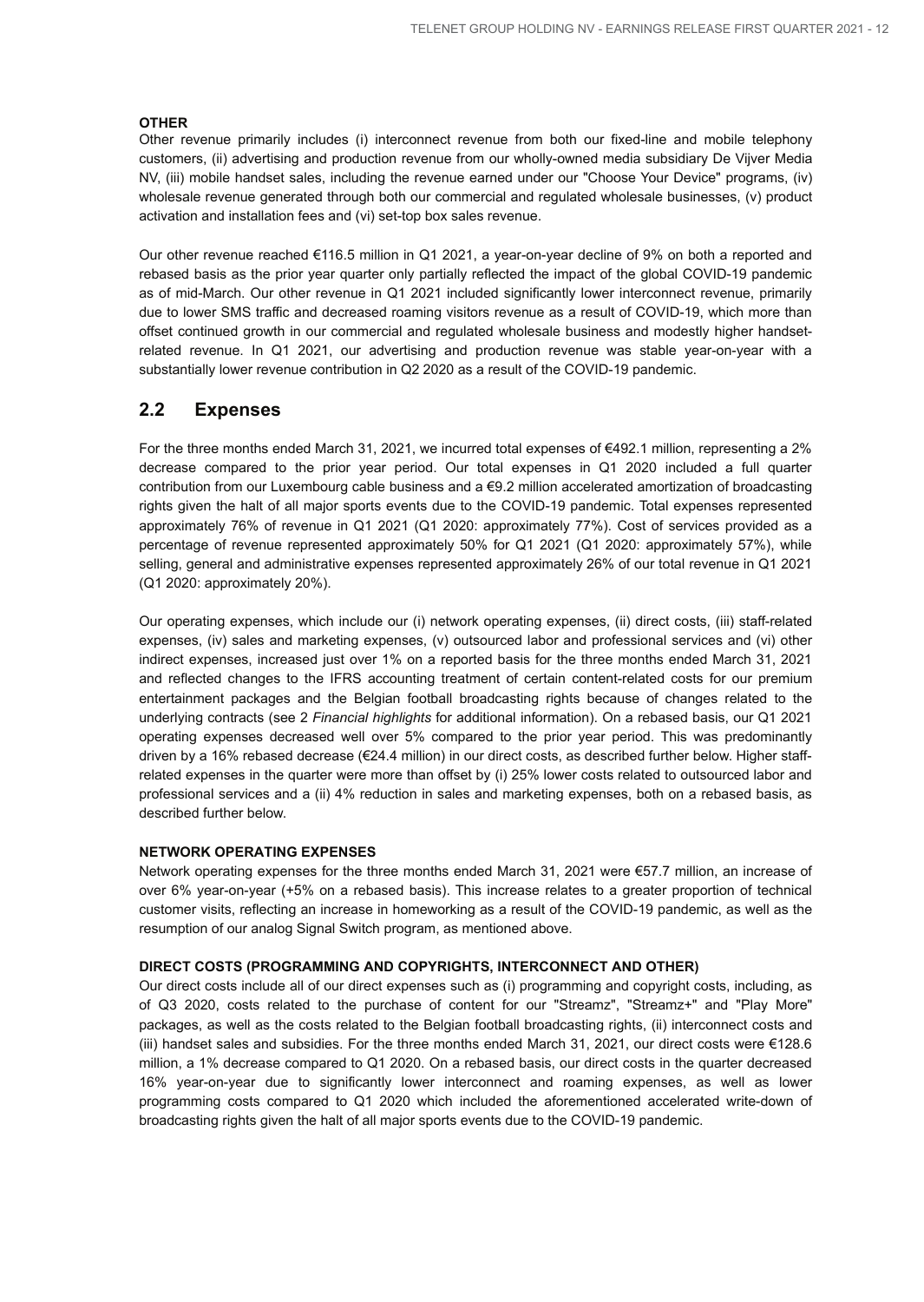#### **STAFF-RELATED EXPENSES**

Staff-related expenses in Q1 2021 were €71.2 million, which represented an increase of 4% compared to the prior year period on both a reported and rebased basis. This reflected a higher average headcount and the effect of the mandatory wage indexation as of early 2021.

#### **SALES AND MARKETING EXPENSES**

Our sales and marketing expenses for the three months ended March 31, 2021 were €19.3 million representing a 9% year-on-year decrease due to the impact of COVID-19 on our marketing and retail activity. On a rebased basis, sales and marketing expenses in Q1 2021 decreased 4% year-on-year, largely for the same reason.

#### **OUTSOURCED LABOR AND PROFESSIONAL SERVICES**

Costs related to outsourced labor and professional services were €7.1 million in Q1 2021, a 25% decrease both on a reported and rebased basis, demonstrating our continued focus on tight cost control.

#### **OTHER INDIRECT EXPENSES**

Other indirect expenses reached €27.8 million for the three months ended March 31, 2021, representing a 19% increase compared to the prior year period. On a rebased basis, other indirect expenses were up 18% year-on-year due to higher outsourced call center costs triggered by COVID-19 regulation requiring mandatory homeworking and an increase in bad debt provisions.

#### **DEPRECIATION, AMORTIZATION AND RESTRUCTURING, INCL. IMPAIRMENT OF LONG-LIVED ASSETS AND GAIN ON DISPOSAL OF ASSETS**

Depreciation and amortization, including impairment of long-lived assets, gain on disposal of assets and restructuring charges, reached €175.9 million in Q1 2021 compared to €189.5 million for the prior year period which included the aforementioned €9.2 million accelerated amortization of broadcasting rights given the halt of all major sports events due to the COVID-19 pandemic.

#### **2.3 Net result**

#### **FINANCE INCOME AND EXPENSES**

For the three months ended March 31, 2021, net finance expense totaled €1.9 million compared to net finance income of €5.8 million in Q1 2020. Finance income in Q1 2021 increased 2% year-on-year from €152.0 million in Q1 last year to €155.5 million, which included a non-cash gain on our derivatives of €155.2 million and €151.9 million in Q1 2021 and 2020, respectively. Finance expense for the three months ended March 31, 2021 increased 8% to €157.4 million from €146.2 million in Q1 2020. Finance expense for Q1 2021 included a €110.5 million non-cash foreign exchange loss on our USD-denominated debt versus €68.9 million in the comparable period last year. As detailed under 2.8 *Debt profile, cash balance and net total leverage ratio*, our USD-denominated debt has been hedged until the respective maturity dates, hence minimizing the impact of foreign exchange fluctuations on our cash flows. Excluding this impact, our net interest expense in Q1 2021 decreased 21%, reflecting the benefit of certain refinancing transactions in the first half of 2020.

#### **INCOME TAXES**

We recorded income tax expense of €38.5 million for the three months ended March 31, 2021 compared to €6.2 million in Q1 2020. Our Q1 2020 income tax expense was favorably impacted by the recognition of the innovation income tax deduction, including a one-time effect of deductions related to prior periods.

#### **NET PROFIT**

We realized a net profit of €112.5 million for the three months ended March 31, 2021 compared to €153.2 million in the prior year period. The 27% decrease in our net profit was primarily driven by significantly higher income tax expense as mentioned above. In Q1 2021, we achieved a net profit margin of 17.4% compared to 23.5% in Q1 last year.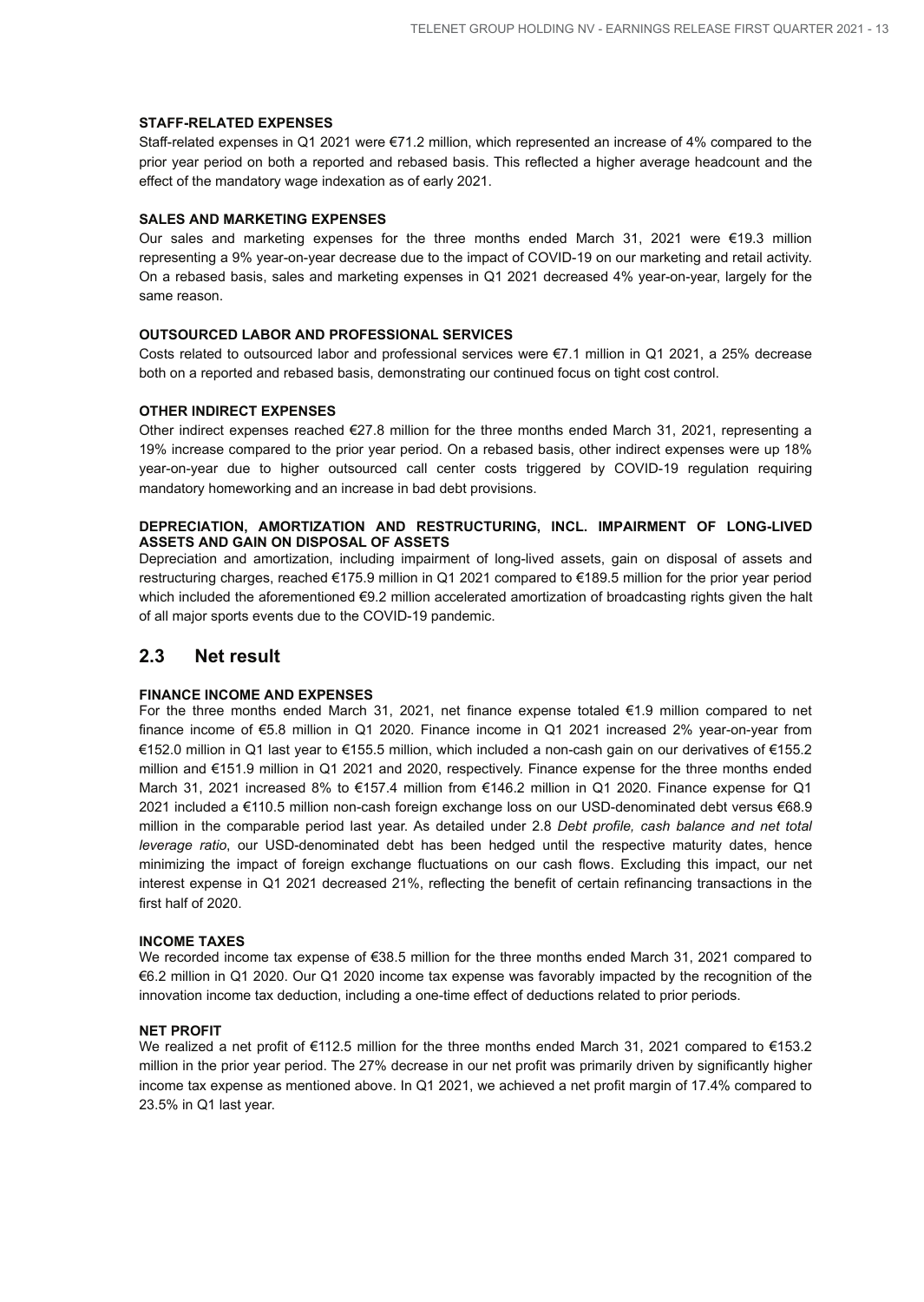## **2.4 Adjusted EBITDA**

For the three months ended March 31, 2021, we achieved Adjusted EBITDA of €334.2 million, which represented a decline of just over 3% versus the €345.6 million we delivered in Q1 2020. This was mainly driven by (i) the aforementioned changes to the IFRS accounting outcome of certain content-related costs for our premium entertainment packages and the Belgian football broadcasting rights because of changes related to the underlying contracts (see 2 *Financial highlights* for more information) and (ii) the divestment of our Luxembourg cable business into Eltrona as mentioned earlier. In Q1 2021, we achieved an Adjusted EBITDA margin of 51.7% compared to 52.9% in Q1 2020.

On a rebased basis, excluding these impacts, our Adjusted EBITDA increased nearly 4% (+3.9%) in Q1 2021 driven by (i) a 16% decline in our direct costs, including the aforementioned accelerated write-down of broadcasting rights in Q1 2020 given the halt of all major sports events due to the COVID-19 pandemic, (ii) 25% lower costs related to outsourced labor and professional services and (iii) a 4% reduction in sales and marketing expenses, each as further described in Section 2.2 *Expenses*. On a rebased basis, we succeeded in expanding our Q1 2021 Adjusted EBITDA margin by 230 basis points versus Q1 last year.

In line with our FY 2021 outlook, we anticipate a reversed trend in our Adjusted EBITDA in the second quarter as the prior year period reflected significantly lower programming costs, due to the accelerated write-down of broadcasting rights in Q1 2020 as a result of the global COVID-19 pandemic, as well as much lower sales and marketing expenses in Q2 2020.

|                                                                       | For the three months<br>ended |        |           |
|-----------------------------------------------------------------------|-------------------------------|--------|-----------|
| $(\epsilon$ in millions)                                              | March 31,                     |        |           |
|                                                                       | 2021                          | 2020   | Change %  |
| <b>Profit for the period</b>                                          | 112.5                         | 153.2  | (27)%     |
| Income tax expense                                                    | 38.5                          | 6.2    | 521 %     |
| Share of the result of equity accounted investees                     | 0.9                           | (0.4)  | N.M.      |
| Net finance expense (income)                                          | 1.9                           | (5.8)  | N.M.      |
| Depreciation, amortization, impairment and gain on disposal of assets | 175.4                         | 188.5  | $(7) \%$  |
| <b>EBITDA</b>                                                         | 329.2                         | 341.7  | $(4)\%$   |
| Share based compensation                                              | 3.9                           | 1.8    | 117 %     |
| Operating charges related to acquisitions or divestitures             | 2.6                           | 1.1    | 136 %     |
| Restructuring charges                                                 | 0.5                           | 1.0    | $(50) \%$ |
| Measurement period adjustments related to business acquisitions       | (2.0)                         |        | 100%      |
|                                                                       |                               |        |           |
| <b>Adjusted EBITDA</b>                                                | 334.2                         | 345.6  | $(3)\%$   |
| <b>Adjusted EBITDA margin</b>                                         | 51.7 %                        | 52.9 % |           |
| Net profit margin                                                     | 17.4%                         | 23.5%  |           |

#### **Exhibit 1: Reconciliation between profit for the period and Adjusted EBITDA (unaudited)**

N.M. - Not Meaningful

## **2.5 Capital expenditures**

Accrued capital expenditures for the three months ended March 31, 2021 reached €143.1 million, a decrease of 17% versus the same period of last year and equivalent to approximately 22% of revenue over the period. Our Q1 2021 accrued capital expenditures included the impacts of (i) the temporary six-month extension of both our 2G and 3G mobile spectrum licenses, awaiting the upcoming multiband spectrum auction which is due to commence either late 2021 or early 2022, (ii) the impact of the Streamz premium entertainment joint venture as discussed under 2. *Financial Highlights*, (iii) the divestiture of our former Luxembourg cable business (deconsolidated as of April 1, 2020), and (iv) the recognition of certain football broadcasting rights in the first quarter of 2021.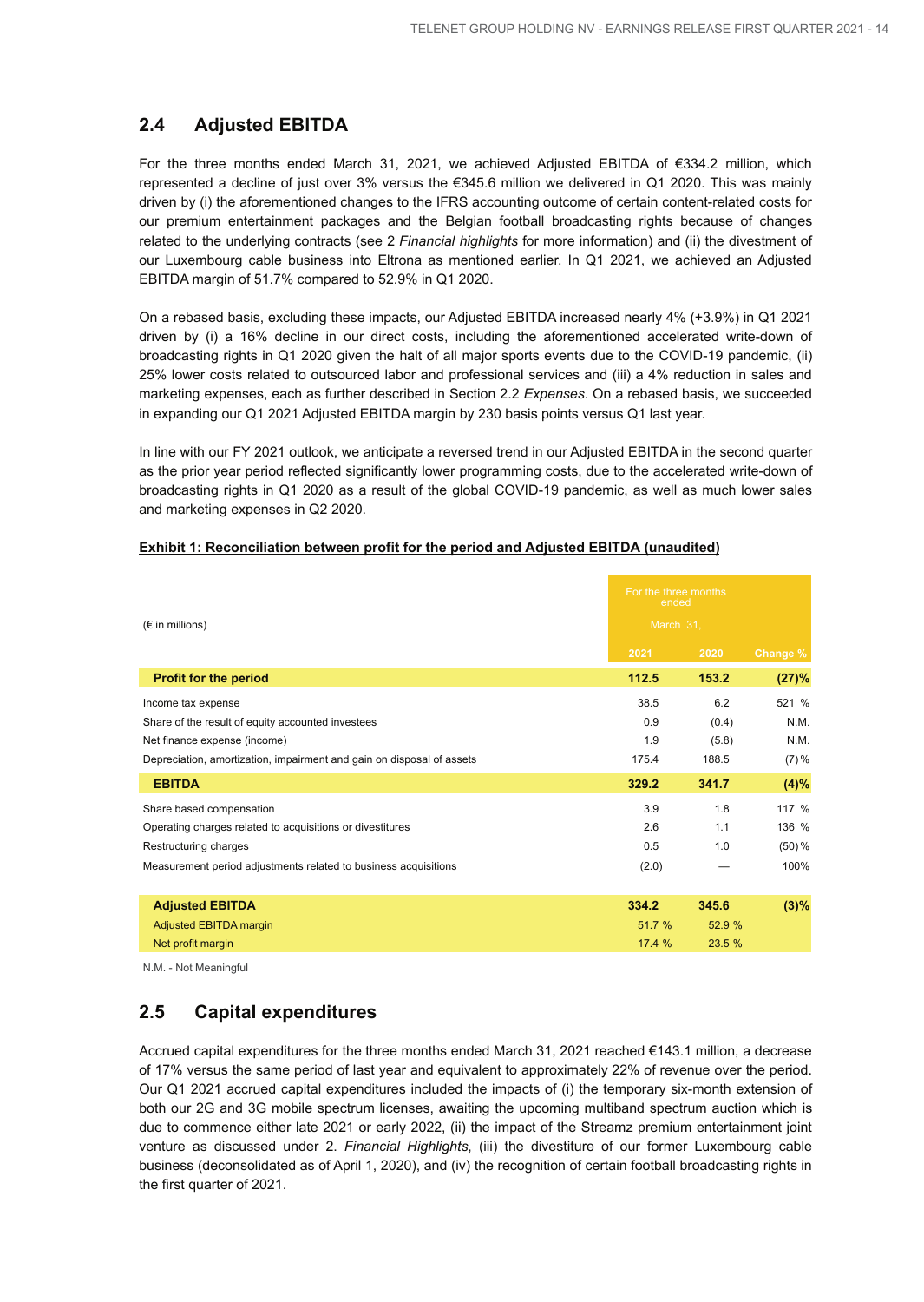Excluding the recognition of certain football broadcasting rights and the aforementioned mobile spectrum licenses from our accrued capital expenditures, consistent with the basis for the calculation of our Operating Free Cash Flow as discussed further below, our Q1 2021 accrued capital expenditures were €132.3 million, equivalent to approximately 20% of revenue, and representing a 22% year-on-year decrease. We expect this declining trend in our investment levels to reverse in the second quarter as our accrued capital expenditures in Q2 last year reflected the impact of the global COVID-19 pandemic and hence represented a much lower run rate.

Capital expenditures related to customer premises equipment, which includes our spending on set-top boxes, modems and WiFi powerlines represented €24.7 million in Q1 2021. This 17% year-on-year decrease is largely attributable to the COVID-19 pandemic. Capital expenditures related to customer premises equipment for the three months ended March 31, 2021 represented approximately 19% of our total accrued capital expenditures (excluding the recognition of certain football broadcasting rights and the aforementioned mobile spectrum licenses).

Accrued capital expenditures for network growth and upgrades amounted to €13.8 million in Q1 2021, marking a 39% decrease compared to the prior year period and predominantly reflected the completion of both our fixed and mobile network infrastructure improvement programs as well as, to a lesser extent, the impact of COVID-19 on our field operations. For the three months ended March 31, 2021, network-related capital expenditures represented approximately 10% of total accrued capital expenditures (excluding the recognition of certain football broadcasting rights and the aforementioned mobile spectrum licenses).

Capital expenditures for products and services, which reflects our investments in product development and the upgrade of our IT platforms and systems, amongst others, totaled €48.6 million in Q1 2021. This represents a strong 35% year-on-year increase, reflecting higher spending on our IT upgrade program. Capital expenditures for products and services represented approximately 37% of total accrued capital expenditures for three months ended March 31, 2021 (excluding the recognition of certain football broadcasting rights and the aforementioned mobile spectrum licenses).

The remainder of our accrued capital expenditures includes (i) refurbishments and replacements of network equipment, (ii) sports and programming acquisition costs, including certain content acquired by De Vijver Media, (iii) certain recurring investments in our IT platform and systems and (iv) lease-related capital additions. These reached €56.0 million for the three months ended March 31, 2021, representing a 34% decrease compared to the same period of last year.

The above implies that approximately 66% of our accrued capital expenditures for the three months ended March 31, 2021 (excluding the recognition of certain football broadcasting rights and the aforementioned mobile spectrum licenses) were scalable and subscriber growth related. We continue to closely monitor our capital expenditures in order to drive incremental returns.

#### **Exhibit 2: Reconciliation between accrued capital expenditures and cash capital expenditures (unaudited)**

|                                                                     | For the three months<br>ended |        |           |
|---------------------------------------------------------------------|-------------------------------|--------|-----------|
| $(\epsilon$ in millions)                                            | March 31.                     |        |           |
|                                                                     | 2021                          | 2020   | Change %  |
| <b>Accrued capital expenditures</b>                                 | 143.1                         | 172.7  | (17)%     |
| Assets acquired under capital-related vendor financing arrangements | (11.8)                        | (29.8) | $(60) \%$ |
| Assets acquired under lease agreements                              | (5.2)                         | (27.1) | $(81) \%$ |
| Changes in current liabilities related to capital expenditures      | (6.7)                         | 1.7    | N.M.      |
| <b>Cash capital expenditures</b>                                    | 119.4                         | 117.5  | $2\%$     |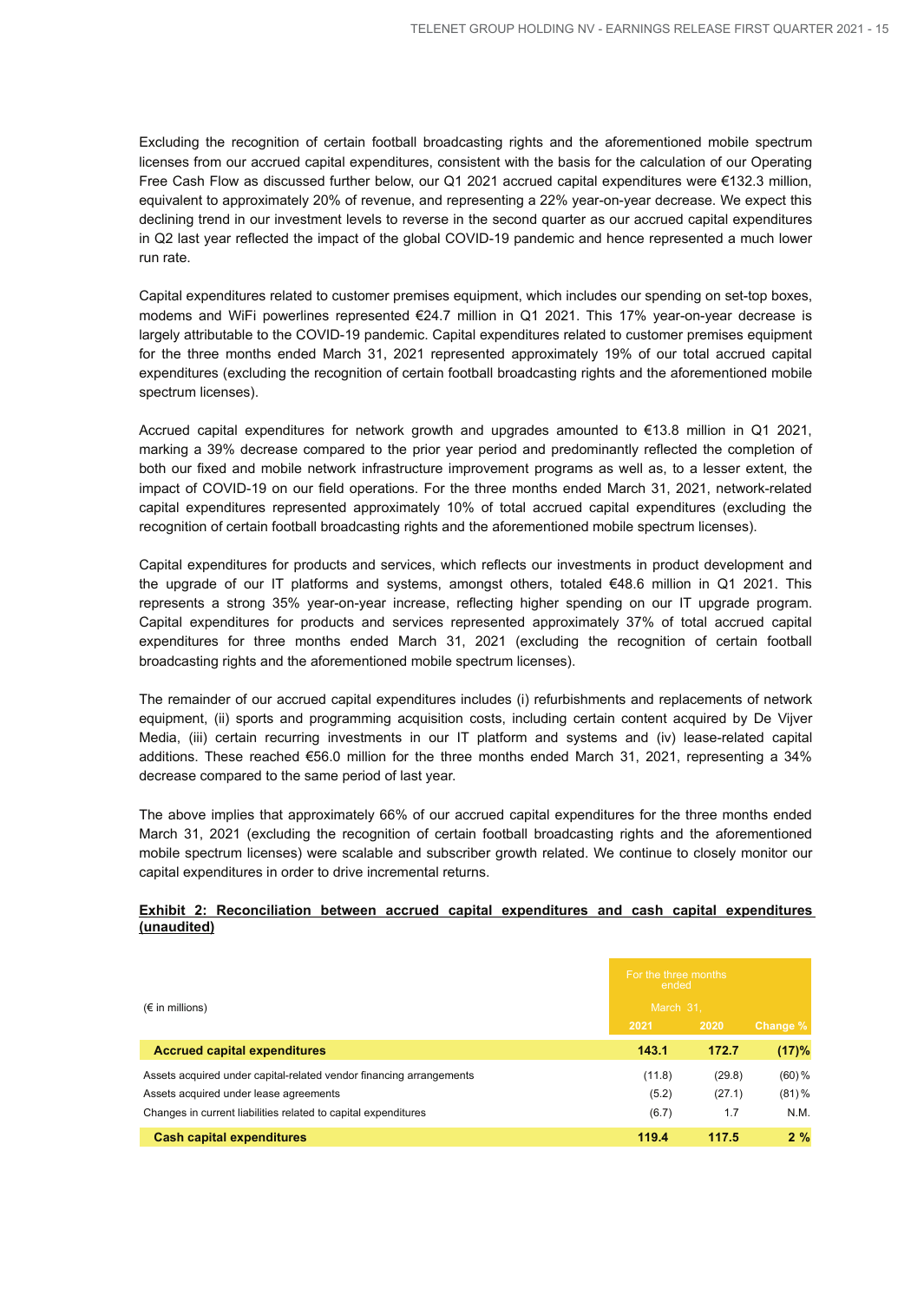## **2.6 Operating Free Cash Flow**

We yielded an Operating Free Cash Flow of €201.9 million for the three months ended March 31, 2021 compared to €175.4 million in Q1 2020. The robust 15% year-on-year increase was mainly driven by significantly lower accrued capital expenditures in Q1 2021 versus the same period of last year. On a rebased basis and excluding the recognition of both football broadcasting rights and mobile spectrum licenses, as well as the impact of certain lease-related capital additions on our accrued capital expenditures,consistent with the basis of our 2018-2021 Operating Free Cash Flow CAGR guidance, our Q1 2021 Operating Free Cash Flow was up just over 16% year-on-year. This represented a solid head start to the year. As mentioned above, we expect the year-on-year trend in both our Adjusted EBITDA and accrued capital expenditures to reverse in the second quarter given the impact of the global COVID-19 pandemic on our financial profile in Q2 2020. Consequently, we anticipate a much weaker Operating Free Cash Flow in Q2, as embedded in our FY 2021 outlook.

#### **Exhibit 3: Reconciliation to Operating Free Cash Flow (unaudited)**

| $(\epsilon$ in millions)                                                                                           |         | For the three months<br>ended<br>March 31. |           |  |
|--------------------------------------------------------------------------------------------------------------------|---------|--------------------------------------------|-----------|--|
|                                                                                                                    |         | 2020                                       | Change %  |  |
| <b>Adjusted EBITDA</b>                                                                                             | 334.2   | 345.6                                      | (3)%      |  |
| Accrued capital expenditures                                                                                       | (143.1) | (172.7)                                    | $(17) \%$ |  |
| Recognition of football broadcasting rights                                                                        | 2.4     | 2.5                                        | $(4) \%$  |  |
| Recognition of mobile spectrum licenses                                                                            | 8.4     |                                            | 100%      |  |
| Accrued capital expenditures excluding recognition of football broadcasting<br>rights and mobile spectrum licenses | (132.3) | (170.2)                                    | (22)%     |  |
| <b>Operating Free Cash Flow</b>                                                                                    | 201.9   | 175.4                                      | 15%       |  |

## **2.7 Cash flow and liquidity**

#### **NET CASH FROM OPERATING ACTIVITIES**

For the three months ended March 31, 2021, our operations yielded €274.0 million of net cash compared to the €282.5 million we generated during the prior year period. The net cash from our operating activities in Q1 2021 included the impact of the divestiture of our former Luxembourg cable business (deconsolidated as of April 1, 2020). Our net operating cash flow decreased 3% year-on-year as €9.7 million lower cash interest and derivative expenses following last year's refinancing transactions were more than offset by (i) the aforementioned decline in our Adjusted EBITDA and (ii) higher expenses financed by an intermediary under our vendor financing program. See 2.8 *Debt profile, cash balance and net leverage ratio* for additional disclosure.

#### **NET CASH USED IN INVESTING ACTIVITIES**

We used €120.1 million of net cash in investing activities for the three months ended March 31, 2021 compared to €117.4 million in Q1 2020. The 2% increase in our net cash used in investing activities reflected the aforementioned temporary six-month extension of both our 2G and 3G mobile spectrum licenses for an aggregate amount of €8.4 million, which we paid in the first quarter.

We utilize a vendor financing program through which we are able to extend our payment terms for certain suppliers to 360 days at an attractive all-in cost. During Q1 2021, we acquired €11.8 million of assets through capital-related vendor financing arrangements, favorably impacting our net cash used in investing activities for the equivalent amount. This represented a decline of 60% year-on-year versus Q1 2020. Please refer to Section 2.5 - *Capital expenditures* for a reconciliation between accrued capital expenditures and cash capital expenditures.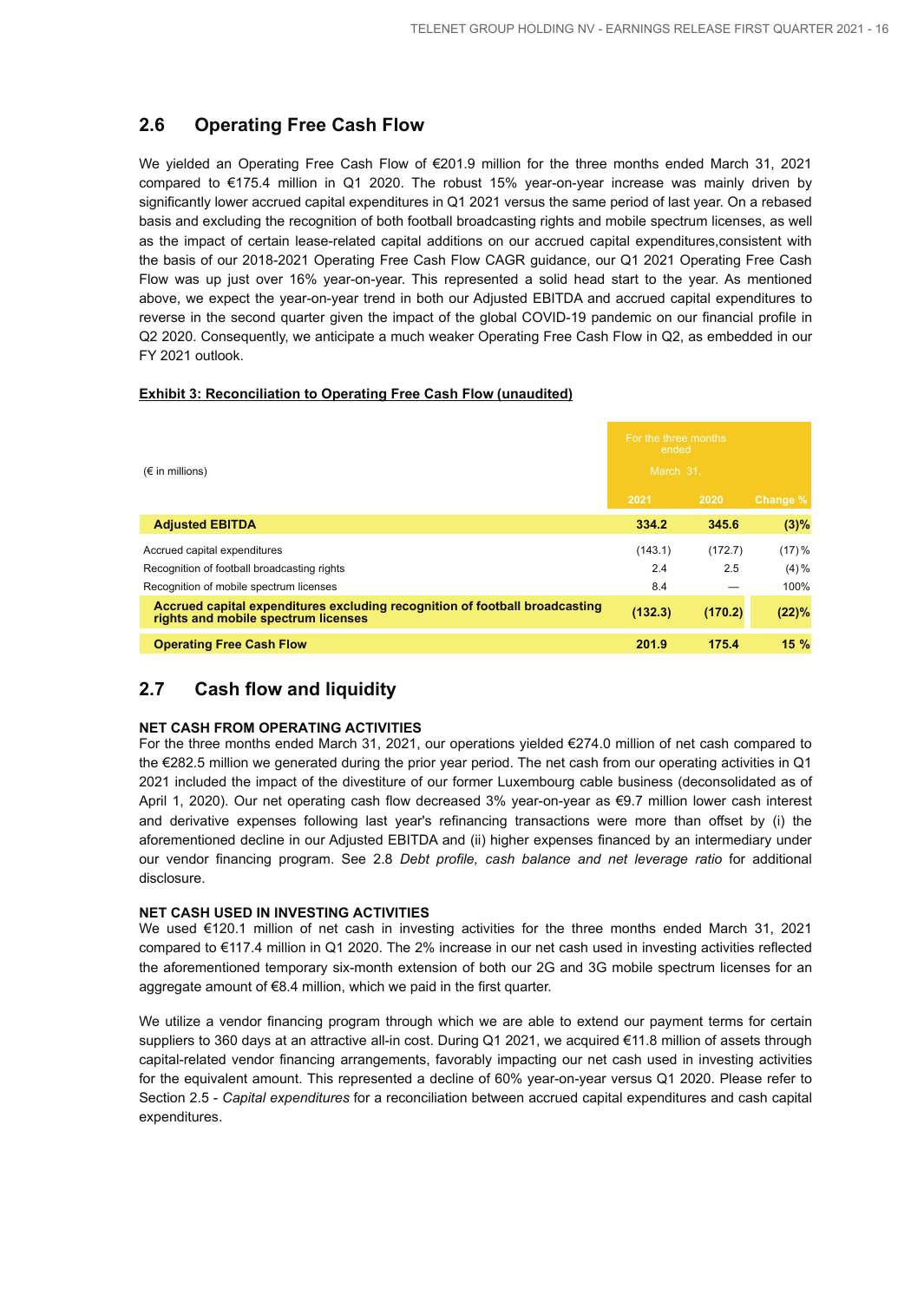#### **NET CASH USED IN FINANCING ACTIVITIES**

For the three months ended March 31, 2021, the net cash used in financing activities was €35.9 million compared to €129.0 million in Q1 2020. The net cash used in financing activities for the three months ended March 31, 2021 included a net cash outflow of €10.6 million related to loan repayments and scheduled repayments of our short-term vendor financing commitments. The remainder of the net cash used in financing activities primarily consisted of finance lease repayments and other financial payments.

#### **ADJUSTED FREE CASH FLOW**

For the three months ended March 31, 2021, we generated Adjusted Free Cash Flow of €124.0 million compared to €83.4 million in the same period of last year. Relative to Q1 2020, our Adjusted Free Cash Flow increased 49%, driven by robust growth in our Operating Free Cash Flow as mentioned above, and included a €1.7 million positive contribution from our vendor financing program. Given the anticipated reversed trend in our Operating Free Cash Flow in the second quarter and our annual cash tax payment in Q2 2021 (versus Q3 last year), we expect a lower Adjusted Free Cash Flow result in the second quarter, yet fully embedded in our FY 2021 guidance.

## **2.8 Debt profile, cash balance and net leverage ratio**

#### **DEBT PROFILE**

At March 31, 2021, we carried a total debt balance (including accrued interest) of €5,488.3 million, of which €1,391.1 million principal amount is related to the € and USD-denominated Senior Secured Fixed Rate Notes due March 2028 and €3,063.2 million principal amount is owed under our 2020 Amended Senior Credit Facility with maturities ranging from April 2028 through April 2029. Our total debt balance at March 31, 2021 also included a principal amount of €352.7 million related to our vendor financing program, while the remainder primarily represents lease obligations associated with the Interkabel Acquisition and other leases.

At March 31, 2021, we carried €352.7 million of short-term debt related to our vendor financing program, all of which is maturing within less than twelve months. This represented a modest increase of €1.7 million versus December 31, 2020 and favorably impacted our Adjusted Free Cash Flow by the same amount. For the full year 2021, we continue to anticipate a broadly stable evolution from December 31, 2020 as embedded in our FY 2021 Adjusted Free Cash Flow outlook. As of end-October 2020, the applicable margin on our future short-dated commitments under the vendor financing program has been reduced by another 15 basis points to 1.95% over EURIBOR floored at 0%. This reduced interest cost comes on top of an equivalent 15 basis points margin reduction in February 2020. Given the aforementioned size of the program, this will have a modest accretive impact on our Adjusted Free Cash Flow in 2021 and beyond.

We didn't transact any refinancings or debt amortizations in the first quarter, while substantially all of our floating interest rate risk and foreign exchange currency risk have been hedged until the maturity of such debt instruments through a series of derivatives, improving the visibility on our future Adjusted Free Cash Flow. Excluding short-term liabilities related to our vendor financing program, we face no debt maturities prior to March 2028 with a weighted average maturity of approximately 7.3 years at March 31, 2021. In addition, we also had full access to €555.0 million of undrawn commitments under our revolving credit facilities at March 31, 2021, with certain availabilities up to September 2026.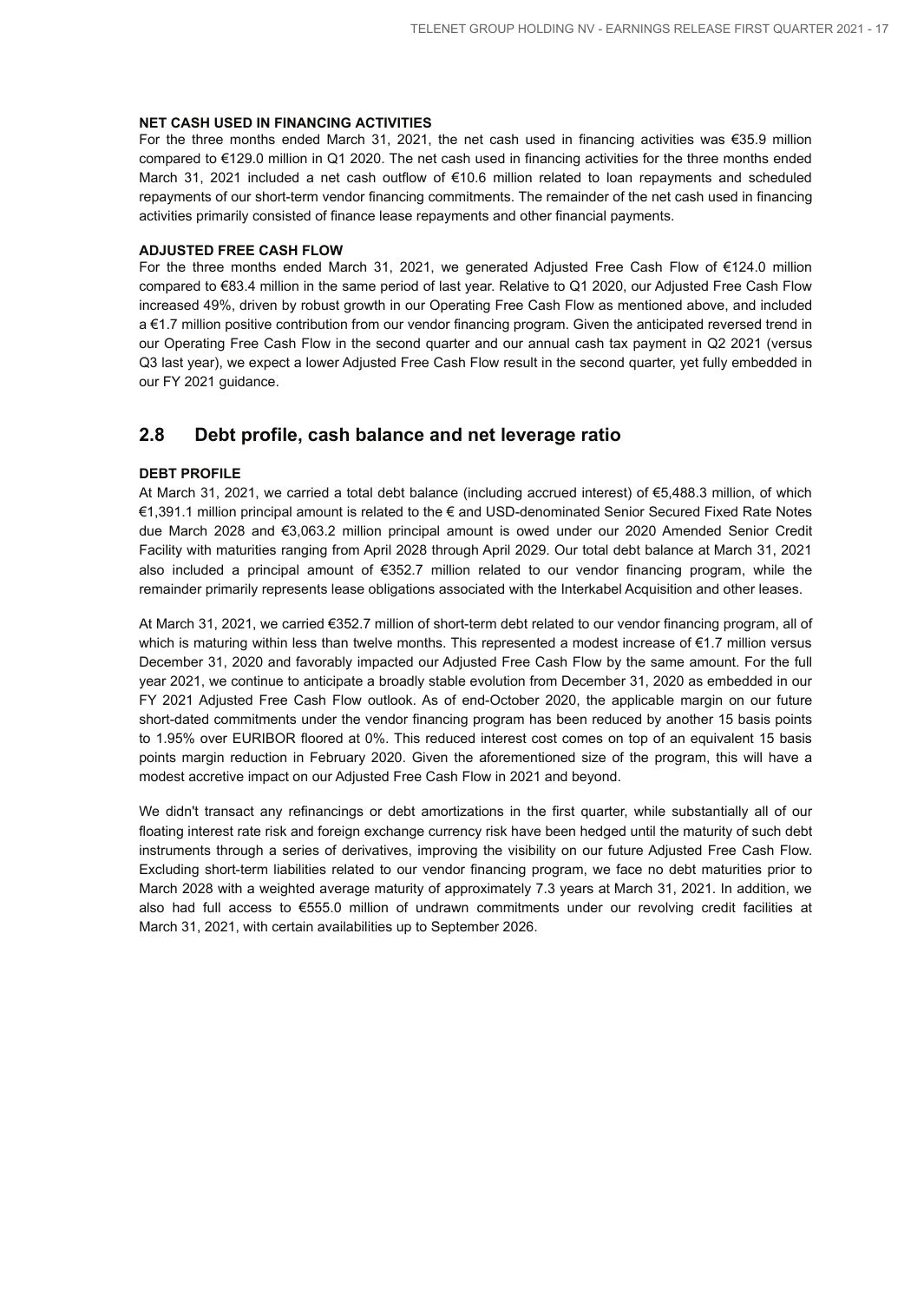#### **DEBT OVERVIEW AND PAYMENT SCHEDULES**

The table below provides an overview of the principal amounts under our main debt instruments and payment schedule at March 31, 2021.

|                                                                   | <b>Total</b><br><b>Facility</b><br>as per | <b>Drawn</b><br>amount   | <b>Undrawn</b><br>amount | <b>Maturity Date</b>  | Interest rate                                        | Interest payments due               |
|-------------------------------------------------------------------|-------------------------------------------|--------------------------|--------------------------|-----------------------|------------------------------------------------------|-------------------------------------|
|                                                                   |                                           | March 31, 2021           |                          |                       |                                                      |                                     |
|                                                                   |                                           | $(\epsilon$ in millions) |                          |                       |                                                      |                                     |
| 2020 Amended Senior<br><b>Credit Facility</b>                     |                                           |                          |                          |                       |                                                      |                                     |
| Term Loan AR                                                      | 1,953.2                                   | 1,953.2                  |                          | April 30, 2028        | Floating   6-month<br>LIBOR $(0\%$ floor) +<br>2.00% | Monthly                             |
| Term Loan AQ                                                      | 1,110.0                                   | 1,110.0                  |                          | April 30, 2029        | Floating   6-month<br>EURIBOR (0% floor)<br>$+2.25%$ | Semi-annual (Jan. and<br>July)      |
| Revolving Credit Facility I                                       | 510.0                                     |                          | 510.0                    | May 31, 2026          | Floating   6-month<br>EURIBOR (0% floor)<br>$+2.25%$ | Quarterly (commitment<br>fees only) |
| <b>Senior Secured Fixed</b><br><b>Rate Notes</b>                  |                                           |                          |                          |                       |                                                      |                                     |
| €600 million Senior<br>Secured Notes due 2028<br>(Facility AK)    | 540.0                                     | 540.0                    |                          | March 1, 2028         | Fixed   3.50%                                        | Semi-annual (Jan. and<br>July)      |
| USD 1.0 billion Senior<br>Secured Notes due 2028<br>(Facility AJ) | 851.1                                     | 851.1                    |                          | March 1, 2028         | Fixed   5.50%                                        | Semi-annual (Jan. and<br>July)      |
| Other                                                             |                                           |                          |                          |                       |                                                      |                                     |
| <b>Revolving Credit Facility</b>                                  | 20.0                                      |                          | 20.0                     | September 30,<br>2026 | Floating   1-month<br>EURIBOR (0% floor)<br>$+2.25%$ | Quarterly (commitment<br>fees only) |
| Overdraft Facility                                                | 25.0                                      |                          | 25.0                     | March 31, 2022        | Floating   1-month<br>EURIBOR (0% floor)<br>$+1.60%$ | Quarterly (commitment<br>fees only) |
| <b>Total notional amount</b>                                      | 5,009.3                                   | 4.454.3                  | 555.0                    |                       |                                                      |                                     |

#### **Exhibit 4: Debt maturity table as of March 31, 2021 (unaudited)**

Note: In the table above, Telenet's USD-denominated debt has been converted into € using the March 31, 2021 EUR/USD exchange rate. As Telenet has entered into several derivative transactions to hedge both the underlying floating interest rate and exchange risks, the €-equivalent hedged amounts were €2,041.5 million (USD 2,295.0 million Term Loan AR) and €882.8 million (USD 1.0 billion Senior Secured Notes due 2028), respectively. For the calculation of its net leverage ratio, Telenet uses the €-equivalent hedged amounts given the underlying economic risk exposure.

#### **CASH BALANCE AND AVAILABILITY OF FUNDS**

At March 31, 2021, we held €200.0 million of cash and cash equivalents compared to €82.0 million at December 31, 2020. In order to minimize the concentration of counterparty risk, our cash equivalents and AAA-rated money market funds are placed with highly rated European and US financial institutions and we strive to invest at least 75% of our cash and cash equivalents in AAA-rated money market funds. In addition to our available cash balance, we also had full access to €555.0 million of available commitments under our 2020 Amended Senior Credit Facility and our other revolving credit facilities, subject to compliance with the covenants mentioned below.

Relative to December 31, 2020, our cash balance at March 31, 2021 increased substantially by €118.0 million driven by the robust Adjusted Free Cash Flow we generated in the first quarter of 2021. Relative to March 31, 2021, we expect our cash balance to materially decrease in the second quarter as (i) we settled our annual cash tax payment in early April (as opposed to Q3 last year), (ii) will return a €1.3750 gross dividend per share to shareholders in early May as approved yesterday by the AGM and (iii) we plan to close the Ads & Data and Caviar investment partnerships in Q2 2021.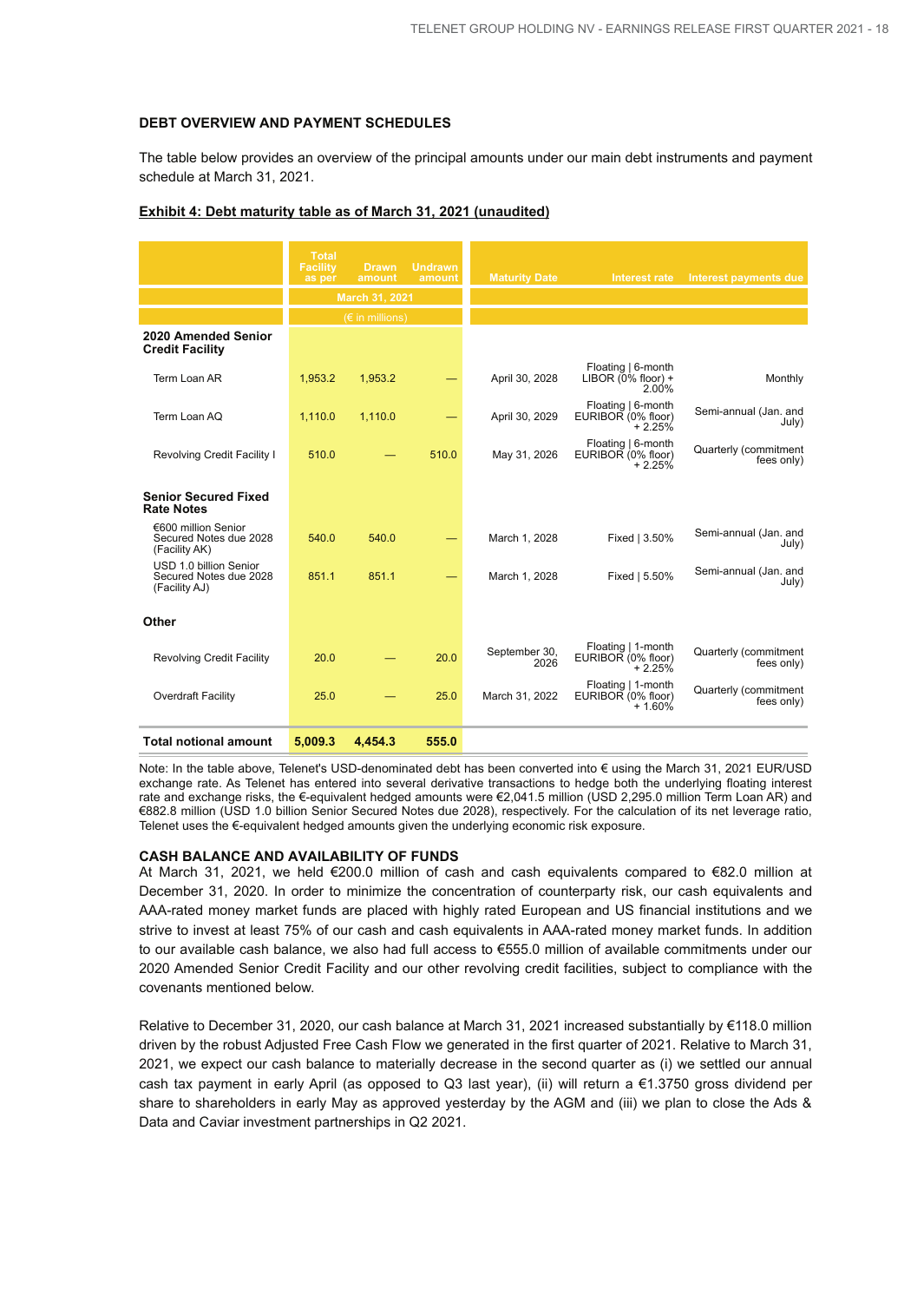#### **NET LEVERAGE RATIO**

At the occasion of the December 2018 Capital Markets Day - and as updated at the end of October last year when we tightened our shareholder remuneration policy - we reconfirmed our leverage framework, maintained at 3.5x to 4.5x Net Total Debt to Consolidated Annualized Adjusted EBITDA ("net total leverage"). In absence of any material acquisitions and/or significant changes in our business or regulatory environment, we intend to stay around the 4.0x mid-point through an attractive and sustainable level of shareholder disbursements. This now includes a gross dividend per share floor of €2.75, representing the upper end of the previous pay-ratio between 50-70% as a percentage of our Adjusted Free Cash Flow. At March 31, 2021, our net total leverage was 4.0x, which marked a modest improvement versus the 4.1x we reported at December 31, 2020 driven by the robust Adjusted Free Cash Flow generation in the quarter.

Our net covenant leverage, as calculated under the 2020 Amended Senior Credit Facility, differs from our net total leverage as it excludes (i) lease-related liabilities, (ii) any vendor financing-related short-term liabilities and includes (iii) the Credit Facility Excluded Amount (which is the greater of €400.0 million and 0.25x Consolidated Adjusted Annualized EBITDA). Our net covenant leverage reached 3.0x at March 31, 2021, which was unchanged versus the prior quarter. Our current net covenant leverage ratio is significantly below the springing maintenance covenant of 6.0x and the incurrence test of 4.5x net senior leverage. The aforementioned maintenance covenant only applies, however, in case we would draw 40% or more under our revolving credit facilities. At March 31, 2021, our revolving credit facilities were fully undrawn as mentioned above.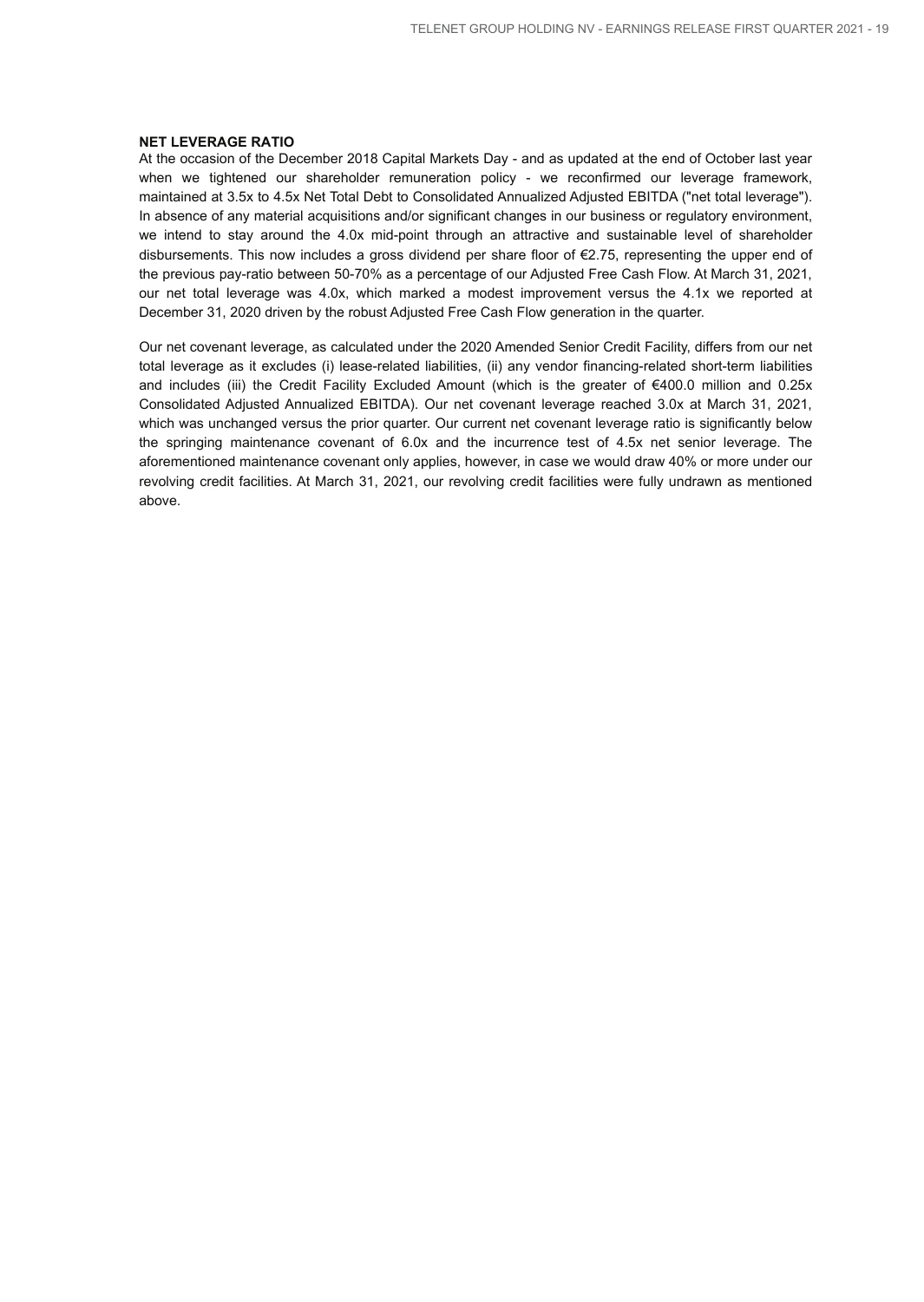## **3 Outlook and other information**

## **3.1 Outlook**

Having delivered a solid financial performance in the first quarter, we are on track to deliver against our FY 2021 objectives as presented in February 2021. This implies a return to top line growth in 2021 on a rebased basis, including a partial recovery from the COVID-19 pandemic which mainly affected our other revenue in 2020. The recovery in our other revenue will to some extent be offset by a reduction in the regulated cable access fee, which became effective as of July 1, 2020, and a continued pressure on our interconnect revenue given the switch to data messaging. Elsewhere, our rebased revenue performance will be driven by growth in our B2B business and a modest increase in our subscription revenue from customer uptiering and certain price adjustments. For the full year 2021, we continue to expect our rebased revenue to expand up to 1% compared to 2020. Given the COVID-related impact on our revenue profile in Q2 last year, we expect a strong recovery in Q2 2021 whereas Q1 still showed a modest 1% top line decline.

Our rebased Adjusted EBITDA grew nearly 4% in the first quarter compared to Q1 2020. This puts us well on track to deliver a healthy increase between 1 and 2% in 2021 on a rebased basis. As mentioned earlier, we do anticipate a reversed trend in our Adjusted EBITDA in the second quarter as the prior year period reflected significantly lower programming costs, due to the accelerated write-down of broadcasting rights in Q1 2020 as a result of the global COVID-19 pandemic, as well as much lower sales and marketing expenses in Q2 2020.

On a rebased basis, our Operating Free Cash Flow was up 15% in the first quarter. In line with the aforementioned phasing in our Adjusted EBITDA in Q2 2021, we expect a similar reversed trend in our Operating Free Cash Flow. As a result of the COVID-19 pandemic, our Q2 2020 accrued capital expenditures substantially decreased to around 20% of revenue. We do therefore expect much higher investments in the second quarter, relative to the prior year period, negatively impacting our Operating Free Cash Flow. For the full year 2021, we continue to expect our Operating Free Cash Flow to modestly decrease by around 1% on a rebased basis. With that, we still expect to deliver on the lower end of our 2018-2021 Operating Free Cash Flow CAGR of between 6.5% to 8.0%.

Our Adjusted Free Cash Flow in the first quarter reached €124.0 million, which puts us well on track to deliver on our FY 2021 guidance despite an expected lower Adjusted Free Cash Flow performance in the second quarter as a result of both our annual cash tax payment and a lower Operating Free Cash Flow performance. Despite the anticipated modest contraction in our Operating Free Cash Flow in 2021, we are confident in our ability to generate a robust Adjusted Free Cash Flow between €420.0 and €440.0 million. Growth in our Adjusted Free Cash Flow will amongst other factors be driven by both lower cash taxes and lower cash interest expenses, while our vendor financing program is expected to remain broadly stable compared to end-2020.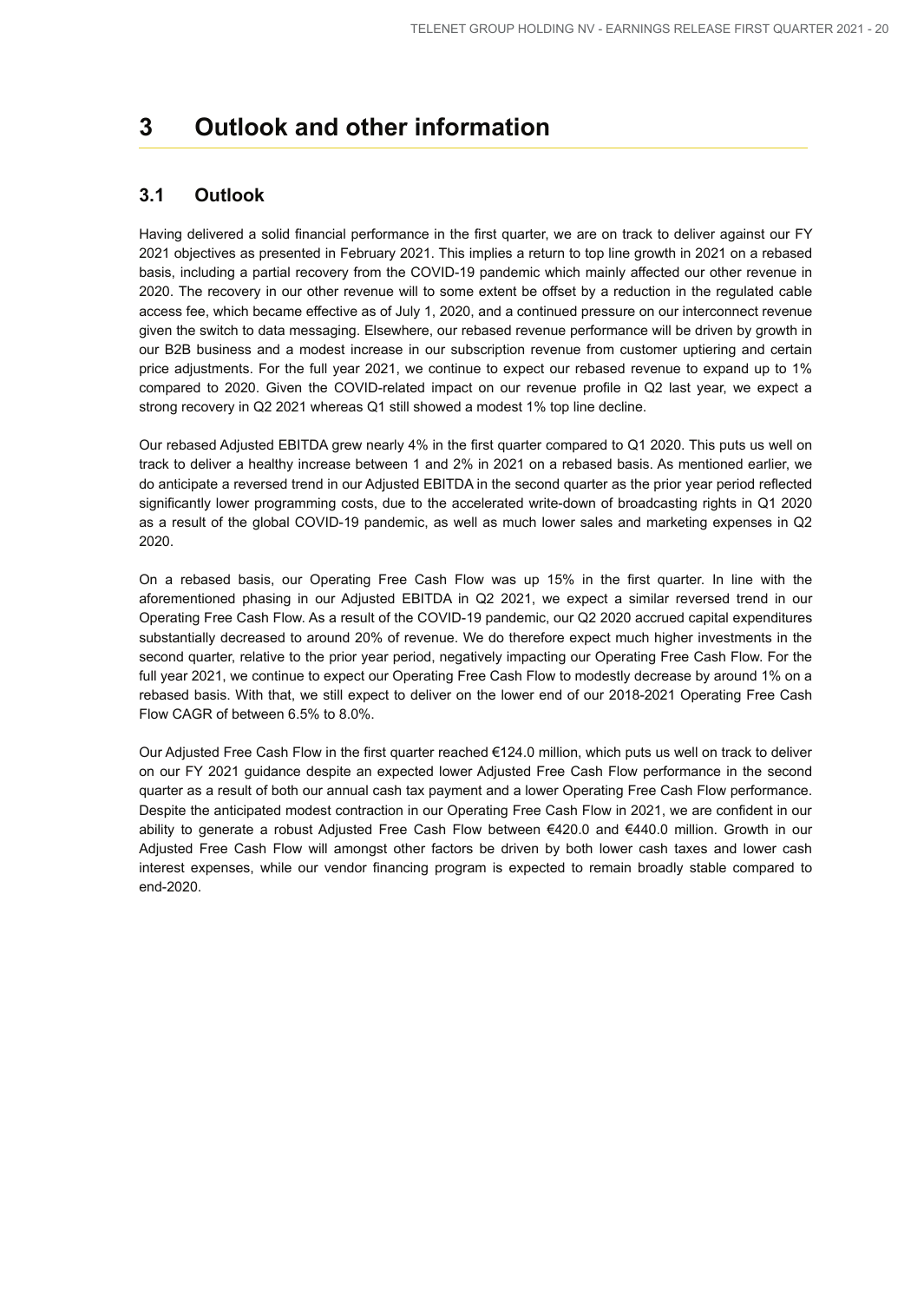#### **Exhibit 5: Outlook**

| <b>Outlook FY 2018 - 2021</b>                                  | FY 2018 rebased $(a)$          | As presented on December 4,<br>2018 | As reaffirmed on February 11,<br>2021       |
|----------------------------------------------------------------|--------------------------------|-------------------------------------|---------------------------------------------|
| Operating Free Cash Flow<br>CAGR (rebased) <sup>(b, c)</sup>   | €674.7 million                 | Between 6.5% - 8.0%                 | Lower end of the $6.5\%$ -<br>8.0% range    |
| <b>Outlook FY 2021</b>                                         | FY 2020 Rebased <sup>(a)</sup> |                                     | As presented on<br><b>February 11, 2021</b> |
| Revenue growth (rebased) <sup>(d)</sup>                        | €2.573.2 million               |                                     | Up to $1\%$                                 |
| Adjusted EBITDA growth<br>(rebased) <sup>(b)</sup>             | €1.346.5 million               |                                     | Between 1-2%                                |
| Operating Free Cash Flow growth<br>(rebased) <sup>(b, c)</sup> | €825.8 million                 |                                     | Around -1%                                  |
| Adjusted Free Cash Flow(b, e)                                  |                                |                                     | €420.0 - 440.0 million                      |

(a) For purposes of calculating rebased growth rates on a comparable basis for the periods shown above, we have adjusted our historical revenue and Adjusted EBITDA to reflect the impact of the following transactions to the same extent revenue and adjusted EBITDA related to these transactions is included in our current results: (i) exclude the revenue and Adjusted EBITDA of our former Luxembourg cable subsidiary Coditel S.à r.l. (deconsolidated as of April 1, 2020) and (ii) reflect changes related to the IFRS accounting outcome of certain content rights agreements entered into during the third quarter of 2020.

(b) Quantitative reconciliations to net profit (including net profit growth rates) and cash flows from operating activities for our Adjusted EBITDA, Operating Free Cash Flow and Adjusted Free Cash Flow guidance cannot be provided without unreasonable efforts as we do not forecast (i) certain non-cash charges including depreciation and amortization and impairment, restructuring and other operating items included in net profit, nor (ii) specific changes in working capital that impact cash flows from operating activities. The items we do not forecast may vary significantly from period to period.

(c) Excluding the recognition of the capitalized football broadcasting rights and mobile spectrum licenses and excluding the impact from certain lease-related capital additions on our accrued capital expenditures.

(d) Relative to our reported revenue for the full year 2020, our revenue growth for the full year 2021 would be equivalent to up to 1%.

(e) Assuming certain payments are made for the temporary prolongation of our current 2G and 3G mobile spectrum licenses in 2021, yet excluding payments on any future spectrum licenses as part of the upcoming multiband auction, and assuming the tax payment on our 2020 tax return will not occur until early 2022.

### **3.2 Shareholder remuneration**

#### **Consistent execution against the December 2018 Capital Markets Day shareholder remuneration policy**

At the occasion of the December 2018 Capital Markets Day, we reconfirmed our leverage framework, maintained at 3.5x to 4.5x Net Total Debt to Consolidated Annualized Adjusted EBITDA ("net total leverage"). In the absence of any material acquisitions and/or significant changes in our business or regulatory environment, we intended to stay around the 4.0x mid-point through an attractive and sustainable level of shareholder disbursements. As part of our capital allocation framework, we aimed to distribute between 50% and 70% of the prior year Adjusted Free Cash Flow to shareholders through intermediate and final dividends. Within the boundaries of the aforementioned net total leverage framework, and in absence of any of the above factors, the remaining part of our Adjusted Free Cash Flow could be considered for incremental share buy-backs, extraordinary dividends, deleveraging, accretive acquisitions or a combination thereof.

In both 2019 and the first half of 2020, we consistently delivered against the aforementioned shareholder remuneration policy, returning a total gross dividend of €1.8750 per share to shareholders. This consisted of a €0.57 gross intermediate dividend per share in December 2019 and a gross €1.3050 dividend per share in May 2020. Totaling €205.1 million in aggregate, this represented approximately 53% as calculated as a percentage of our FY 2019 Adjusted Free Cash Flow. In addition, we repurchased 1.1 million shares as part of the Share Repurchase Program 2020 for an aggregate amount of €34.4 million.

#### **Updated policy with a gross dividend per share floor of €2.75, balancing attractive shareholder distributions and optionality for future value-accretive M&A opportunities**

Considering the robust underlying Adjusted Free Cash Flow conversion and the healthy Operating Free Cash Flow outlook for both FY 2020 and the 3-year period over 2018-2021, the board of directors decided at the end of October 2020 to firm up the existing shareholder remuneration policy. Our new policy balances attractive shareholder distributions with optionality for value-accretive M&A opportunities in the future. While the 4.0x net total leverage target has been reaffirmed in the absence of any material acquisitions and/or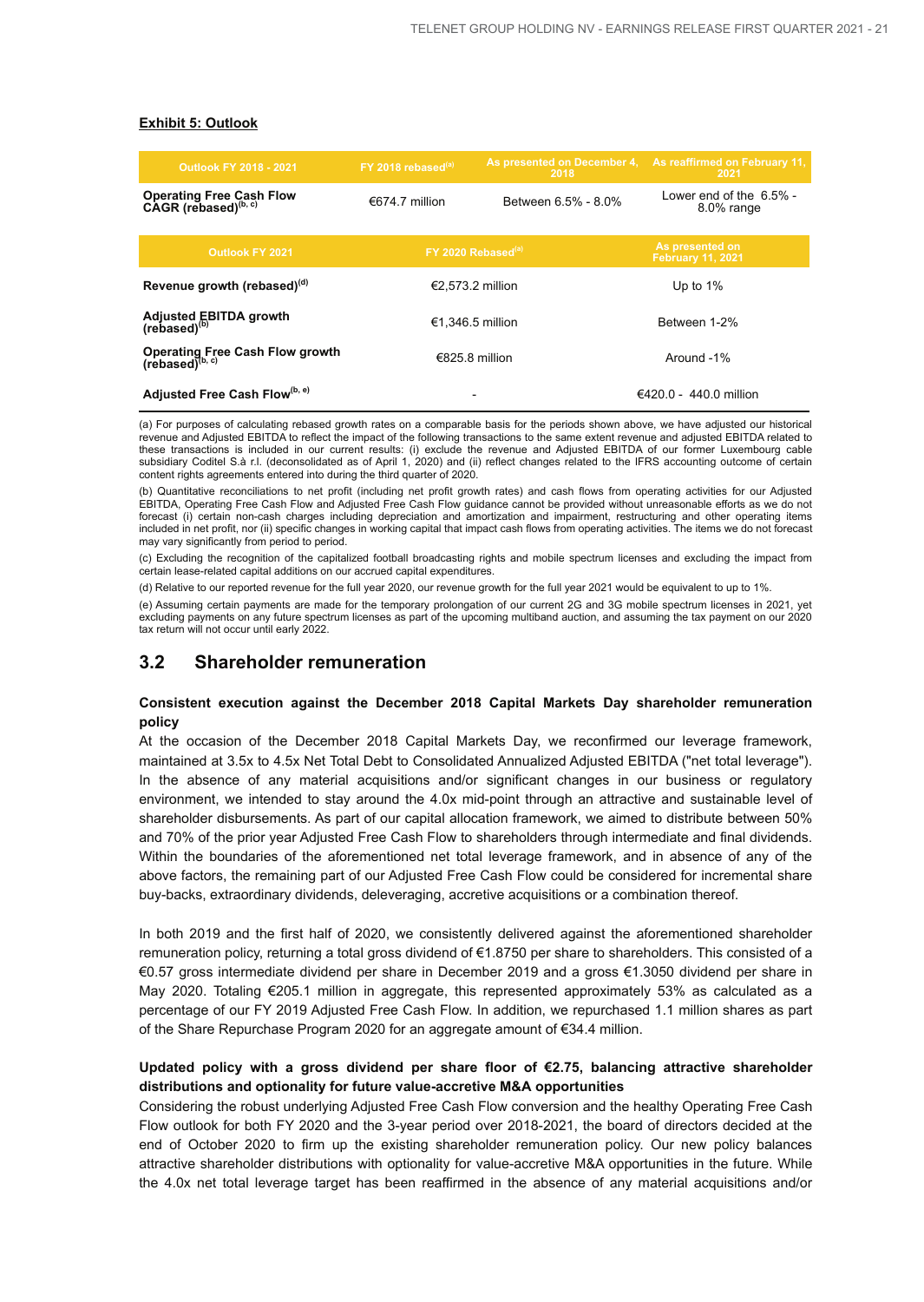significant changes in our business or regulatory environment, the board of directors introduced a dividend floor of €2.75 per share (gross) going forward. This dividend floor assumes no significant changes in our business or regulatory environment and replaces the previously communicated 50-70% pay-out range. With that, the board of directors intends to commit a larger share of the Adjusted Free Cash Flow towards recurring dividends. The remainder of our Adjusted Free Cash Flow may still be considered for accretive acquisitions, extraordinary dividends, incremental share buy-backs, deleveraging or a combination thereof.

#### **The April 2021 AGM approved the payment of a gross dividend of €1.3750 per share, to be paid in early May**

In December 2020, we paid a gross intermediate dividend of €1.3750 per share (€150.0 million in aggregate), representing half of the aforementioned dividend floor. Yesterday, shareholders approved the payment of the remaining gross dividend of €1.3750 per share (€150.2 million in total<sup>1</sup>). The dividend will be paid on May 5, 2021 with the Telenet shares trading ex-dividend on Euronext Brussels as of May 3, 2021. Including the payment of this dividend, the total gross dividend paid equals €2.75 per share, or €300.2 million in aggregate, up 47% versus the dividend per share paid over the FY 2019 Adjusted Free Cash Flow. With that, we continue to execute on our anticipated shareholder remuneration timeline including the aforementioned dividend floor.

 $1$  Based on 109,243,261 dividend-entitled shares outstanding at the date of this release

## **3.3 Subsequent events**

#### **Successful closing of the Ads & Data partnership, creating a new national advertising sales house**

In April 2021, we successfully closed the Ads & Data partnership, which we announced in December last year. This unique partnership of local media players created a new national advertising sales house, aiming to provide advertisers with the most creative and efficient solutions to reach their customers, across media types and platforms. Ads & Data is a joint venture between Mediahuis (44.4%), Telenet/SBS (44,4%) and Proximus/Skynet (11.2%) and consists of the commercial teams of Mediahuis, SBS and Pebble Media. Given Telenet's 44.4% ownership level, the financial results of this partnership won't be consolidated into Telenet's financial accounts.

#### **Acquisition of a 49% stake in Caviar Group, an international content studio active in TV content production**

In April 2021, Telenet announced the acquisition of a 49% stake in Caviar Group. The remaining shares remain with Caviar Group's current stakeholders Bert Hamelinck (CEO Caviar and responsible for fiction), Matthias Coppens (responsible for TV division Roses Are Blue) and Michael Sagol (Chief Talent Officer and responsible for international branded content). The agreement does not need to be submitted to the competition authorities and is expected to be finalized on 1 May. Caviar started as a Flemish production house but grew into an international content studio active in producing TV content, fiction and advertising campaigns. Following the growth of the SBS channels and the creative success story of Woestijnvis - both full subsidiaries of Telenet - Telenet thus continues to strengthen the Flemish ecosystem with innovative partnerships. The participation in Streamz (for 50%, with DPG Media) and the new national advertising company Ads & Data (for 44%, with Mediahuis and Proximus) are also part of Telenet's long-term strategy to develop more structural partnerships within the Flemish media sector.

#### **The April 2021 AGM approved the payment of a gross dividend of €1.3750 per share, to be paid in early May**

Yesterday, shareholders approved the payment of the remaining gross dividend of €1.3750 per share (€150.2 million in total, based on 109,243,261 dividend-entitled shares outstanding at the date of this release). The dividend will be paid on May 5, 2021 with the Telenet shares trading ex-dividend on Euronext Brussels as of May 3, 2021. Including the payment of this dividend, the total gross dividend paid equals €2.75 per share, or €300.2 million in aggregate, up 47% versus the dividend per share paid over the FY 2019 Adjusted Free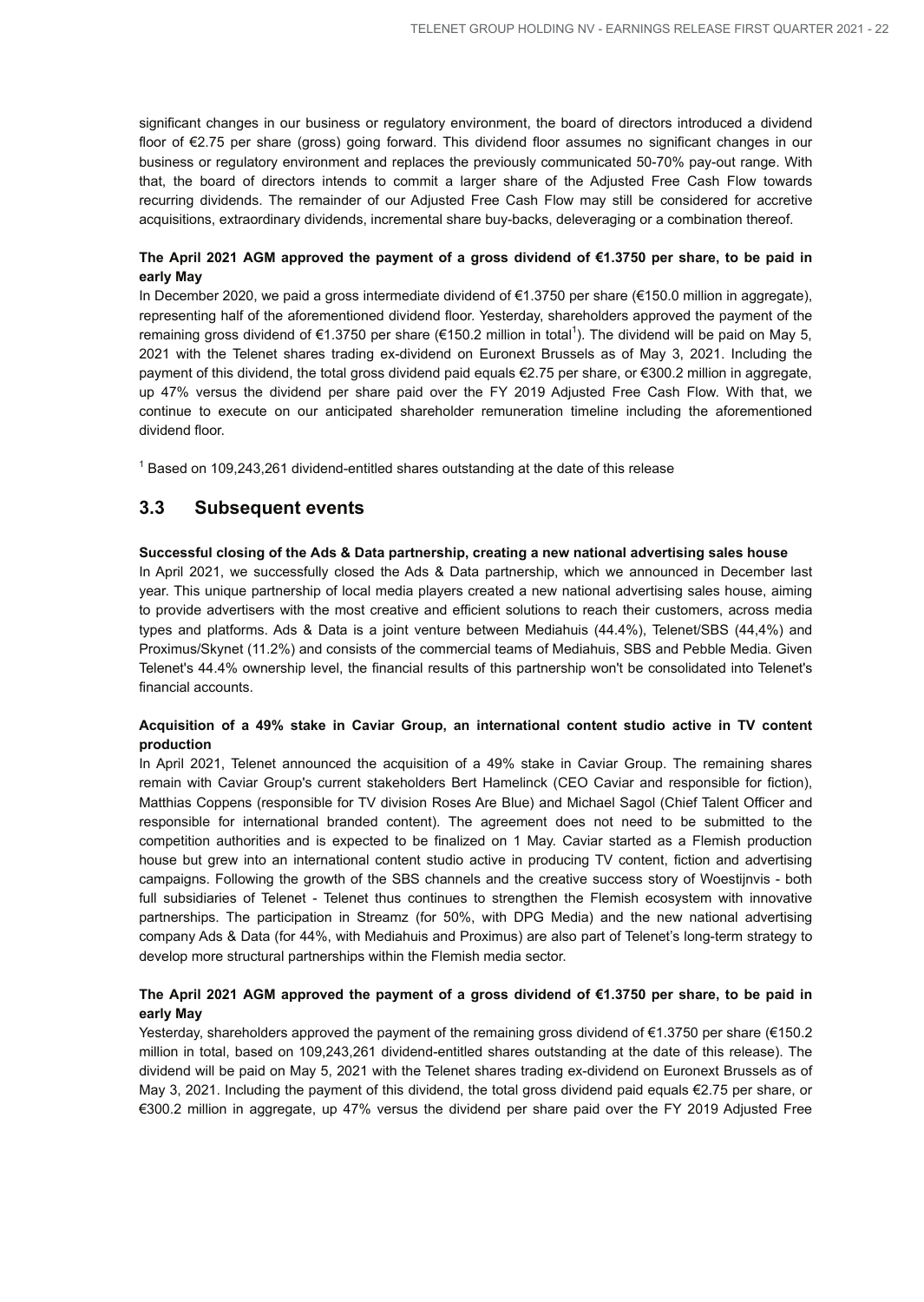Cash Flow. With that, we continue to execute on our anticipated shareholder remuneration timeline including the aforementioned dividend floor.

#### **Re-appointment of Mr. John Porter as director of the Company for a 4-year term**

Yesterday, shareholders approved the re-appointment of Mr. John Porter as director of the Company, for a term of 4 years, with immediate effect and until the closing of the general shareholders' meeting of 2025 which will be held to deliberate on the financial statements of the financial year ended on December 31, 2024.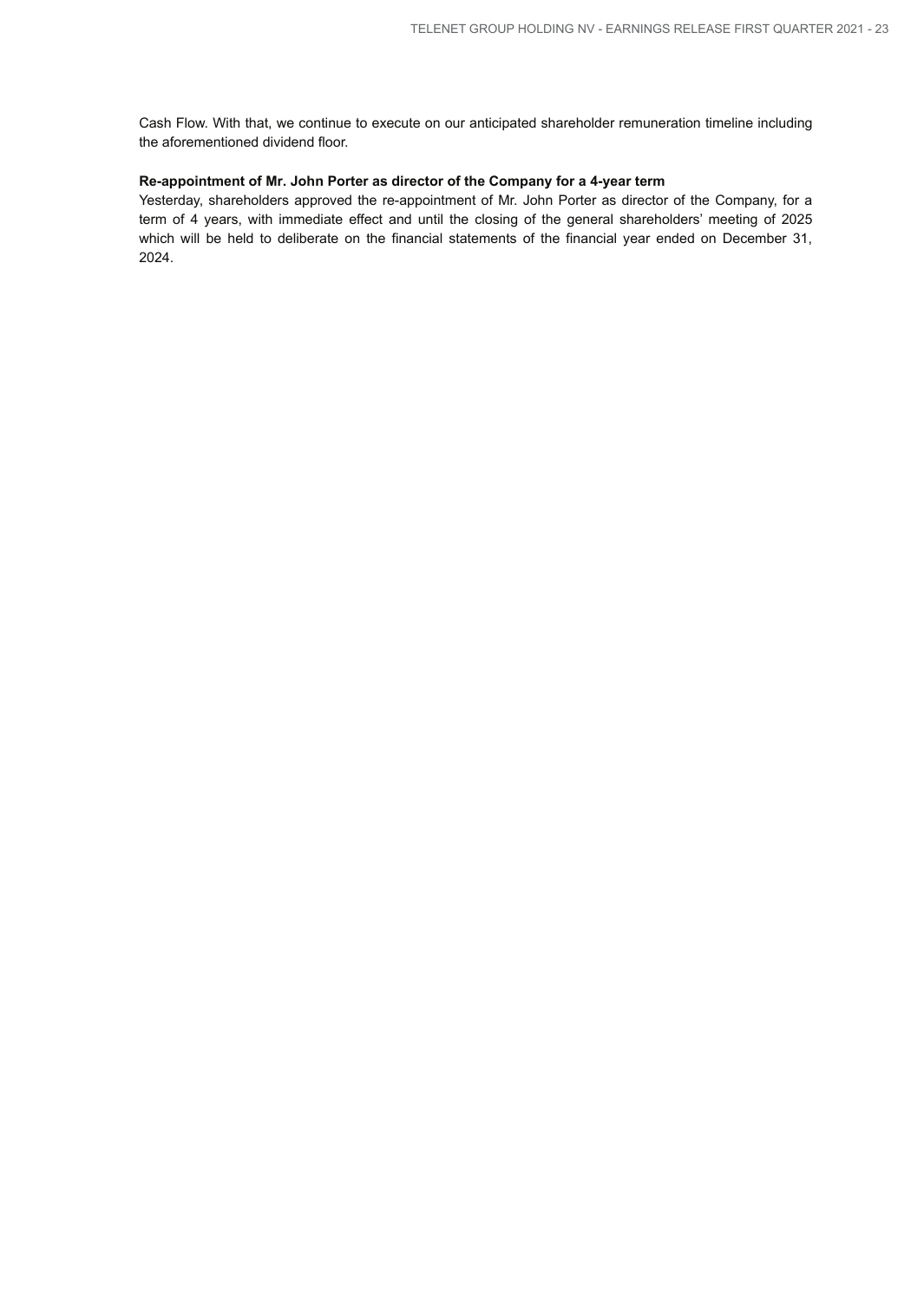## **4 Telenet Group Holding NV – Consolidated interim operating statistics**

| As of and for the three months ended March 31,              | 2021      | 2020      | Change % |
|-------------------------------------------------------------|-----------|-----------|----------|
| <b>Total Services - Combined Network</b>                    |           |           |          |
| Homes passed <sup>(13)</sup>                                | 3,381,300 | 3,394,200 | - %      |
| Video                                                       |           |           |          |
| Basic video <sup>(6)</sup>                                  | 110,500   | 147,400   | $(25)$ % |
| Enhanced video <sup>(7)</sup>                               | 1,688,500 | 1,704,600 | $(1) \%$ |
| <b>Total video</b>                                          | 1,799,000 | 1,852,000 | (3)%     |
| Internet                                                    |           |           |          |
| Residential broadband internet                              | 1,468,800 | 1,449,900 | 1%       |
| Business broadband internet                                 | 237,300   | 222,600   | 7 %      |
| Total broadband internet (8)                                | 1,706,100 | 1,672,500 | 2%       |
| <b>Fixed-line telephony</b>                                 |           |           |          |
| Residential fixed-line telephony                            | 1,021,300 | 1,068,500 | $(4) \%$ |
| Business fixed-line telephony                               | 139,700   | 137,800   | $1\%$    |
| Total fixed-line telephony <sup>(9)</sup>                   | 1,161,000 | 1,206,300 | (4)%     |
| Total RGUs <sup>(14)</sup>                                  | 4,666,100 | 4,730,800 | (1)%     |
| Churn <sup>(15)</sup>                                       |           |           |          |
| Video                                                       | 9.1%      | 9.3%      |          |
| <b>Broadband internet</b>                                   | 8.0%      | 8.3 %     |          |
| Fixed-line telephony                                        | 9.4 %     | 9.6 %     |          |
| <b>Customer relationship information</b>                    |           |           |          |
| Triple-play customers                                       | 1,070,900 | 1,106,800 | $(3) \%$ |
| Total customer relationships <sup>(11)</sup>                | 2,043,600 | 2,064,600 | $(1) \%$ |
| Services per customer relationship <sup>(11)</sup>          | 2.28      | 2.29      | $-$ %    |
| ARPU per customer relationship (in $\in$ / month) (11) (12) | 59.8      | 58.3      | 3%       |
|                                                             |           |           |          |
| As of and for the three months ended March 31,              | 2021      | 2020      | Change % |
| <b>Mobile statistics</b>                                    |           |           |          |
| <b>Mobile telephony</b>                                     |           |           |          |
| Postpaid subscribers                                        | 2,441,600 | 2,387,600 | 2%       |
| Prepaid subscribers                                         | 356,600   | 427,200   | (17)%    |
| Total mobile subscribers (10)                               | 2,798,200 | 2,814,800 | (1)%     |

**Note**: On April 1, 2020, we divested our wholly-owned Luxembourg cable subsidiary Coditel S.à r.l. to Eltrona and acquired a 34% stake in the latter from Post Luxembourg. Following both transactions, we now hold a 50% minus 1 share ownership in Eltrona, which is the largest cable operator in Luxembourg. As of April 1, 2020, SFR-Coditel is no longer consolidated in our operational results. Consequently, we removed 47,700 homes passed, 9,500 customer relationships and 18,500 RGUs (video: 9,200 RGUs, broadband: 5,500 RGUs and fixed-line telephony: 3,800 RGUs) from our consolidated subscriber counts.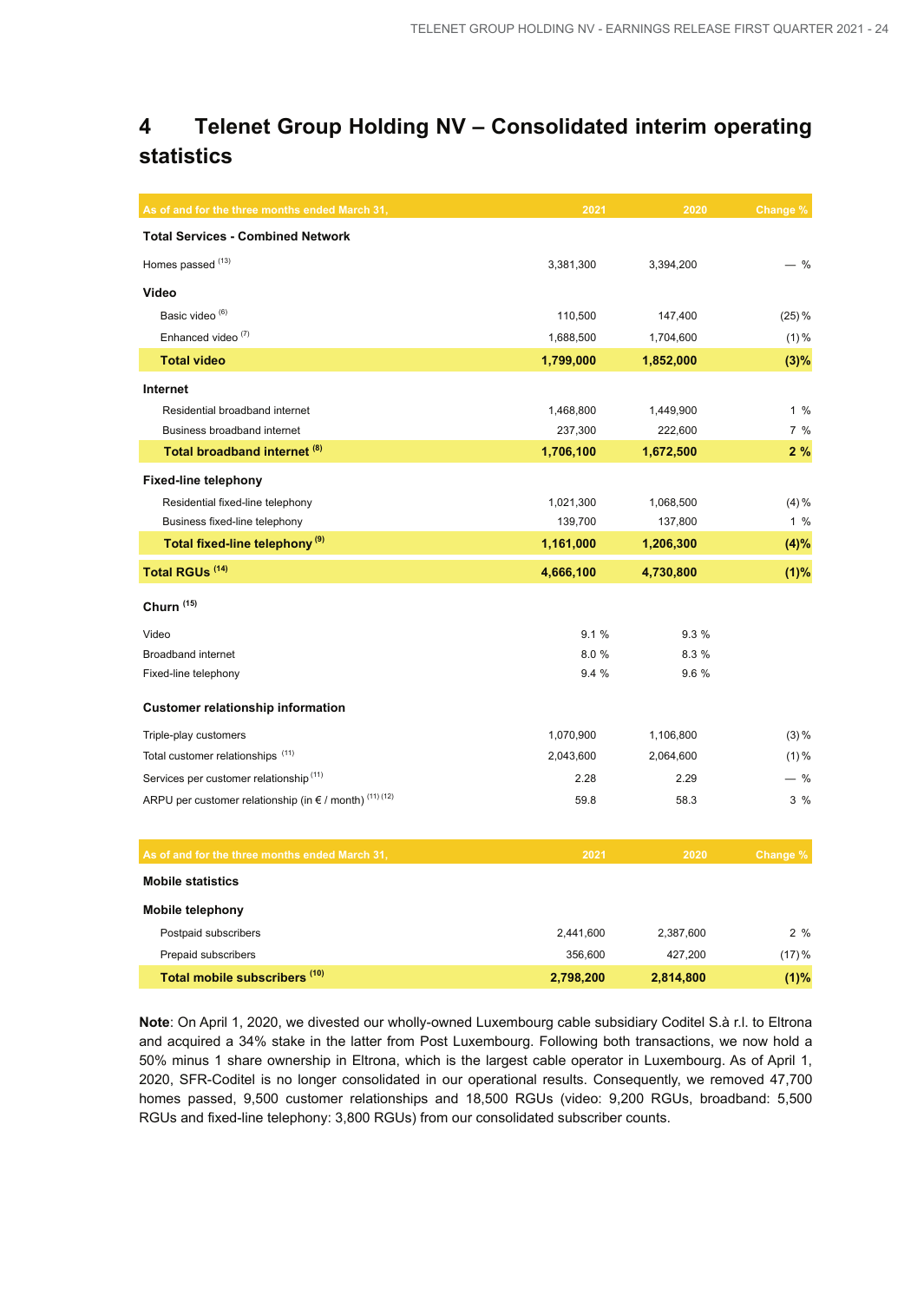## **5 Telenet Group Holding NV – Selected EU IFRS condensed consolidated interim financial statements**

## **5.1 EU IFRS condensed consolidated interim statement of profit or loss and other comprehensive income (unaudited)**

|                                                                                                                                                                                                                                                                                                                                                                             |                                                                        | For the three months ended                                                   |                                                                       |  |
|-----------------------------------------------------------------------------------------------------------------------------------------------------------------------------------------------------------------------------------------------------------------------------------------------------------------------------------------------------------------------------|------------------------------------------------------------------------|------------------------------------------------------------------------------|-----------------------------------------------------------------------|--|
| $(\epsilon$ in millions, except shares and per share amounts)                                                                                                                                                                                                                                                                                                               | March 31,                                                              |                                                                              |                                                                       |  |
|                                                                                                                                                                                                                                                                                                                                                                             | 2021                                                                   | 2020                                                                         | Change %                                                              |  |
| <b>Profit for the period</b>                                                                                                                                                                                                                                                                                                                                                |                                                                        |                                                                              |                                                                       |  |
| <b>Revenue</b>                                                                                                                                                                                                                                                                                                                                                              | 645.9                                                                  | 653.0                                                                        | (1)%                                                                  |  |
| <b>Expenses</b>                                                                                                                                                                                                                                                                                                                                                             |                                                                        |                                                                              |                                                                       |  |
| Cost of services provided                                                                                                                                                                                                                                                                                                                                                   | (323.0)                                                                | (369.1)                                                                      | $(12)\%$                                                              |  |
| <b>Gross profit</b>                                                                                                                                                                                                                                                                                                                                                         | 322.9                                                                  | 283.9                                                                        | 14 %                                                                  |  |
| Selling, general & administrative expenses                                                                                                                                                                                                                                                                                                                                  | (169.1)                                                                | (130.7)                                                                      | 29 %                                                                  |  |
| <b>Operating profit</b>                                                                                                                                                                                                                                                                                                                                                     | 153.8                                                                  | 153.2                                                                        | $-$ %                                                                 |  |
| Finance income<br>Net interest income and foreign exchange gain<br>Net gain on derivative financial instruments<br>Finance expenses<br>Net interest expense, foreign exchange loss and other finance expenses<br>Net loss on extinguishment of debt<br>Net finance income (expense)<br>Share of the result of equity accounted investees<br><b>Profit before income tax</b> | 155.5<br>0.3<br>155.2<br>(157.4)<br>(157.4)<br>(1.9)<br>(0.9)<br>151.0 | 152.0<br>0.1<br>151.9<br>(146.2)<br>(128.2)<br>(18.0)<br>5.8<br>0.4<br>159.4 | 2%<br>200 %<br>2%<br>8 %<br>23 %<br>$(100)\%$<br>N.M.<br>N.M.<br>(5)% |  |
| Income tax expense                                                                                                                                                                                                                                                                                                                                                          | (38.5)                                                                 | (6.2)                                                                        | 521 %                                                                 |  |
| <b>Profit for the period</b>                                                                                                                                                                                                                                                                                                                                                | 112.5                                                                  | 153.2                                                                        | (27)%                                                                 |  |
| <u>Other comprehensive income (loss) for the period, net of income tax</u><br>Items that will not be reclassified to profit or loss<br>Remeasurements of defined benefit liability/(asset), net of tax<br>Equity-accounted investees - share of Other comprehensive income (loss), net of income tax<br>Other comprehensive income for the period, net of income tax        |                                                                        |                                                                              | $-$ %<br>$-\%$<br>$-\%$                                               |  |
| Total comprehensive income for the period                                                                                                                                                                                                                                                                                                                                   | 112.5                                                                  | 153.2                                                                        | (27)%                                                                 |  |
| Profit attributable to:<br>Owners of the Company<br>Non-controlling interests<br>Total comprehensive income for the period, attributable to:                                                                                                                                                                                                                                | 112.5<br>112.7<br>(0.2)<br>112.5                                       | 153.2<br>153.3<br>(0.1)<br>153.2                                             | (27)%<br>(26)%<br>100 %<br>(27)%                                      |  |
| Owners of the Company<br>Non-controlling interests                                                                                                                                                                                                                                                                                                                          | 112.7<br>(0.2)                                                         | 153.3<br>(0.1)                                                               | $(26)$ %<br>100 %                                                     |  |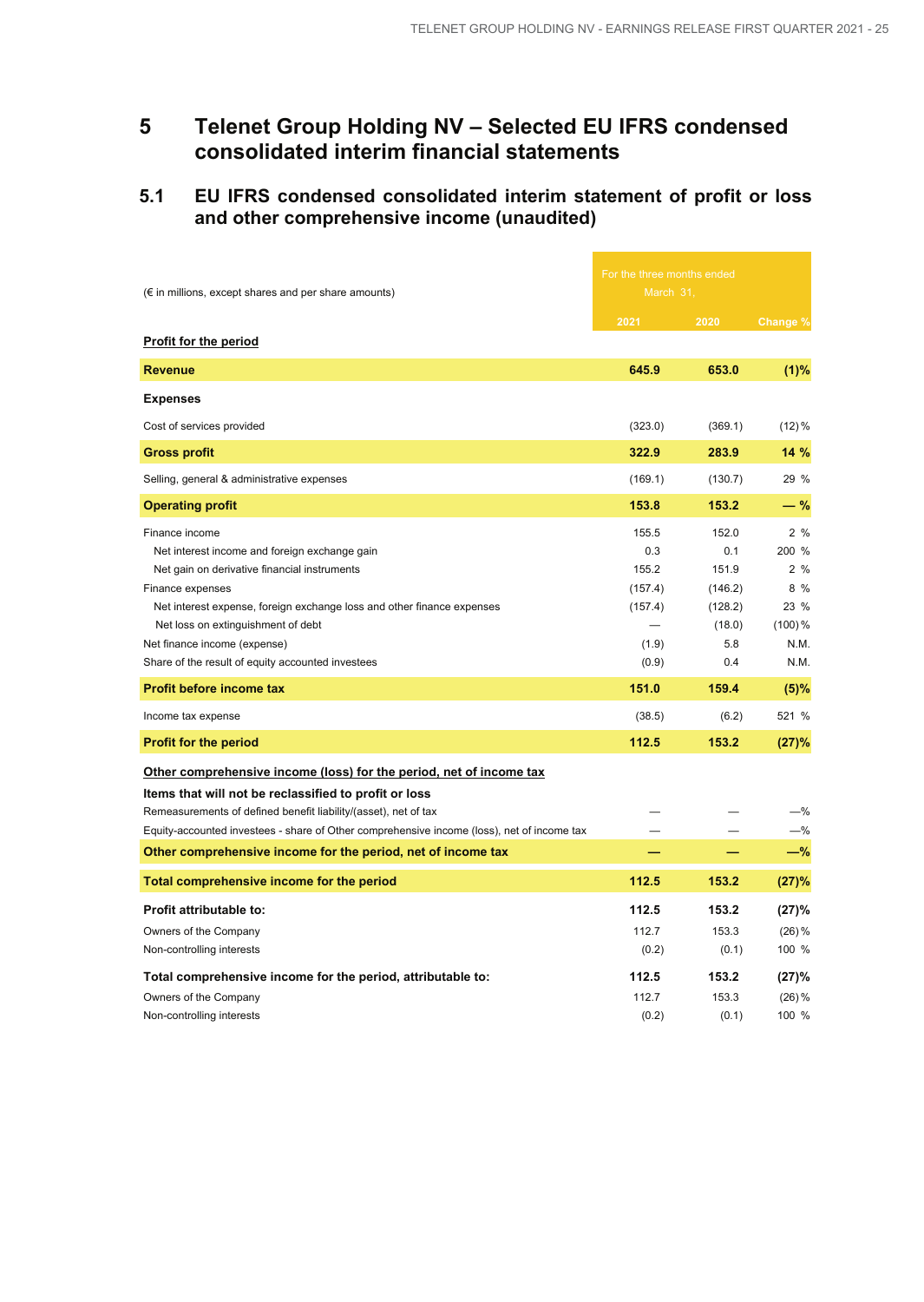| $(\epsilon$ in millions, except shares and per share amounts)    | For the three months ended<br>March 31, |             |           |
|------------------------------------------------------------------|-----------------------------------------|-------------|-----------|
|                                                                  | 2021                                    | 2020        | Change %  |
| Weighted average shares outstanding                              | 109,242,990                             | 110,052,569 |           |
| Basic earnings per share                                         | 1.03                                    | 1.39        | $(26)$ %  |
| Diluted earnings per share                                       | 1.03                                    | 1.39        | $(26)$ %  |
| <b>Revenue by Nature</b>                                         |                                         |             |           |
| Subscription revenue:                                            |                                         |             |           |
| Video                                                            | 142.7                                   | 144.4       | $(1)\%$   |
| Broadband internet                                               | 168.4                                   | 160.2       | 5%        |
| Fixed-line telephony                                             | 55.3                                    | 56.8        | $(3) \%$  |
| <b>Cable subscription revenue</b>                                | 366.4                                   | 361.4       | 1 %       |
| Mobile telephony                                                 | 111.7                                   | 113.6       | $(2)\%$   |
| <b>Total subscription revenue</b>                                | 478.1                                   | 475.0       | 1%        |
| <b>Business services</b>                                         | 51.3                                    | 50.0        | $3\%$     |
| Other                                                            | 116.5                                   | 128.0       | $(9) \%$  |
| <b>Total Revenue</b>                                             | 645.9                                   | 653.0       | (1)%      |
| <b>Expenses by Nature</b>                                        |                                         |             |           |
| Network operating expenses                                       | (57.7)                                  | (54.3)      | 6 %       |
| Direct costs (programming, copyrights, interconnect and other)   | (128.6)                                 | (130.3)     | $(1)\%$   |
| Staff-related expenses                                           | (71.2)                                  | (68.7)      | $4\%$     |
| Sales and marketing expenses                                     | (19.3)                                  | (21.2)      | $(9)$ %   |
| Outsourced labor and professional services                       | (7.1)                                   | (9.5)       | $(25)$ %  |
| Other indirect expenses                                          | (27.8)                                  | (23.4)      | 19 %      |
| Restructuring charges                                            | (0.5)                                   | (1.0)       | $(50)$ %  |
| Measurement period adjustments related to business acquisitions  | 2.0                                     |             | 100%      |
| Operating charges related to acquisitions or divestitures        | (2.6)                                   | (1.1)       | 136 %     |
| Share-based payments granted to directors and employees          | (3.9)                                   | (1.8)       | 117 %     |
| Depreciation                                                     | (104.3)                                 | (100.7)     | 4 %       |
| Amortization                                                     | (51.7)                                  | (45.8)      | 13 %      |
| Amortization of broadcasting rights                              | (20.1)                                  | (39.6)      | $(49)$ %  |
| Impairment of long-lived assets - Intangible assets and goodwill |                                         | (2.8)       | $(100)\%$ |
| Gain (loss) on disposal of assets                                | 0.8                                     | 2.1         | $(62)$ %  |
| Impairment of long-lived assets - Property and equipment         | (0.1)                                   | (1.7)       | $(94) \%$ |
| <b>Total Expenses</b>                                            | (492.1)                                 | (499.8)     | (2)%      |

N.M. - Not Meaningful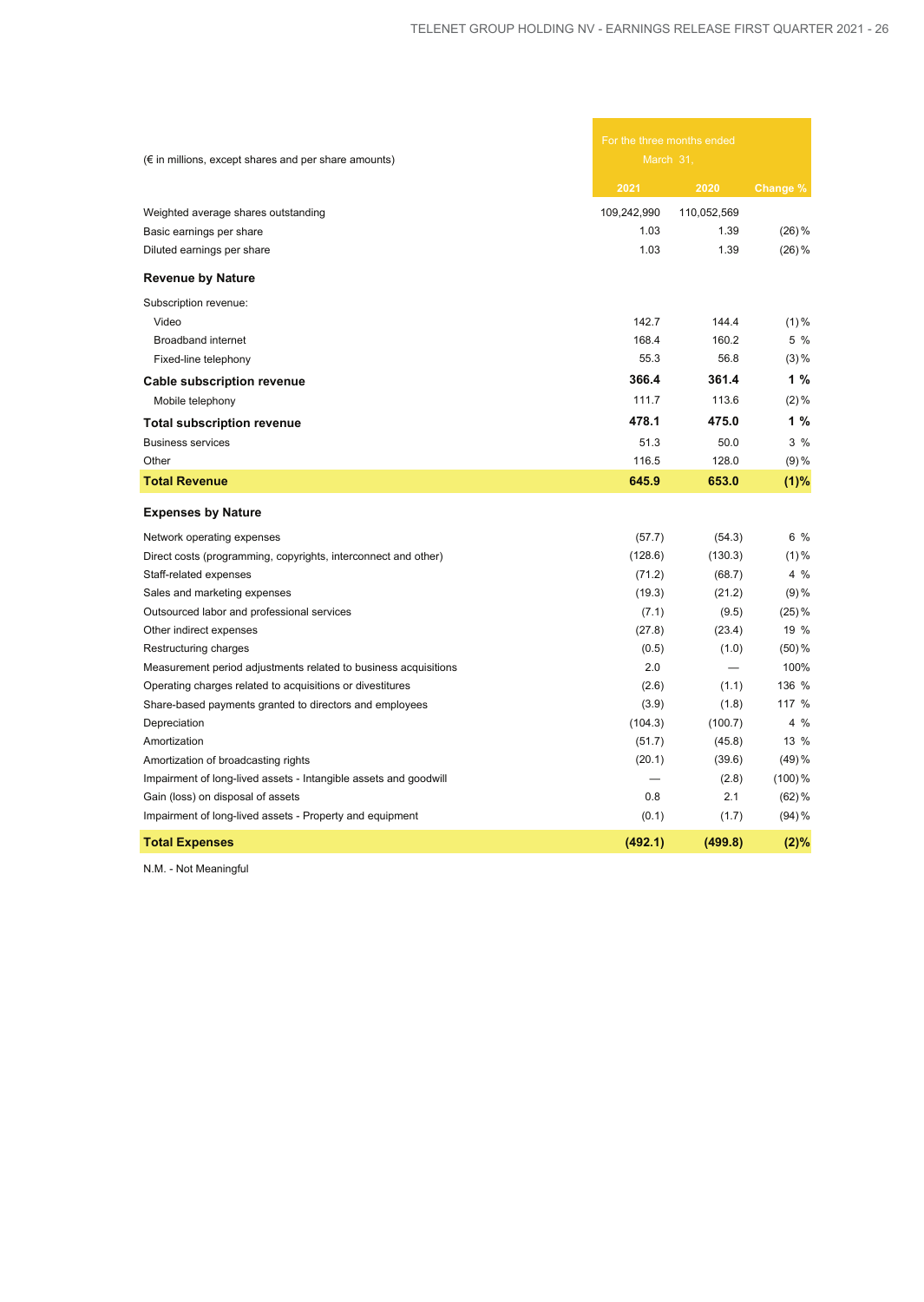## **5.2 EU IFRS condensed consolidated interim statement of cash flows (unaudited)**

| $(\epsilon$ in millions)                                               | For the three months ended<br>March 31, |         |           |
|------------------------------------------------------------------------|-----------------------------------------|---------|-----------|
|                                                                        | 2021                                    | 2020    | Change %  |
| Cash flows from operating activities                                   |                                         |         |           |
| Profit for the period                                                  | 112.5                                   | 153.2   | $(27)$ %  |
| Depreciation, amortization, impairment and restructuring charges       | 175.9                                   | 189.5   | $(7) \%$  |
| Working capital changes and other non cash items                       | 28.2                                    | 32.0    | $(12)\%$  |
| Income tax expense                                                     | 38.5                                    | 6.2     | 521 %     |
| Net interest expense, foreign exchange loss and other finance expenses | 157.1                                   | 128.1   | 23 %      |
| Net loss (gain) on derivative financial instruments                    | (155.2)                                 | (151.9) | 2%        |
| Loss (gain) on extinguishment of debt                                  |                                         | 18.0    | 100%      |
| Cash interest expenses and cash derivatives                            | (82.6)                                  | (92.3)  | $(11)$ %  |
| Income taxes paid                                                      | (0.4)                                   | (0.3)   | 33 %      |
| <b>Net cash from operating activities</b>                              | 274.0                                   | 282.5   | (3)%      |
|                                                                        |                                         |         |           |
| Cash flows from investing activities                                   |                                         |         |           |
| Purchases of property and equipment                                    | (74.3)                                  | (71.5)  | 4%        |
| Purchases of intangibles                                               | (45.1)                                  | (46.0)  | $(2) \%$  |
| Acquisitions of and loans to equity accounted investees                | (1.0)                                   | (0.2)   | 400 %     |
| Proceeds from sale of property and equipment                           | 0.3                                     | 0.3     | $-$ %     |
| Net cash used in investing activities                                  | (120.1)                                 | (117.4) | 2%        |
| Cash flows from financing activities                                   |                                         |         |           |
| Repayments of loans and borrowings                                     | (113.2)                                 | (137.5) | (18)%     |
| Proceeds from loans and borrowings                                     | 102.6                                   | 81.8    | 25 %      |
| Repurchase of own shares                                               |                                         | (29.0)  | $(100)\%$ |
| Payments for debt issuance costs                                       |                                         | (10.6)  | (100) %   |
| Other financing activities (incl. leases)                              | (25.3)                                  | (33.7)  | $(25)$ %  |
| Net cash used in financing activities                                  | (35.9)                                  | (129.0) | (72)%     |
| Net increase (decrease) in cash and cash equivalents                   |                                         |         |           |
| Cash at beginning of period                                            | 82.0                                    | 101.4   | (19)%     |
| Cash at end of period                                                  | 200.0                                   | 137.5   | 45 %      |
| Net cash generated (used)                                              | 118.0                                   | 36.1    | 227 %     |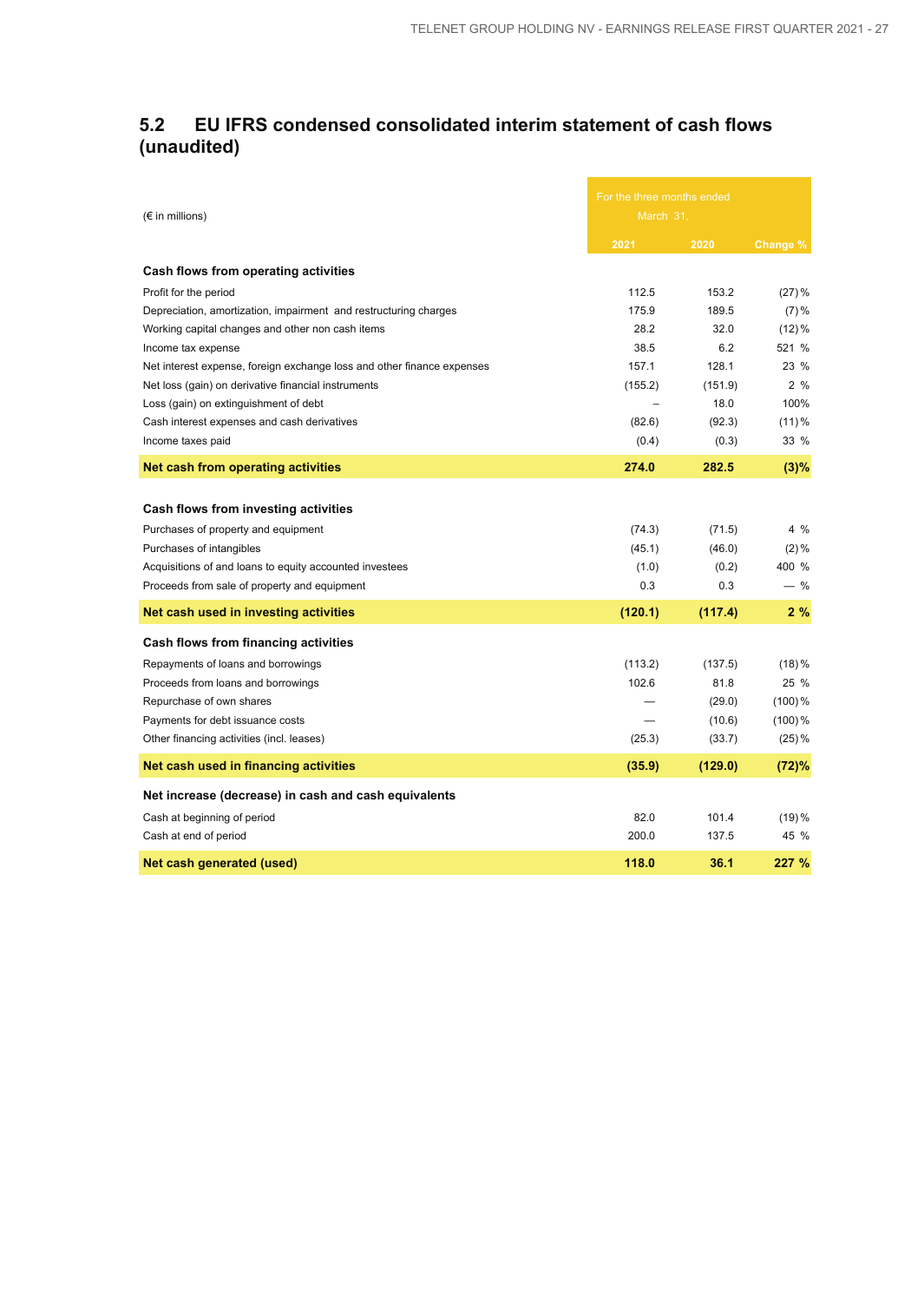|                                                                                         | For the three months ended |         |                  |  |
|-----------------------------------------------------------------------------------------|----------------------------|---------|------------------|--|
| $(\epsilon$ in millions)                                                                | March 31,                  |         |                  |  |
|                                                                                         | 2021                       | 2020    | Change %         |  |
| <b>Adjusted Free Cash Flow</b>                                                          |                            |         |                  |  |
| Net cash from operating activities                                                      | 274.0                      | 282.5   | $(3) \%$         |  |
| Cash payments for direct acquisition and divestiture costs                              | 1.5                        | 0.2     | 650 %            |  |
| Expenses financed by an intermediary                                                    | 102.5                      | 81.8    | 25 %             |  |
| Purchases of property and equipment                                                     | (74.3)                     | (71.5)  | $4\%$            |  |
| Purchases of intangibles                                                                | (45.1)                     | (46.0)  | $(2)\%$          |  |
| Principal payments for mobile spectrum licenses                                         |                            |         | $-\%$            |  |
| Principal payments on amounts financed by vendors and intermediaries                    | (112.6)                    | (136.5) | $(18)\%$         |  |
| Principal payments on leases (excluding network-related leases assumed in acquisitions) | (14.4)                     | (13.1)  | $10 \frac{9}{6}$ |  |
| Principal payments on post acquisition additions to network leases                      | (7.6)                      | (14.0)  | $(46)$ %         |  |
| <b>Adjusted Free Cash Flow</b>                                                          | 124.0                      | 83.4    | 49 %             |  |

N.M. - Not Meaningful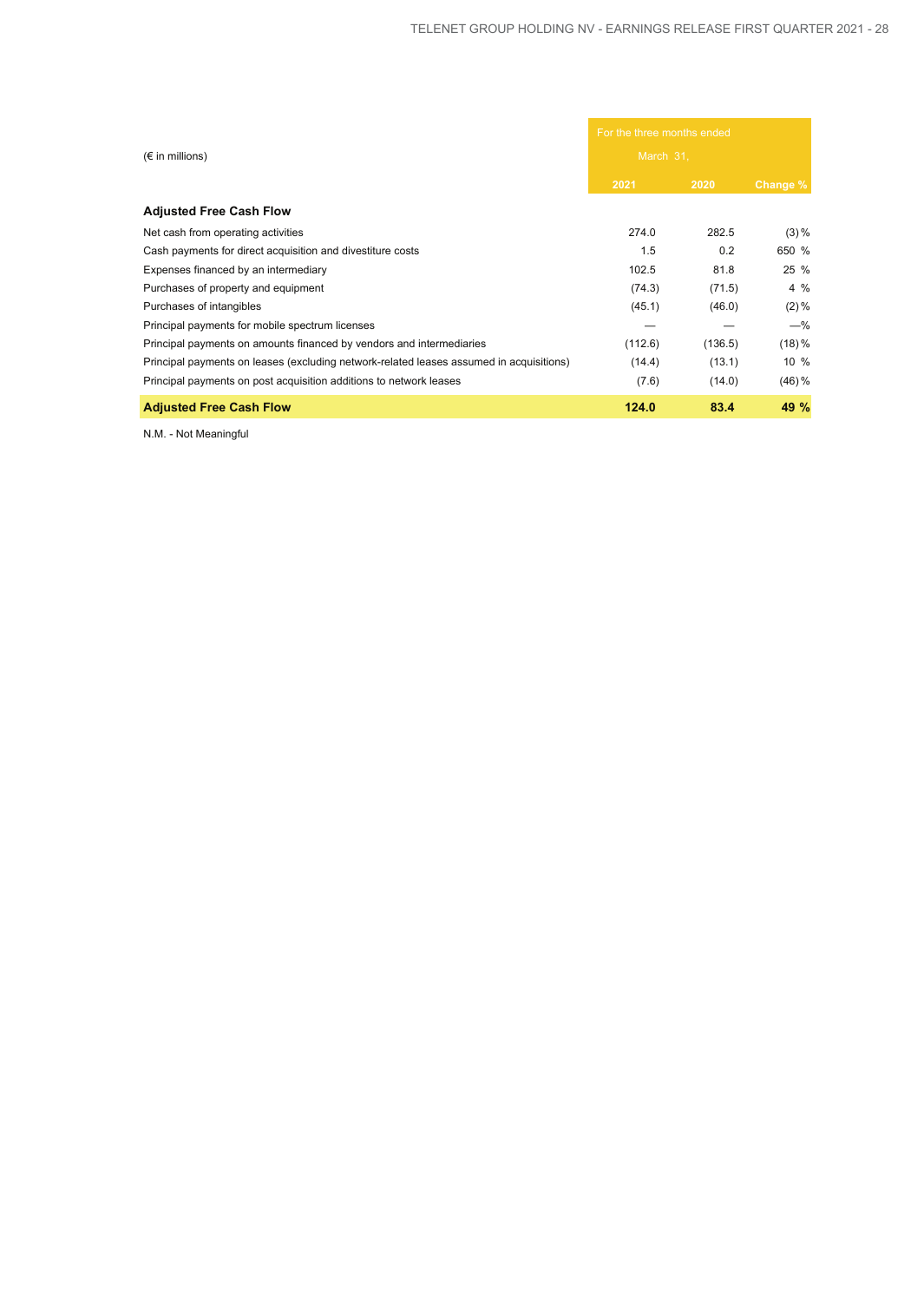## **5.3 EU IFRS condensed consolidated interim statement of financial position (unaudited)**

|                                                        | March 31, | December 31, | Change |
|--------------------------------------------------------|-----------|--------------|--------|
| $(\epsilon$ in millions)                               | 2021      | 2020         |        |
| <b>ASSETS</b>                                          |           |              |        |
| <b>Non-current Assets:</b>                             |           |              |        |
| Property and equipment                                 | 2,245.9   | 2,288.0      | (42.1) |
| Goodwill                                               | 1,824.5   | 1,824.5      |        |
| Other intangible assets                                | 705.4     | 693.6        | 11.8   |
| Deferred tax assets                                    | 199.0     | 214.7        | (15.7) |
| Investments in and loans to equity accounted investees | 111.9     | 111.7        | 0.2    |
| Other investments                                      | 5.7       | 5.7          |        |
| Derivative financial instruments                       | 23.0      | 58.6         | (35.6) |
| Other assets                                           | 31.5      | 33.6         | (2.1)  |
| <b>Total non-current assets</b>                        | 5,146.9   | 5,230.4      | (83.5) |
| <b>Current Assets:</b>                                 |           |              |        |
| Inventories                                            | 24.3      | 27.3         | (3.0)  |
| Trade receivables                                      | 186.1     | 187.2        | (1.1)  |
| Other current assets                                   | 153.8     | 126.1        | 27.7   |
| Cash and cash equivalents                              | 200.0     | 82.0         | 118.0  |
| Derivative financial instruments                       | 31.1      | 48.1         | (17.0) |
|                                                        | 595.3     | 470.7        | 124.6  |
| Assets held for sale                                   | 0.3       | 0.3          |        |
| <b>Total current assets</b>                            | 595.6     | 471.0        | 124.6  |
| <b>TOTAL ASSETS</b>                                    | 5,742.5   | 5,701.4      | 41.1   |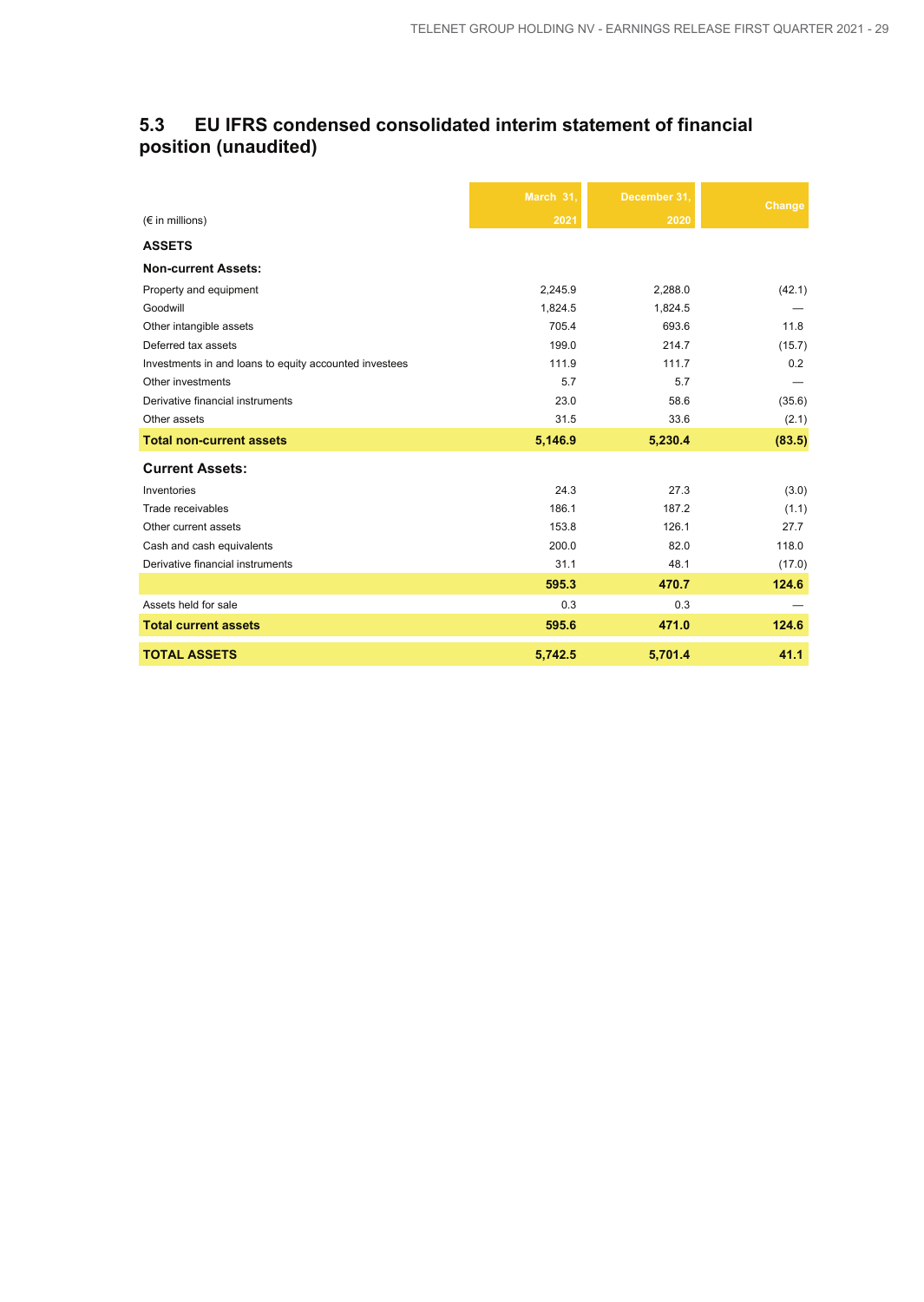|                                                               | March 31,  | December 31. | Change  |
|---------------------------------------------------------------|------------|--------------|---------|
| $(\epsilon$ in millions)                                      | 2021       | 2020         |         |
| <b>EQUITY AND LIABILITIES</b>                                 |            |              |         |
| Equity:                                                       |            |              |         |
| Share capital                                                 | 12.8       | 12.8         |         |
| Share premium                                                 | 80.7       | 80.7         |         |
| Other reserves                                                | 688.5      | 686.3        | 2.2     |
| <b>Retained loss</b>                                          | (2, 137.2) | (2,249.9)    | 112.7   |
| Remeasurements                                                | (12.3)     | (12.3)       |         |
| Total equity attributable to owners of the Company            | (1, 367.5) | (1,482.4)    | 114.9   |
| Non-controlling interests                                     | 28.2       | 28.4         | (0.2)   |
| <b>Total equity</b>                                           | (1, 339.3) | (1,454.0)    | 114.7   |
| <b>Non-current Liabilities:</b>                               |            |              |         |
| Loans and borrowings                                          | 5,008.6    | 4,918.3      | 90.3    |
| Derivative financial instruments                              | 297.1      | 508.0        | (210.9) |
| Deferred revenue                                              | 3.3        | 3.6          | (0.3)   |
| Deferred tax liabilities                                      | 124.9      | 124.7        | 0.2     |
| Other non-current liabilities                                 | 52.8       | 56.2         | (3.4)   |
| Provisions                                                    | 10.1       | 12.2         | (2.1)   |
| <b>Total non-current liabilities</b>                          | 5,496.8    | 5,623.0      | (126.2) |
| <b>Current Liabilities:</b>                                   |            |              |         |
| Loans and borrowings                                          | 479.7      | 499.6        | (19.9)  |
| Trade payables                                                | 204.7      | 174.9        | 29.8    |
| Accrued expenses and other current liabilities                | 420.2      | 399.5        | 20.7    |
| Provisions                                                    | 92.3       | 83.6         | 8.7     |
| Deferred revenue                                              | 129.5      | 122.8        | 6.7     |
| Derivative financial instruments                              | 50.1       | 65.6         | (15.5)  |
| Current tax liability                                         | 207.1      | 184.6        | 22.5    |
|                                                               | 1,583.6    | 1,530.6      | 53.0    |
| Liabilities directly associated with the assets held for sale | 1.4        | 1.8          | (0.4)   |
| <b>Total current liabilities</b>                              | 1,585.0    | 1,532.4      | 52.6    |
| <b>Total liabilities</b>                                      | 7,081.8    | 7,155.4      | (73.6)  |
| <b>TOTAL EQUITY AND LIABILITIES</b>                           | 5.742.5    | 5.701.4      | 41.1    |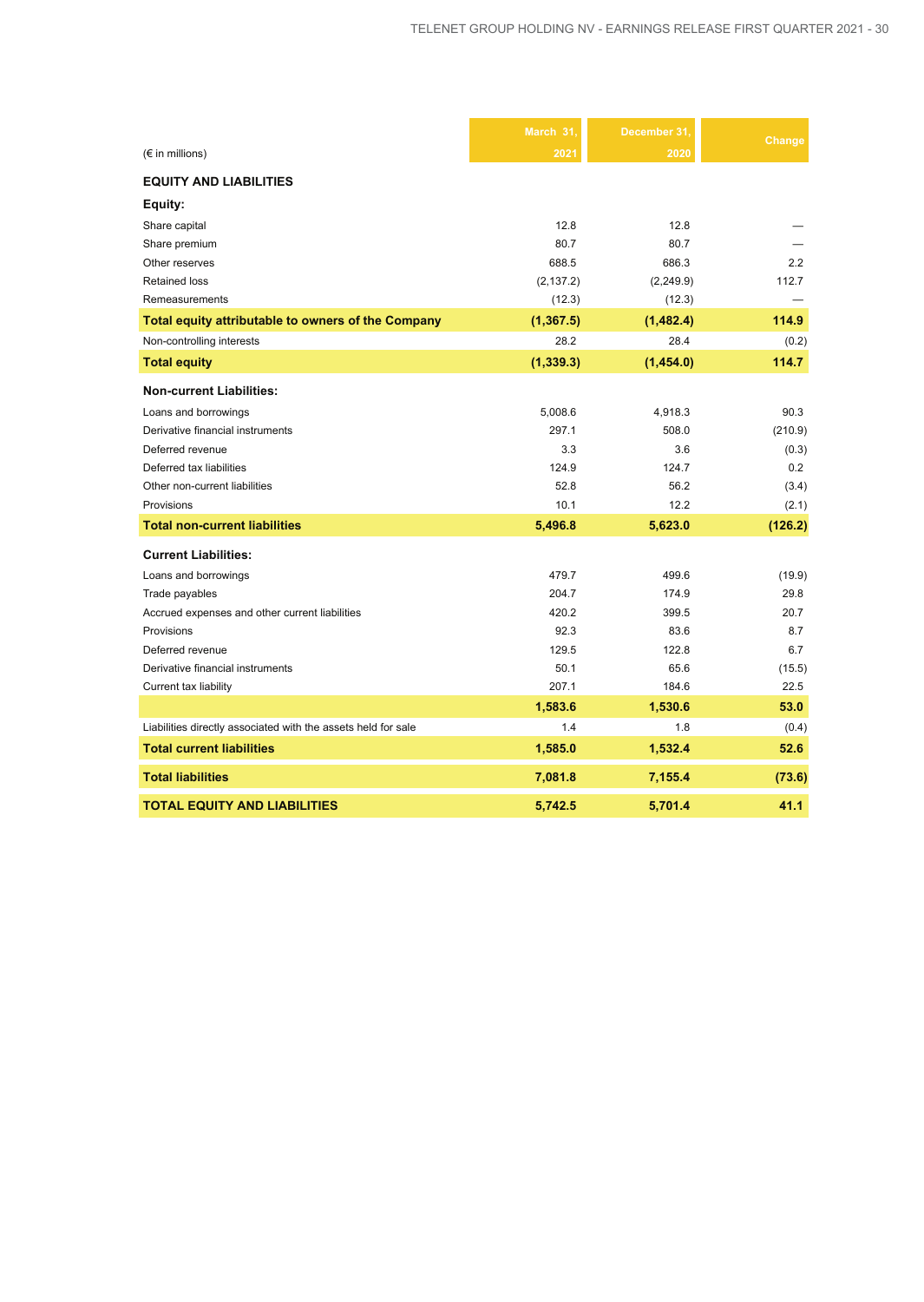## **6 Appendix**

## **6.1 Reconciliation reported versus rebased financial information (unaudited)**

| $(\epsilon$ in millions)                                       | Reported |         |         |         |            |
|----------------------------------------------------------------|----------|---------|---------|---------|------------|
|                                                                | Q1 2020  | Q2 2020 | Q3 2020 | Q4 2020 | FY 2020    |
| Revenue by nature                                              |          |         |         |         |            |
| Video                                                          | 144.4    | 139.6   | 136.6   | 138.4   | 559.0      |
| <b>Broadband internet</b>                                      | 160.2    | 163.3   | 164.9   | 166.5   | 654.9      |
| Fixed-line telephony                                           | 56.8     | 57.0    | 56.2    | 55.2    | 225.2      |
| <b>Cable subscription revenue</b>                              | 361.4    | 359.9   | 357.7   | 360.1   | 1,439.1    |
| Mobile telephony                                               | 113.6    | 109.4   | 114.8   | 113.4   | 451.2      |
| <b>Total subscription revenue</b>                              | 475.0    | 469.3   | 472.5   | 473.5   | 1,890.3    |
| <b>Business services</b>                                       | 50.0     | 48.3    | 50.8    | 58.6    | 207.7      |
| Other                                                          | 128.0    | 101.6   | 114.6   | 133.0   | 477.2      |
| <b>Total Revenue</b>                                           | 653.0    | 619.2   | 637.9   | 665.1   | 2,575.2    |
|                                                                |          |         |         |         |            |
| <b>Operating expenses by Nature</b>                            |          |         |         |         |            |
| Network operating expenses                                     | (54.3)   | (46.4)  | (49.1)  | (48.4)  | (198.2)    |
| Direct costs (programming, copyrights, interconnect and other) | (130.3)  | (112.2) | (127.0) | (144.9) | (514.4)    |
| Staff-related expenses                                         | (68.7)   | (64.5)  | (64.7)  | (73.2)  | (271.1)    |
| Sales and marketing expenses                                   | (21.2)   | (18.8)  | (23.2)  | (32.4)  | (95.6)     |
| Outsourced labor and professional services                     | (9.5)    | (4.8)   | (6.8)   | (7.3)   | (28.4)     |
| Other indirect expenses                                        | (23.4)   | (20.1)  | (24.0)  | (22.0)  | (89.5)     |
| <b>Total operating expenses</b>                                | (307.4)  | (266.8) | (294.8) | (328.2) | (1, 197.2) |
|                                                                |          |         |         |         |            |
| <b>Adjusted EBITDA</b>                                         | 345.6    | 352.4   | 343.1   | 336.9   | 1,378.0    |
| <b>Adjusted EBITDA margin</b>                                  | 52.9 %   | 56.9%   | 53.8%   | 50.7 %  | 53.5 %     |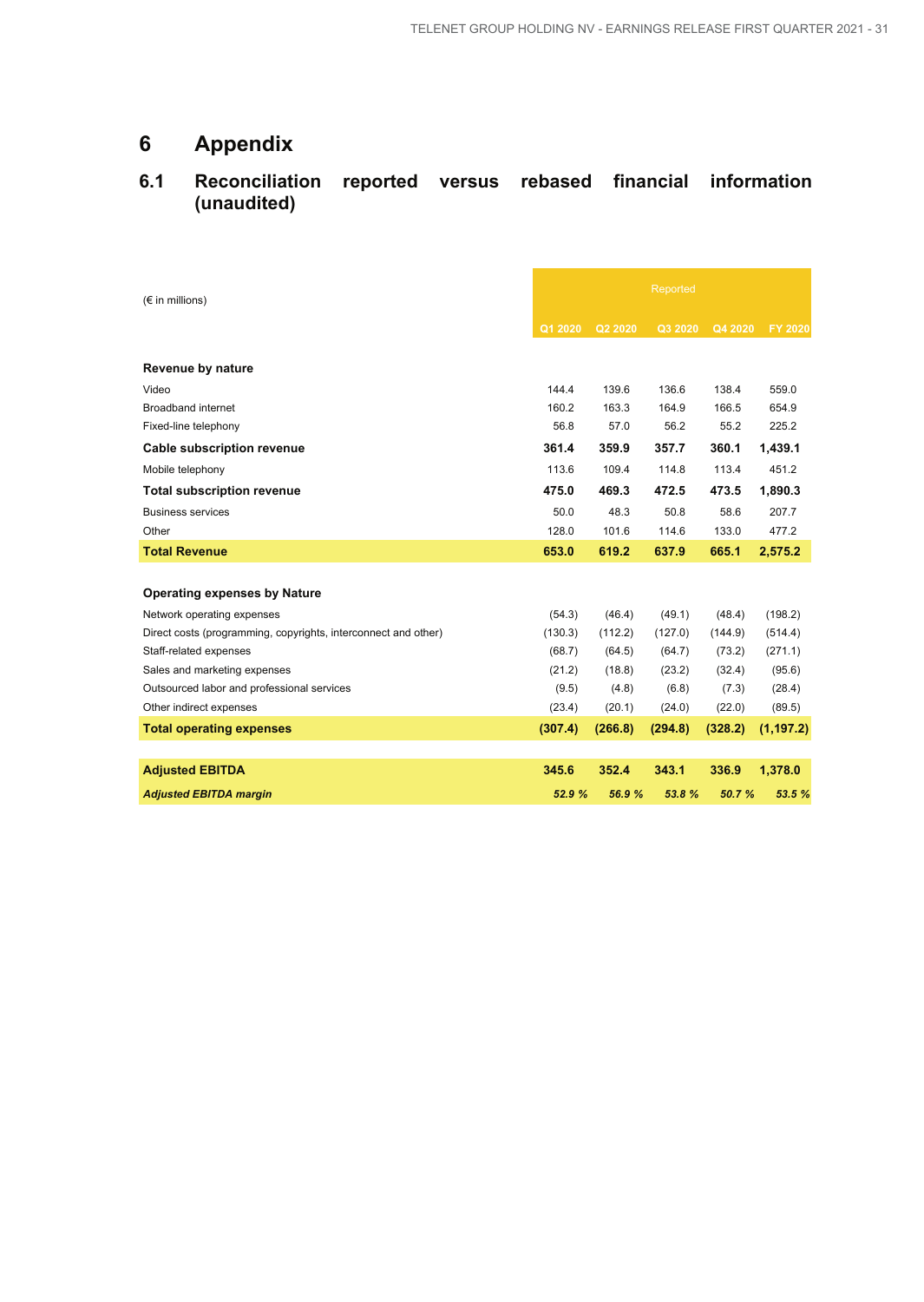| $(\epsilon$ in millions)                                       | Divestment Coditel S.à r.l. and changes related to the<br>IFRS accounting outcome of certain content rights<br>agreements |         |         |         |                |
|----------------------------------------------------------------|---------------------------------------------------------------------------------------------------------------------------|---------|---------|---------|----------------|
|                                                                | Q1 2020                                                                                                                   | Q2 2020 | Q3 2020 | Q4 2020 | <b>FY 2020</b> |
| Revenue by nature                                              |                                                                                                                           |         |         |         |                |
| Video                                                          | (1.2)                                                                                                                     |         |         |         | (1.2)          |
| <b>Broadband internet</b>                                      | (0.2)                                                                                                                     |         |         |         | (0.2)          |
| Fixed-line telephony                                           | (0.2)                                                                                                                     |         |         |         | (0.2)          |
| <b>Cable subscription revenue</b>                              | (1.6)                                                                                                                     |         |         |         | (1.6)          |
| Mobile telephony                                               |                                                                                                                           |         |         |         |                |
| <b>Total subscription revenue</b>                              | (1.6)                                                                                                                     |         |         |         | (1.6)          |
| <b>Business services</b>                                       | (0.4)                                                                                                                     |         |         |         | (0.4)          |
| Other                                                          |                                                                                                                           |         |         |         |                |
| <b>Total Revenue</b>                                           | (2.0)                                                                                                                     |         |         |         | (2.0)          |
|                                                                |                                                                                                                           |         |         |         |                |
| <b>Operating expenses by Nature</b>                            |                                                                                                                           |         |         |         |                |
| Network operating expenses                                     | (0.5)                                                                                                                     |         |         |         | (0.5)          |
| Direct costs (programming, copyrights, interconnect and other) | (22.7)                                                                                                                    | (5.5)   | (3.2)   |         | (31.4)         |
| Staff-related expenses                                         | 0.5                                                                                                                       | 0.3     | 0.2     |         | 1.0            |
| Sales and marketing expenses                                   | 1.1                                                                                                                       | 0.3     | 0.2     |         | 1.6            |
| Outsourced labor and professional services                     |                                                                                                                           |         |         |         |                |
| Other indirect expenses                                        | (0.2)                                                                                                                     |         |         |         | (0.2)          |
| <b>Total operating expenses</b>                                | (21.8)                                                                                                                    | (4.9)   | (2.8)   |         | (29.5)         |
|                                                                |                                                                                                                           |         |         |         |                |
| <b>Adjusted EBITDA</b>                                         | (23.8)                                                                                                                    | (4.9)   | (2.8)   |         | (31.5)         |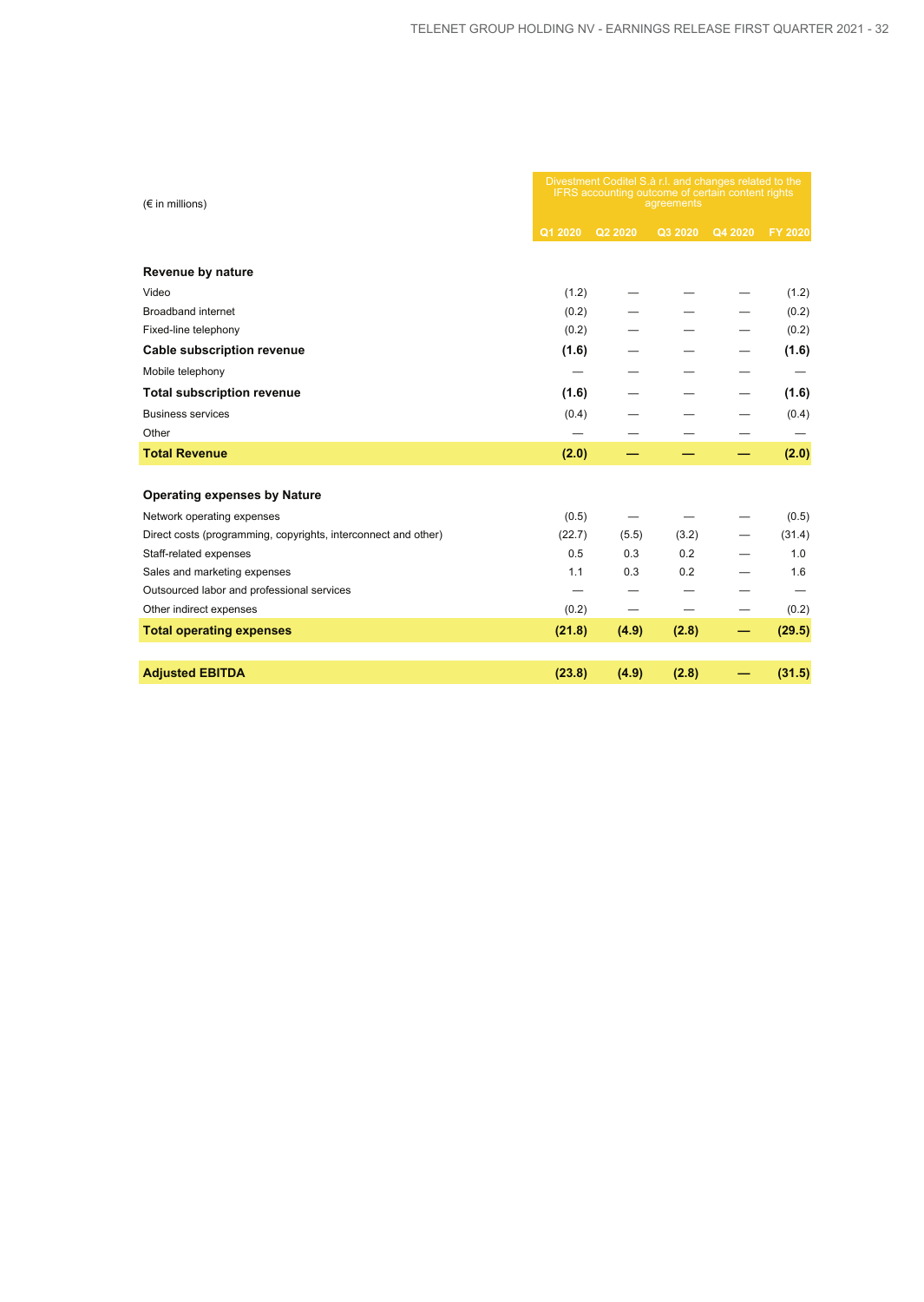| $(\epsilon$ in millions)                                       |         |         | <b>Rebased</b> |         |                |
|----------------------------------------------------------------|---------|---------|----------------|---------|----------------|
|                                                                | Q1 2020 | Q2 2020 | Q3 2020        | Q4 2020 | <b>FY 2020</b> |
|                                                                |         |         |                |         |                |
| Revenue by nature                                              |         |         |                |         |                |
| Video                                                          | 143.2   | 139.6   | 136.6          | 138.4   | 557.8          |
| <b>Broadband internet</b>                                      | 160.0   | 163.3   | 164.9          | 166.5   | 654.7          |
| Fixed-line telephony                                           | 56.6    | 57.0    | 56.2           | 55.2    | 225.0          |
| <b>Cable subscription revenue</b>                              | 359.8   | 359.9   | 357.7          | 360.1   | 1,437.5        |
| Mobile telephony                                               | 113.6   | 109.4   | 114.8          | 113.4   | 451.2          |
| <b>Total subscription revenue</b>                              | 473.4   | 469.3   | 472.5          | 473.5   | 1,888.7        |
| <b>Business services</b>                                       | 49.6    | 48.3    | 50.8           | 58.6    | 207.3          |
| Other                                                          | 128.0   | 101.6   | 114.6          | 133.0   | 477.2          |
| <b>Total Revenue</b>                                           | 651.0   | 619.2   | 637.9          | 665.1   | 2,573.2        |
| <b>Operating expenses by Nature</b>                            |         |         |                |         |                |
| Network operating expenses                                     | (54.8)  | (46.4)  | (49.1)         | (48.4)  | (198.7)        |
| Direct costs (programming, copyrights, interconnect and other) | (153.0) | (117.7) | (130.2)        | (144.9) | (545.8)        |
| Staff-related expenses                                         | (68.2)  | (64.2)  | (64.5)         | (73.2)  | (270.1)        |
| Sales and marketing expenses                                   | (20.1)  | (18.5)  | (23.0)         | (32.4)  | (94.0)         |
| Outsourced labor and professional services                     | (9.5)   | (4.8)   | (6.8)          | (7.3)   | (28.4)         |
| Other indirect expenses                                        | (23.6)  | (20.1)  | (24.0)         | (22.0)  | (89.7)         |
| <b>Total operating expenses</b>                                | (329.2) | (271.7) | (297.6)        | (328.2) | (1,226.7)      |
| <b>Adjusted EBITDA</b>                                         | 321.8   | 347.5   | 340.3          | 336.9   | 1,346.5        |
| <b>Adjusted EBITDA margin</b>                                  | 49.4 %  | 56.1 %  | 53.3 %         | 50.7 %  | 52.3 %         |

**Rebased information:** For purposes of calculating rebased growth rates on a comparable basis for the periods shown above, we have adjusted our historical revenue and Adjusted EBITDA to reflect the impact of the following transactions, to the same extent revenue and adjusted EBITDA related to these transactions is included in our current results: (i) exclude the revenue and Adjusted EBITDA of our former Luxembourg cable subsidiary Coditel S.à r.l. (deconsolidated as of April 1, 2020) and (ii) reflect changes related to the IFRS accounting outcome of certain content rights agreements entered into during the third quarter of 2020. We reflect the revenue and Adjusted EBITDA of acquired businesses in our historical amounts based on what we believe to be the most reliable information that is currently available to us (generally pre-acquisition financial statements), as adjusted for the estimated effects of (a) any significant differences between our accounting policies and those of the acquired entities, (b) any significant effects of acquisition accounting adjustments, and (c) other items we deem appropriate. We do not adjust pre-acquisition periods to eliminate nonrecurring items or to give retroactive effect to any changes in estimates that might be implemented during postacquisition periods. As we did not own or operate the acquired businesses during the pre-acquisition periods, no assurance can be given that we have identified all adjustments necessary to present the revenue and Adjusted EBITDA of these entities on a basis that is comparable to the corresponding post-acquisition amounts that are included in our historical results or that the pre-acquisition financial statements we have relied upon do not contain undetected errors. In addition, the rebased growth percentages are not necessarily indicative of the revenue and Adjusted EBITDA that would have occurred if these transactions had occurred on the dates assumed for purposes of calculating our rebased amounts or the revenue and Adjusted EBITDA that will occur in the future. The rebased growth percentages have been presented as a basis for assessing growth rates on a comparable basis. Rebased growth is a non-GAAP measure as contemplated by the U.S. Securities and Exchange Commission's Regulation G and is an additional measure used by management to demonstrate the Company's underlying performance and should not replace the measures in accordance with EU IFRS as an indicator of the Company's performance, but rather should be used in conjunction with the most directly comparable EU IFRS measure.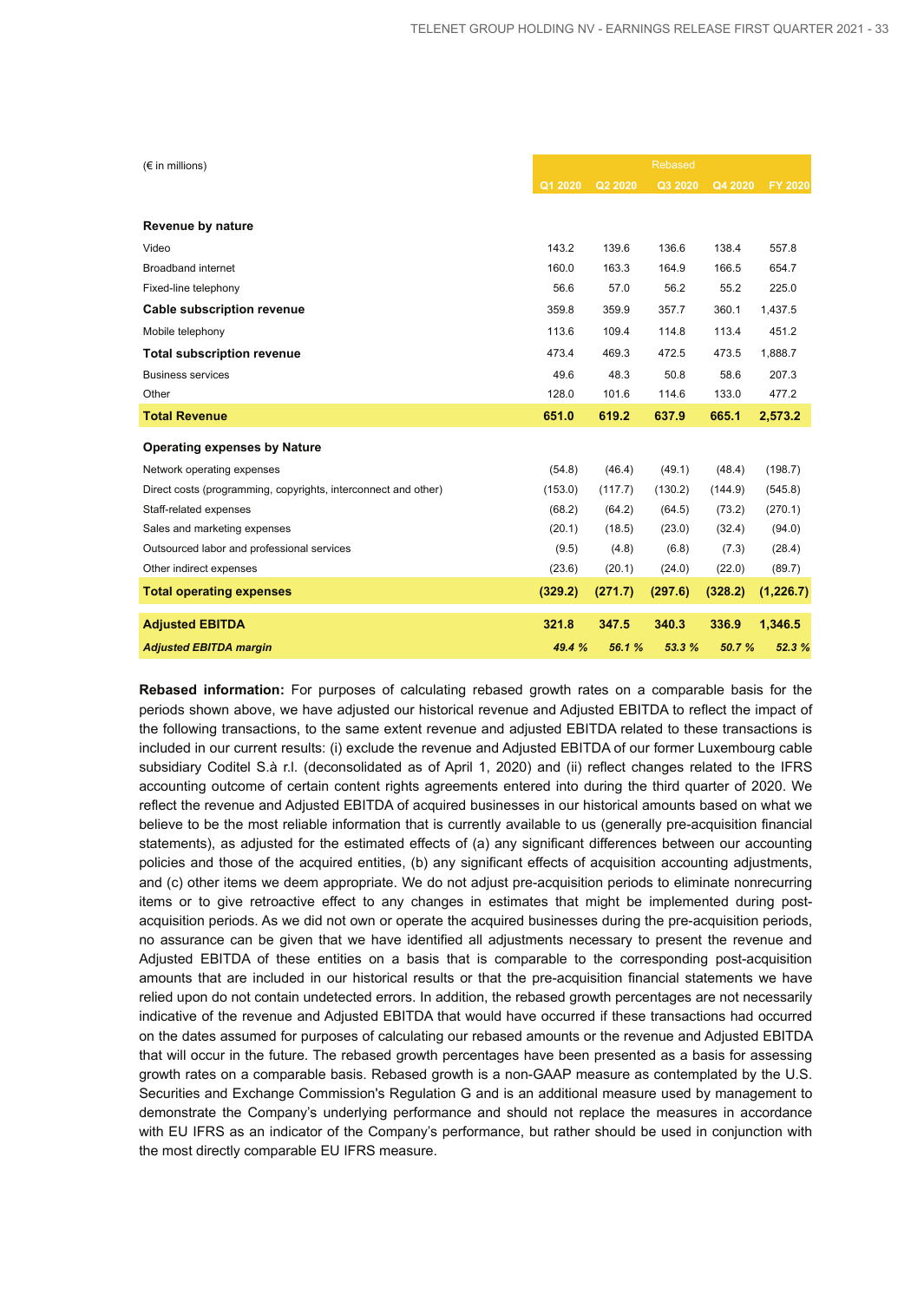## **6.2 Reconciliation between profit for the period and Consolidated Annualized EBITDA (unaudited)**

Net total leverage, which is a non-GAAP measure as contemplated by the U.S. Securities and Exchange Commission's Regulation G, is defined as the sum of loans and borrowings under current and non-current liabilities minus cash and cash equivalents ("Net Total Debt"), as recorded in the Company's statement of financial position, divided by the last two quarters' Consolidated Annualized Adjusted EBITDA. In its statement of financial position, Telenet's USD-denominated debt has been converted into € using the March 31, 2021 EUR/USD exchange rate. As Telenet has entered into several derivative transactions to hedge both the underlying floating interest rate and exchange risks, the €-equivalent hedged amounts were €2,041.5 million (USD 2,295.0 million Term Loan AR) and €882.8 million (USD 1.0 billion Senior Secured Notes due 2028), respectively. For the calculation of its net leverage ratio, Telenet uses the €-equivalent hedged amounts given the underlying economic risk exposure.

The following table provides a reconciliation of the Last Two Quarter's Annualized (L2QA) Profit for the period to L2QA Adjusted EBITDA.

| $(\epsilon$ in millions)                                                                    | For the three months<br>ended |                   |                |                | For the six months<br>ended | Last two quarters'<br>annualized |
|---------------------------------------------------------------------------------------------|-------------------------------|-------------------|----------------|----------------|-----------------------------|----------------------------------|
|                                                                                             | <b>December</b><br>31, 2020   | March 31,<br>2021 | March 31, 2021 | March 31, 2021 |                             |                                  |
| <b>Profit for the period</b>                                                                | 40.4                          | 112.5             | 152.9          | 305.8          |                             |                                  |
| Income tax expense                                                                          | 7.2                           | 38.5              | 45.7           | 91.4           |                             |                                  |
| Share of the result of equity accounted investees                                           | (1.4)                         | 0.9               | (0.5)          | (1.0)          |                             |                                  |
| Loss (gain) on disposal of assets/liabilities related to a<br>subsidiary or a joint venture | 1.0                           |                   | 1.0            | 2.0            |                             |                                  |
| Net finance expense (income)                                                                | 79.8                          | 1.9               | 81.7           | 163.4          |                             |                                  |
| Depreciation, amortization, impairment and gain on<br>disposal of assets                    | 196.5                         | 175.4             | 371.9          | 743.8          |                             |                                  |
| <b>EBITDA</b>                                                                               | 323.5                         | 329.2             | 652.7          | 1,305.4        |                             |                                  |
| Share based compensation                                                                    | 11.0                          | 3.9               | 14.9           | 29.8           |                             |                                  |
| Operating charges related to acquisitions or divestitures                                   | 2.2                           | 2.6               | 4.8            | 9.6            |                             |                                  |
| Restructuring charges                                                                       | 0.2                           | 0.5               | 0.7            | 1.4            |                             |                                  |
| <b>Adjusted EBITDA</b>                                                                      | 336.9                         | 334.2             | 671.1          | 1,342.2        |                             |                                  |
| Adjusted EBITDA margin                                                                      | 50.7 %                        | 51.7 %            | 51.2 %         | 51.2 %         |                             |                                  |
| Net profit margin                                                                           | 6.1%                          | 17.4 %            | 11.7 %         | 11.7 %         |                             |                                  |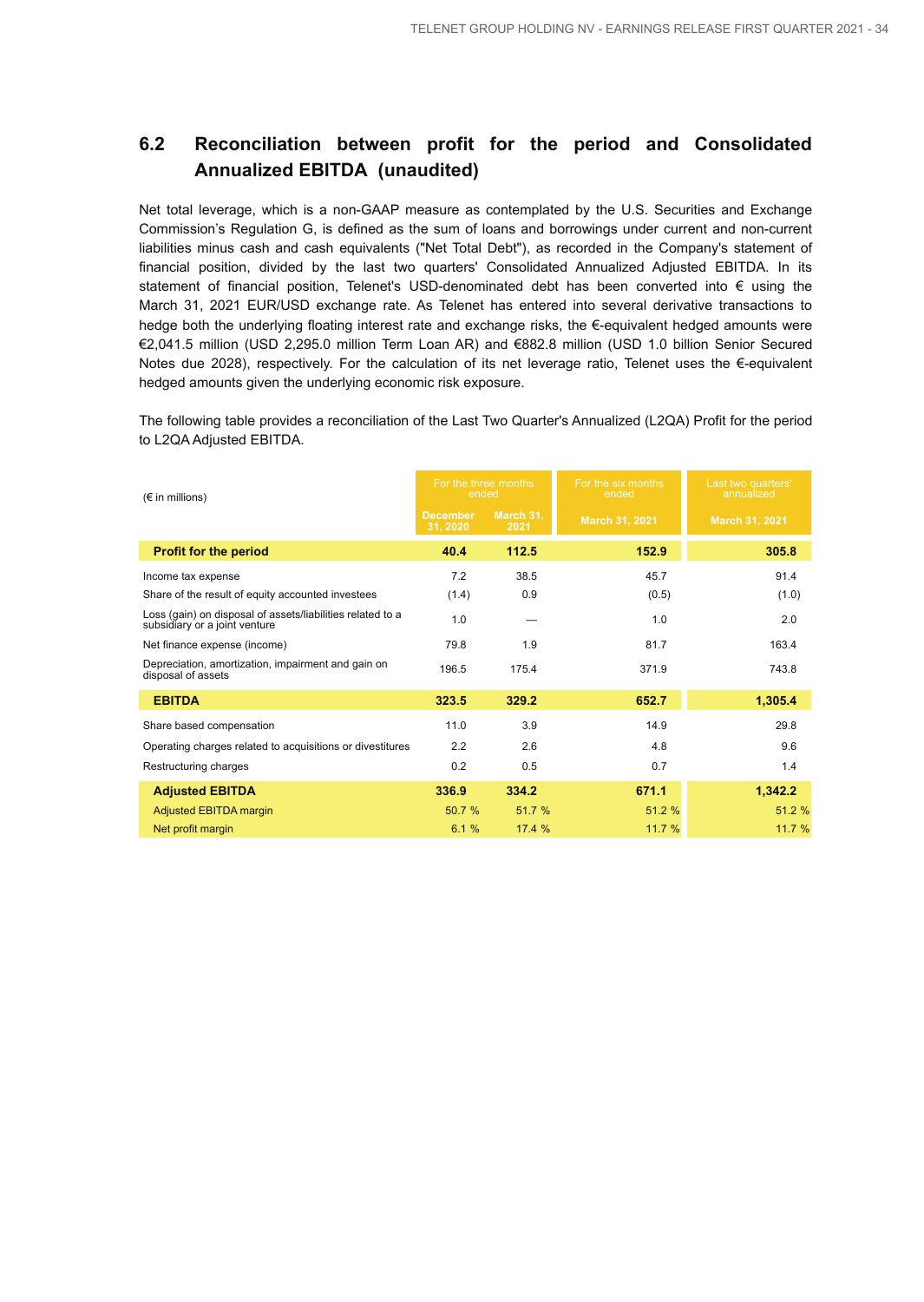## **6.3 Definitions**

- (1) **Rebased information:** For purposes of calculating rebased growth rates on a comparable basis, we have adjusted our historical revenue and Adjusted EBITDA to reflect the impact of the following transactions, to the same extent revenue and adjusted EBITDA related to these transactions is included in our current results: (i) exclude the revenue and Adjusted EBITDA of our former Luxembourg cable subsidiary Coditel S.à r.l. (deconsolidated as of April 1, 2020) and (ii) reflect changes related to the IFRS accounting outcome of certain content rights agreements entered into during the third quarter of 2020. We reflect the revenue and Adjusted EBITDA of acquired businesses in our historical amounts based on what we believe to be the most reliable information that is currently available to us (generally preacquisition financial statements), as adjusted for the estimated effects of (a) any significant differences between our accounting policies and those of the acquired entities, (b) any significant effects of acquisition accounting adjustments, and (c) other items we deem appropriate. We do not adjust pre-acquisition periods to eliminate nonrecurring items or to give retroactive effect to any changes in estimates that might be implemented during post-acquisition periods. As we did not own or operate the acquired businesses during the pre-acquisition periods, no assurance can be given that we have identified all adjustments necessary to present the revenue and Adjusted EBITDA of these entities on a basis that is comparable to the corresponding post-acquisition amounts that are included in our historical results or that the pre-acquisition financial statements we have relied upon do not contain undetected errors. In addition, the rebased growth percentages are not necessarily indicative of the revenue and Adjusted EBITDA that would have occurred if these transactions had occurred on the dates assumed for purposes of calculating our rebased amounts or the revenue and Adjusted EBITDA that will occur in the future. The rebased growth percentages have been presented as a basis for assessing growth rates on a comparable basis. Rebased growth is a non-GAAP measure as contemplated by the U.S. Securities and Exchange Commission's Regulation G and is an additional measure used by management to demonstrate the Company's underlying performance and should not replace the measures in accordance with EU IFRS as an indicator of the Company's performance, but rather should be used in conjunction with the most directly comparable EU IFRS measure.
- (2) **EBITDA** is defined as profit before net finance expense, the share of the result of equity accounted investees, income taxes, depreciation, amortization and impairment. **Adjusted EBITDA** is defined as EBITDA before stock-based compensation, measurement period adjustments related to business acquisitions and restructuring charges, and before operating charges or credits related to successful or unsuccessful acquisitions or divestitures. Operating charges or credits related to acquisitions or divestitures include (i) gains and losses on the disposition of long-lived assets, (ii) due diligence, legal, advisory and other third-party costs directly related to the Company's efforts to acquire or divest controlling interests in businesses, and (iii) other acquisition-related items, such as gains and losses on the settlement of contingent consideration. Adjusted EBITDA is a non-GAAP measure as contemplated by the U.S. Securities and Exchange Commission's Regulation G and represents an additional measure used by management to demonstrate the Company's underlying performance and should not replace the measures in accordance with EU IFRS as an indicator of the Company's performance, but rather should be used in conjunction with the most directly comparable EU IFRS measure. A reconciliation of this measure to the most directly comparable EU IFRS measure is disclosed in Exhibit 1 on page 14.
- (3) **Accrued capital expenditures** are defined as additions to property, equipment and intangible assets, including additions from leases and other financing arrangements, as reported in the Company's consolidated statement of financial position on an accrued basis.
- (4) **Operating Free Cash Flow** ("OFCF") is defined as Adjusted EBITDA minus accrued capital expenditures as reported in the Company's consolidated financial statements. Accrued capital expenditures exclude the recognition of football broadcasting rights and mobile spectrum licenses. Operating Free Cash Flow is a non-GAAP measure as contemplated by the U.S. Securities and Exchange Commission's Regulation G and represents an additional measure used by management to demonstrate the Company's underlying performance and should not replace the measures in accordance with EU IFRS as an indicator of the Company's performance, but rather should be used in conjunction with the most directly comparable EU IFRS measure.
- (5) **Adjusted Free Cash Flow** is defined as net cash provided by the Company's operating activities, plus (i) cash payments for third-party costs directly associated with successful and unsuccessful acquisitions and divestitures and (ii) expenses financed by an intermediary, less (i) purchases of property and equipment and purchases of intangibles as reported in the Company's consolidated statement of cash flows, (ii) principal payments on amounts financed by vendors and intermediaries, (iii) principal payments on leases (exclusive of network-related leases that were assumed in acquisitions), and (iv) principal payments on post acquisition additions to network leases, each as reported in the Company's consolidated statement of cash flows. Adjusted Free Cash Flow is a non-GAAP measure as contemplated by the U.S. Securities and Exchange Commission's Regulation G and is an additional measure used by management to demonstrate the Company's ability to service debt and fund new investment opportunities and should not replace the measures in accordance with EU IFRS as an indicator of the Company's performance, but rather should be used in conjunction with the most directly comparable EU IFRS measure.
- (6) **Basic Video Subscriber** is a home, residential multiple dwelling unit or commercial unit that receives Telenet's video service over the Combined Network either via an analog video signal or via a digital video signal without subscribing to any recurring monthly service that requires the use of encryption-enabling technology. Encryption-enabling technology includes smart cards, or other integrated or virtual technologies that Telenet uses to provide its enhanced service offerings. Telenet counts Revenue Generating Unites ("RGUs") on a unique premises basis. In other words, a subscriber with multiple outlets in one premise is counted as one RGU and a subscriber with two homes and a subscription to Telenet's video service at each home is counted as two RGUs.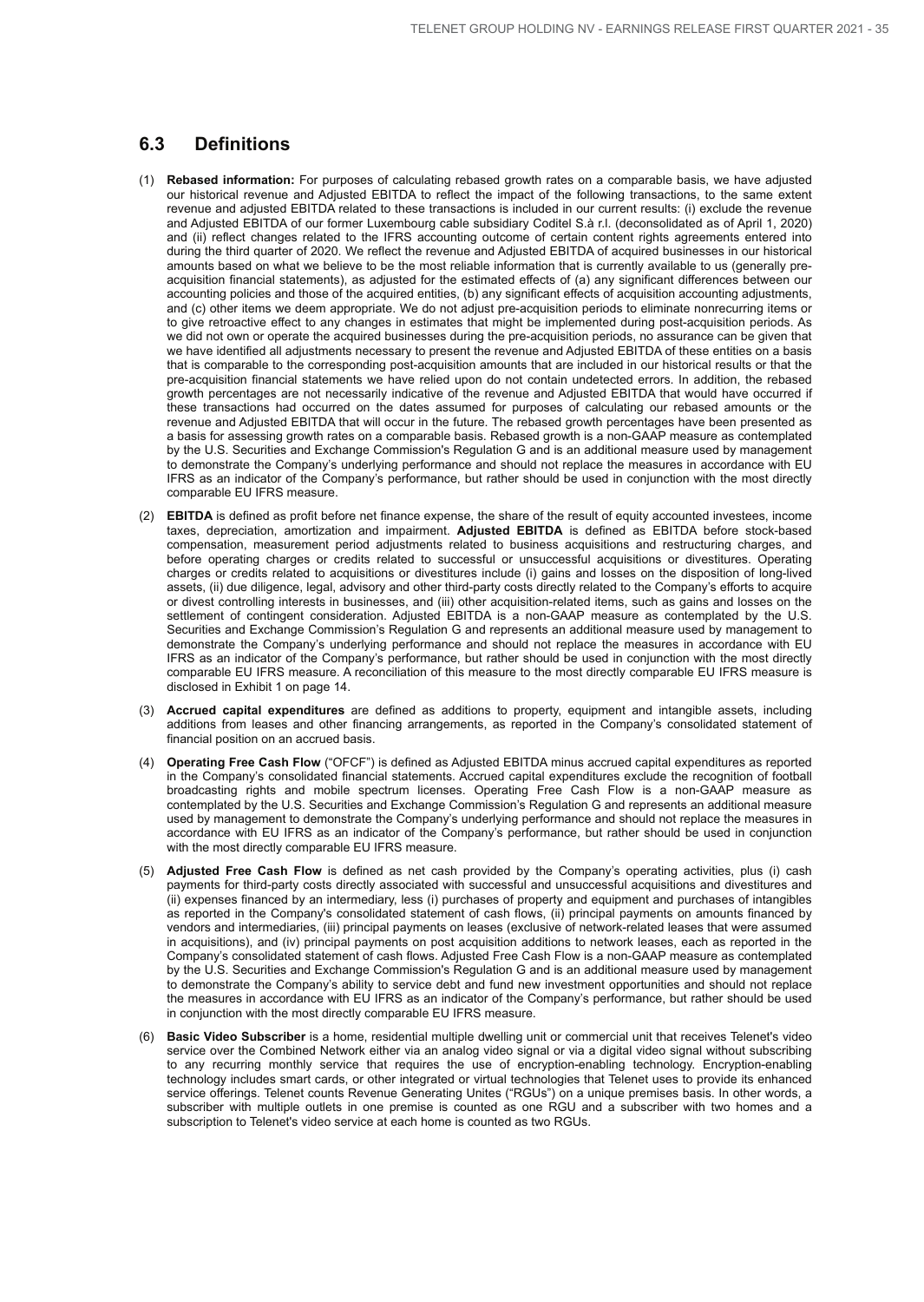- (7) **Enhanced Video Subscriber** is a home, residential multiple dwelling unit or commercial unit that receives Telenet's video service over the Combined Network via a digital video signal while subscribing to any recurring monthly service that requires the use of encryption-enabling technology. Enhanced Video Subscribers are counted on a unique premises basis. For example, a subscriber with one or more set-top boxes that receives Telenet's video service in one premise is generally counted as just one subscriber. An Enhanced Video Subscriber is not counted as a Basic Video Subscriber. As Telenet migrates customers from basic to enhanced video services, Telenet reports a decrease in its Basic Video Subscribers equal to the increase in Telenet's Enhanced Video Subscribers.
- (8) **Internet Subscriber** is a home, residential multiple dwelling unit or commercial unit that receives internet services over the Combined Network.
- (9) **Fixed-line Telephony Subscriber** is a home, residential multiple dwelling unit or commercial unit that receives fixedline voice services over the Combined Network. Fixed-line telephony Subscribers exclude mobile telephony subscribers.
- (10) **Telenet's mobile subscriber count** represents the number of active subscriber identification module ("SIM") cards in service rather than services provided. For example, if a mobile subscriber has both a data and voice plan on a smartphone this would equate to one mobile subscriber. Alternatively, a subscriber who has a voice and data plan for a mobile handset and a data plan for a laptop (via a dongle) would be counted as two mobile subscribers. Customers who do not pay a recurring monthly fee are excluded from Telenet's mobile telephony subscriber counts after a 90-day inactivity period.
- (11) **Customer Relationships** are the number of customers who receive at least one of Telenet's video, internet or telephony services that Telenet counts as RGUs, without regard to which or to how many services they subscribe. Customer Relationships generally are counted on a unique premises basis. Accordingly, if an individual receives Telenet's services in two premises (e.g. a primary home and a vacation home), that individual generally will count as two Customer Relationships. Telenet excludes mobile-only customers from Customer Relationships.
- (12) **Average Revenue Per Unit ("ARPU")** refers to the average monthly subscription revenue per average customer relationship and is calculated by dividing the average monthly subscription revenue (excluding mobile services, Business-to-Business ("B2B") services, interconnect, channel carriage fees, mobile handset sales and installation fees) for the indicated period, by the average of the opening and closing balances for customer relationships for the period.
- (13) **Homes Passed** are homes, residential multiple dwelling units or commercial units that can be connected to the Combined Network without materially extending the distribution plant. Telenet's Homes Passed counts are based on census data that can change based on either revisions to the data or from new census results.
- (14) **RGU** is separately a Basic Video Subscriber, Enhanced Video Subscriber, Internet Subscriber or Fixed-line Telephony Subscriber. A home, residential multiple dwelling unit, or commercial unit may contain one or more RGUs. For example, if a residential customer subscribed to Telenet's enhanced video service, fixed-line telephony service and broadband internet service, the customer would constitute three RGUs. Total RGUs is the sum of Basic Video, Enhanced Video, Internet and Fixed-line Telephony Subscribers. RGUs generally are counted on a unique premises basis such that a given premises does not count as more than one RGU for any given service. On the other hand, if an individual receives one of Telenet's services in two premises (e.g. a primary home and a vacation home), that individual will count as two RGUs for that service. Each bundled cable, internet or fixed-line telephony service is counted as a separate RGU regardless of the nature of any bundling discount or promotion. Non-paying subscribers are counted as subscribers during their free promotional service period. Some of these subscribers may choose to disconnect after their free service period. Services offered without charge on a long-term basis (e.g. VIP subscribers, free service to employees) generally are not counted as RGUs. Telenet does not include subscriptions to mobile services in its externally reported RGU counts.
- (15) **Customer Churn** represents the rate at which customers relinquish their subscriptions. The annual rolling average basis is calculated by dividing the number of disconnects during the preceding 12 months by the average number of customer relationships. For the purpose of computing churn, a disconnect is deemed to have occurred if the customer no longer receives any level of service from Telenet and is required to return Telenet's equipment. A partial product downgrade, typically used to encourage customers to pay an outstanding bill and avoid complete service disconnection is not considered to be disconnected for purposes of Telenet's churn calculations. Customers who move within Telenet's cable footprint and upgrades and downgrades between services are also excluded from the disconnect figures used in the churn calculation.
- (16) Telenet's **ARPU per mobile subscriber** calculation that excludes interconnect revenue refers to the average monthly mobile subscription revenue per average mobile subscribers in service and is calculated by dividing the average monthly mobile subscription revenue (excluding activation fees, handset sales and late fees) for the indicated period, by the average of the opening and closing balances of mobile subscribers in service for the period. Telenet's ARPU per mobile subscriber calculation that includes interconnect revenue increases the numerator in the above-described calculation by the amount of mobile interconnect revenue during the period.
- (17) **Net total leverage** is defined as the sum of loans and borrowings under current and non-current liabilities minus cash and cash equivalents ("Net Total Debt"), as recorded in the Company's statement of financial position, divided by the last two quarters' Consolidated Annualized Adjusted EBITDA. In its statement of financial position, Telenet's USDdenominated debt has been converted into € using the March 31, 2021 EUR/USD exchange rate. As Telenet has entered into several derivative transactions to hedge both the underlying floating interest rate and exchange risks, the €-equivalent hedged amounts were €2,041.5 million (USD 2,295.0 million Term Loan AR) and €882.8 million (USD 1.0 billion Senior Secured Notes due 2028), respectively. For the calculation of its net leverage ratio, Telenet uses the € equivalent hedged amounts given the underlying economic risk exposure. Net total leverage is a non-GAAP measure as contemplated by the U.S. Securities and Exchange Commission's Regulation G.